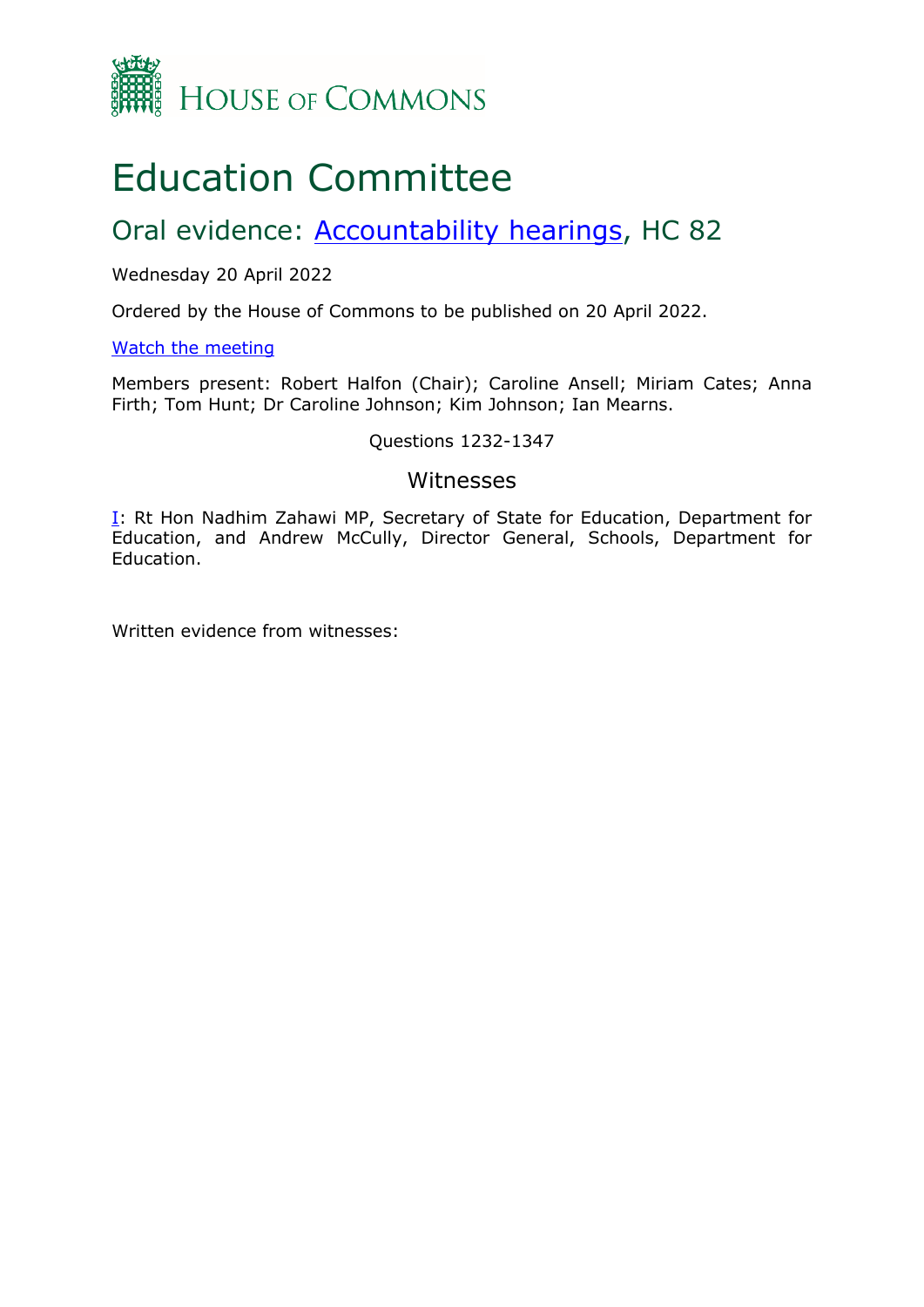

## Examination of witnesses

Witnesses: Rt Hon. Nadhim Zahawi MP and Andrew McCully.

**Chair:** Good morning, Secretary of State. Thank you for coming today. For the benefit of the tape, and those watching on parliamentary television, could I ask you to introduce yourselves and give your title?

*Nadhim Zahawi:* Good morning, Committee. It is Nadhim Zahawi, Secretary of State for Education.

*Andrew McCully:* Good morning, everyone. I am Andrew McCully. I am the Director General for Schools in the Department for Education.

Q1232 **Chair:** Thank you. Nadhim, yesterday statistics were released detailing the percentage of staff attending work. For the DfE, only 25% of staff were attending the workplace—one of the lowest in any Whitehall Department. Why is this figure so low, and why is it that teaching and support staff go to school, rightly, and have done so much to try and keep our children learning, and yet in the Department so many officials are working from home? Is it one rule for the professional classes and another rule for the workers—for the teachers and support staff?

*Nadhim Zahawi:* No, it is not. The team, the Department, I think, since I was appointed Secretary of State back in September, has delivered everything from the skills legislation to the schools White Paper to the SEND Green Paper. I would just put on record my thanks for the incredible work that my civil servants had to do, under difficult circumstances, including, of course, coping with omicron in the middle of that—

Q1233 **Chair:** Why are you the lowest—I think it is the Department with the lowest number of people actually going in?

*Nadhim Zahawi:* I do not disagree with you.

Q1234 **Chair:** Is covid rife in the Department? Is that why people have not been coming in?

*Nadhim Zahawi:* No. A couple of things. One, the particular data release was a snapshot in April, which coincided, obviously, with recess, when I was out of the Department as well for part of that time.

**Chair:** You are just one person.

*Nadhim Zahawi:* I hear you, but I am just about to get to the point. The straight answer is that we have got to do better. My instruction from my Prime Minister, from Cabinet yesterday, is that we have got to go back to pre-covid working and office use. That is what we will do, and you will see us improve. I think it is important that we look at productivity—output—as well as people being in the office, because I want to see my teams get out there, visiting schools, early years, colleges, universities, and of course local government—

Q1235 **Chair:** All I am saying is that if you are saying, rightly, that teaching and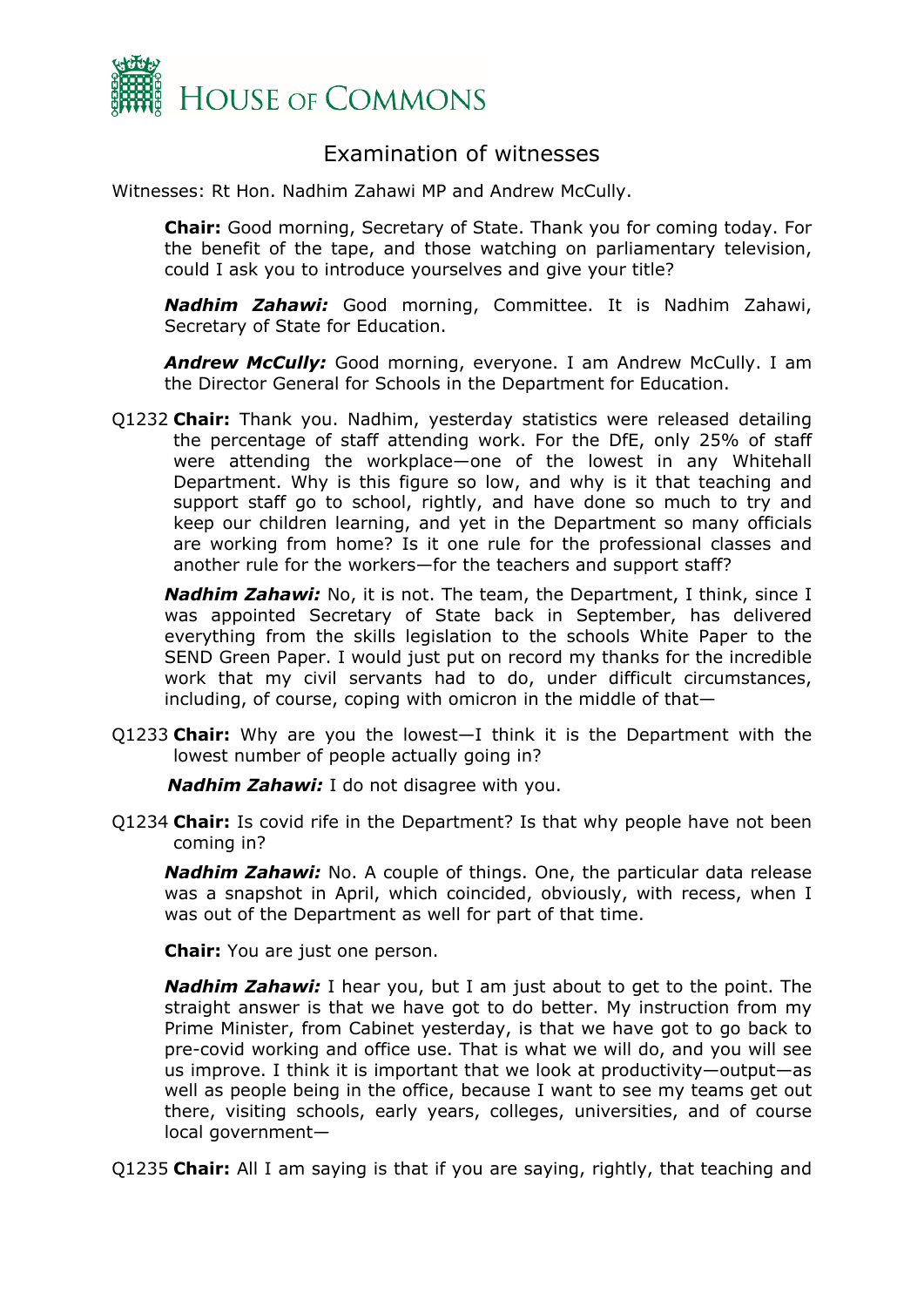

support staff should be in school, putting their health at risk every day, doing their best to keep our children learning, it seems wrong that so many members of the professional classes in the Department are at home, not in the Department. I do not understand why your Department has amongst the lowest amount of people actually in the Department compared with other Departments. In some Departments, 60% of people are in the Department, for example.

*Nadhim Zahawi:* You will see those numbers improve. We are going back to pre-covid working; I expect offices to return to normality pre the pandemic. That is my instruction to my teams; that is what you will see happen. I was just trying to lay out for you that actually the teams have delivered; but you are right to challenge us and say we need to be back in the Department. Actually, it is the most junior members of staff who struggle the most, because to have that mentoring, that career progression, you need to be in the office—you need to be together. My instruction to the team is that we go back immediately to pre-covid working and offices.

**Chair:** Very quickly, on this point, Caroline Johnson.

Q1236 **Dr Caroline Johnson:** I have two supplementary questions. First, over what timeframe do you expect people to return to the office? Secondly, what proportion of your staff that are not currently coming in to the office, or not currently coming in to the office most of the time, receive extra pay for working in London as a London weighting, and does that offer you opportunities as a Department for greater financial efficiency?

*Nadhim Zahawi:* There is always opportunity to look at financial efficiency. Let me give you an example. We have, for example, a fantastic hub in Sheffield. We have doubled the number of staff there to 1,500 now working out of Sheffield. In answer to your question around timing, the Cabinet was very clear yesterday that it needs to happen immediately that we go back to pre-pandemic office use.

Q1237 **Chair:** My point is that if teaching and support staff are putting their health at risk and doing everything, against the odds, to keep our kids learning, it does not set a good example if the DfE is the worst Department for attendance back in the Department.

*Nadhim Zahawi:* I do not disagree with you; that will change. The only point I would make is you also want your teams out in the field. You want them to be in schools, in colleges—

Q1238 **Chair:** These figures are about working from home.

## *Nadhim Zahawi:* Absolutely.

Q1239 **Chair:** If I may move on to the antisemitism issue in education, what is the Department doing to require universities to adopt the international definition of antisemitism? You will be aware of the recent controversy with the NUS and rap singer Lowkey, which upset many Jewish students. Can you tell the Committee in what circumstances it is acceptable for Jewish students to have their concerns ignored, and told they needed to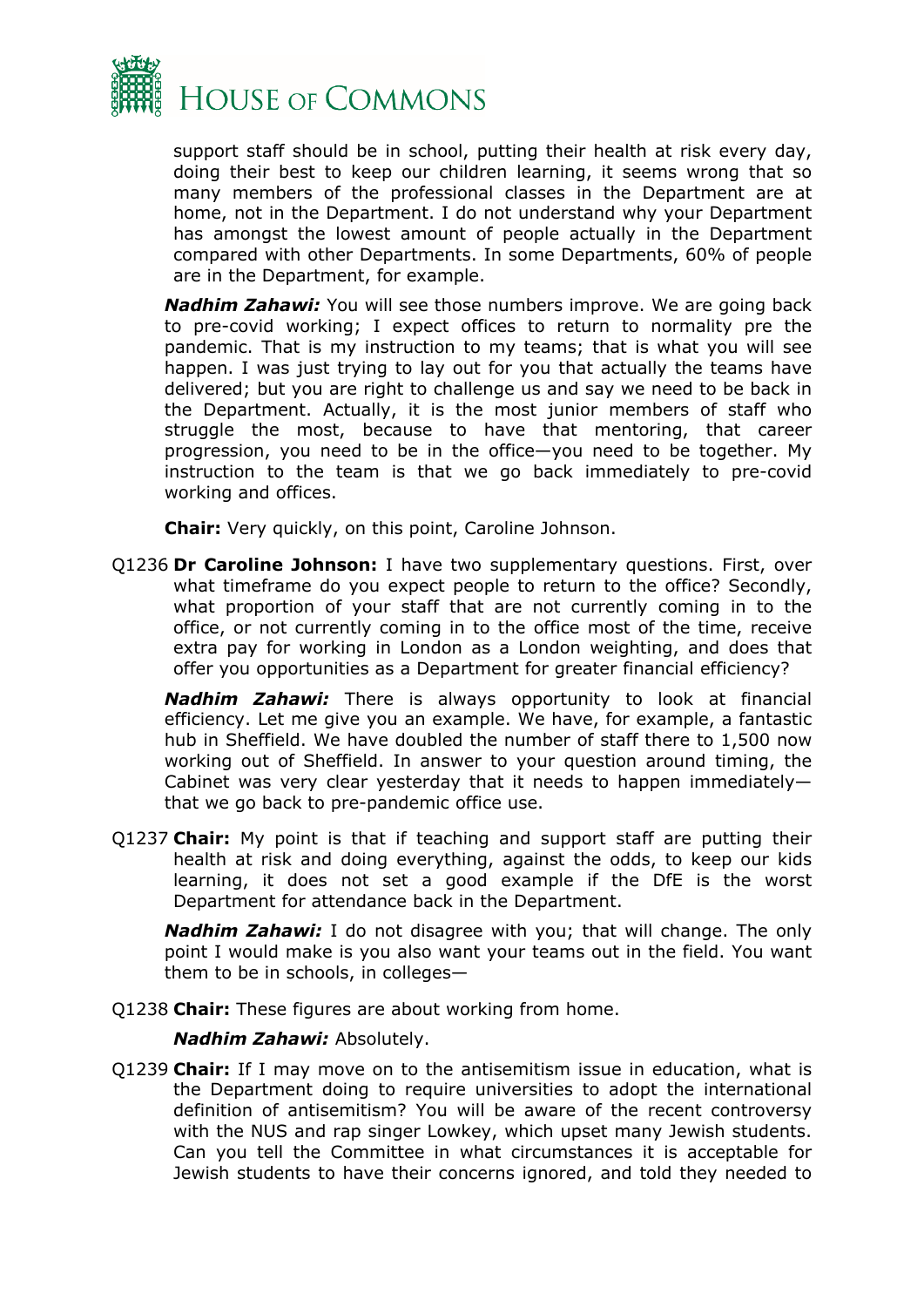

seek out a safe space, as you are aware? I know that the universities Minister has commented on this. Do you believe that the NUS is institutionally antisemitic? What action is your Department taking to condemn this practice? Will you continue to recognise the NUS as a body organisation that represents the voices of students, given that they seemingly consistently do not seem to be a safe space for those students who are Jewish?

*Nadhim Zahawi:* On the International Holocaust Remembrance Alliance definition, I held a summit with Minister Donelan in January to make sure we continue to push forward. I want every higher education institution to sign up to IHRA, and I want those who do not to explain to me why they have not. The scourge of antisemitism remains with us. Some of the Committee members will remember my visit to Auschwitz, and the horrors of the holocaust make me feel doubly determined to make sure we root this out.

I am deeply concerned about the NUS. It feels to me that there is systemic antisemitism, because this is the second time, I think, that they have elected a leader who has a history of antisemitic comments and statements. That does concern me. I think the majority of students would never tolerate any form of antisemitism, and many student representative organisations and unions do the right thing. I am worried about the NUS.

Michelle Donelan is looking at how we deal with this issue. It is not acceptable in my view that anyone in a leadership position in that organisation holds or propagates these views in any way. They need to regain the trust of Jewish students, because at the moment that trust has collapsed completely, and rightly so. There is a lot of work that the NUS needs to do to get itself back into—I wouldn't even say "a good place" being a proper functioning representative organisation.

My worry is that it feels like the NUS is going through the same sad predicament that we saw with the Labour party under Corbyn, where you have antisemitism rife and leaders within it either participating or turning a blind eye to it. That is unacceptable, and you will see more from us and from Michelle Donelan on this.

## Q1240 **Chair:** In what sense? What will happen?

*Nadhim Zahawi:* We are looking at everything, obviously, including charitable status, which I know you have also asked the Charity Commission to look at. No option is off the table, including our relationship with the NUS.

Q1241 **Chair:** Thank you. If I could move on to the White Paper, obviously I think it is a good statement of intent, and I welcomed it in the House of Commons. Could you just explain to the Committee what a "knowledgerich curriculum" means?

*Nadhim Zahawi:* Absolutely. My very strong view from my visits to schools around the country is that children need to be able to have the foundations right. Being able to do maths and English opens up the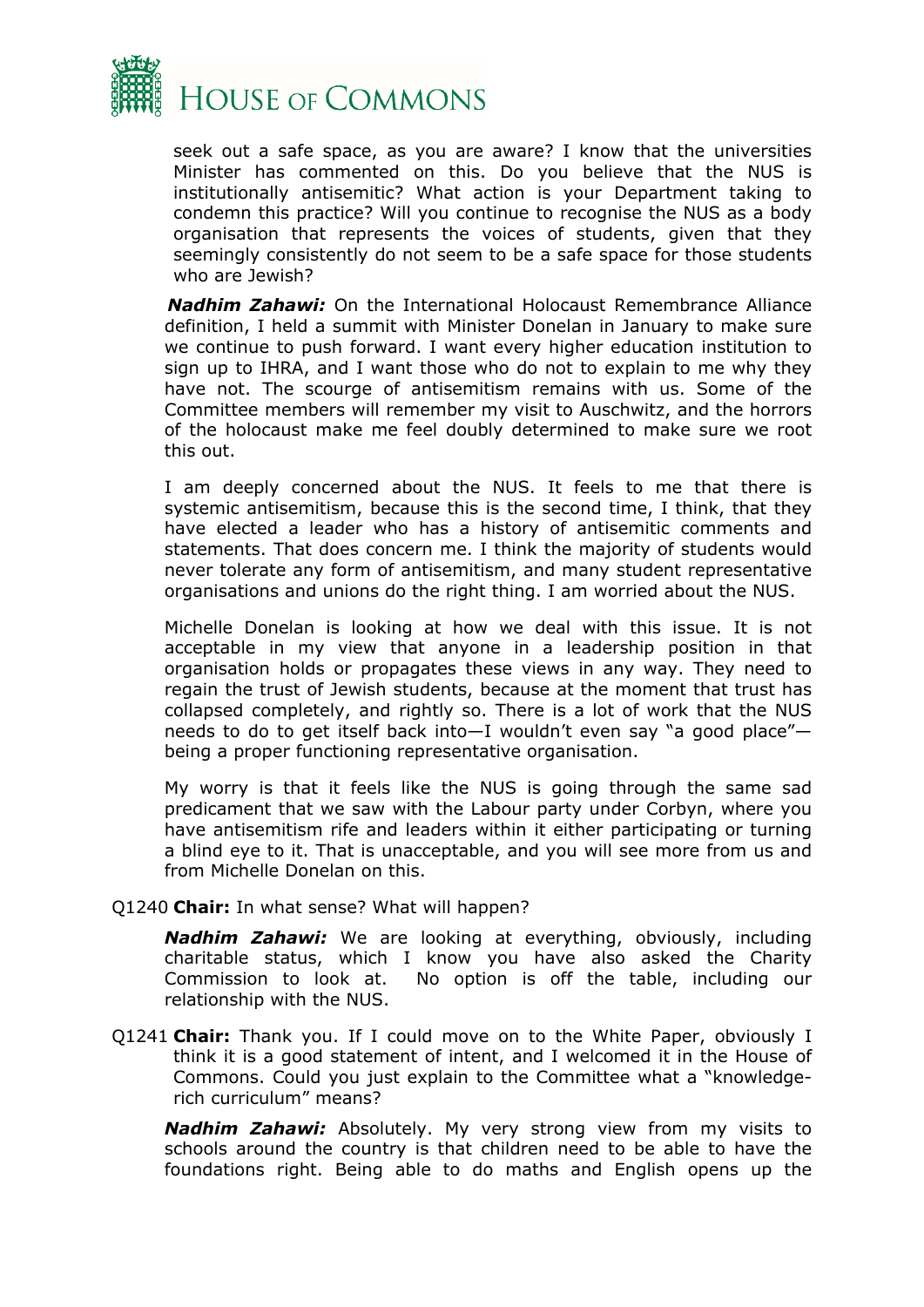

opportunity to be good at other subjects, and to get that knowledgerichness in your academic life. I did not know I was good at maths until I learned to speak the language—in fact, until I learned to think in the language. I did not know I was good at biology and human biology and chemistry. That opens up huge opportunities, hence why the White Paper's focus is very much on making sure that the targets at end of primary school—at the moment we are nowhere near good enough, with only two thirds of children finishing primary school with the prerequisite ability in maths and English, and we want to lift that to 90%. The targets at secondary school in terms of GCSE in English and maths are for the average grade to move up from 4.5 to 5—

Q1242 **Chair:** I am just trying to understand in a nutshell what a "knowledgerich curriculum" means.

*Nadhim Zahawi:* It means that the ability for children to learn the richness of subjects, whether it is the sciences and STEM, history or English literature, is there for them. That is what a knowledge-rich curriculum is, in my view.

Q1243 **Chair:** Obviously, it is great to see the Government embracing the need for a skills ecosystem, but while you talk about knowledge rich, you don't also talk about skills rich, because you seem to say that that should be done only post-16. As the saying goes, you give a man a fish and you give him a meal; you teach a man to fish and you give him a meal for life. What's the point of teaching children the names of fish in the river if you don't then teach them how to fish? What I am saying to you is that the White Paper should have had more on skills for pre-16—more skills in the curriculum on financial education, oracy and careers education, and embedding that in the school ecosystem. These are not woolly subjects; this is not some kind of progressive thing. You need both to have the knowledge and be able to apply it. Your White Paper seems to be all about one side of the equation, but not the other. How will the Government ensure that schools develop children so that they have the skills they need for the world of work, beginning at an early age? It can't just be, as you have got on your label, the T-levels. It must be pre-16 as much as post-16.

*Nadhim Zahawi:* I do not disagree with a word you have said there, Chair. The bit that I do disagree with is the characterisation of the White Paper as lacking in that ability to develop children in a rounded way. What do I mean by that? If you look at the evidence in the White Paper around high-performing, strong leadership, strong multi-academy trusts and strong families of schools, very much part of what they do is the stuff you describe, whether it is extra-curricular activities, teamworking or the ability to present an argument and make a speech. I have seen all these things delivered.

Q1244 **Chair:** But that is not in your White Paper.

*Nadhim Zahawi:* Hold on a second. This is where I am respectfully saying that I disagree with you, in the sense that the White Paper focuses on a journey to make sure every school is part of a strong, high-performing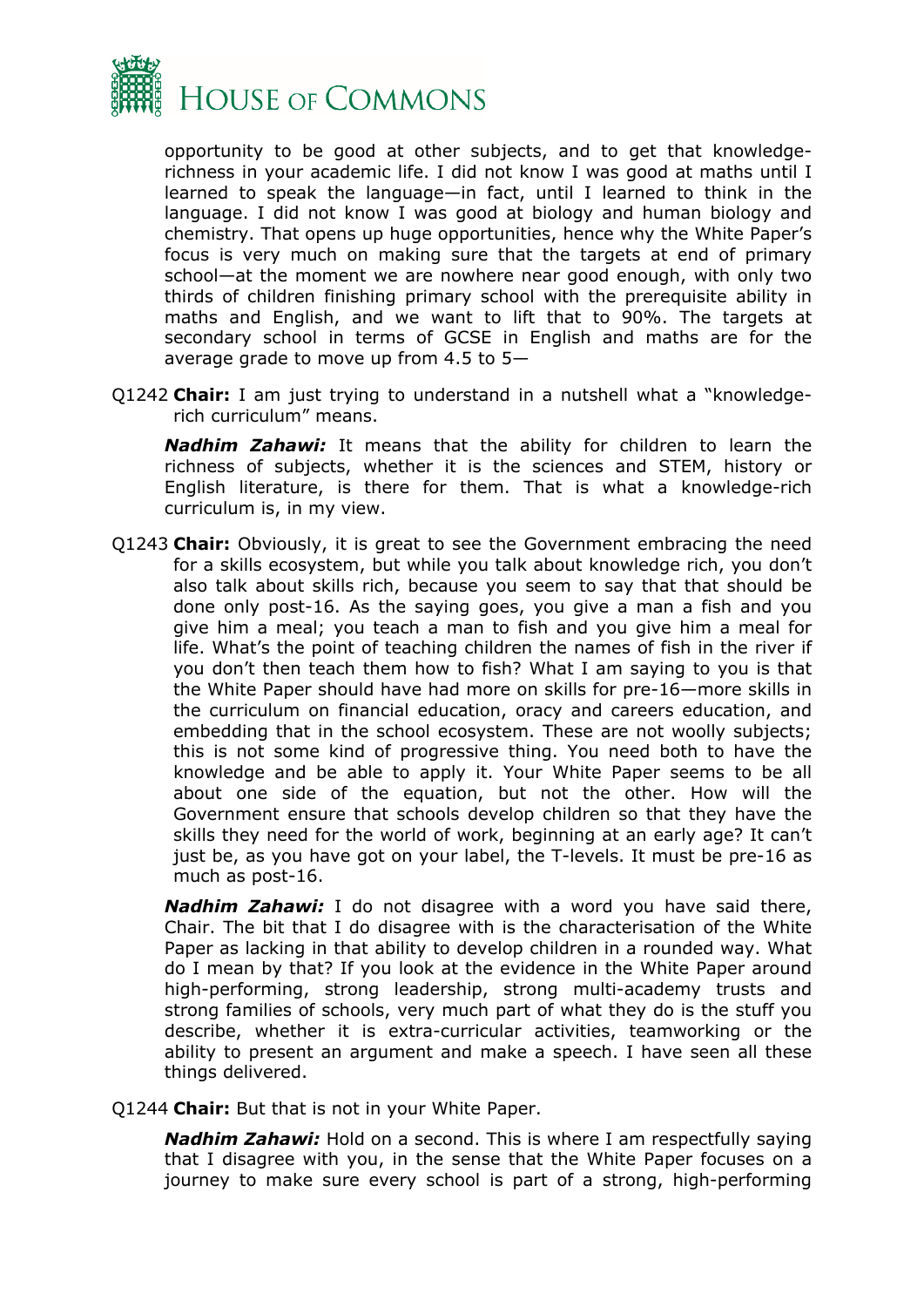

multi-academy trust in that family of schools. That is what will deliver those experiences for children. Our focus on the Gatsby measures is what will deliver that knowledge of the workplace for children.

Q1245 **Chair:** It does not mention skills very much in the White Paper.

*Nadhim Zahawi:* We have a massive skills agenda—

Q1246 **Chair:** But that's post-16. That's brilliant, and I love the skills agenda—I have said it in the House of Commons—but that is all post-16. It seems to me that you have had the traditionalists go through this. Everything is knowledge rich, knowledge rich—fine. I am not against any of that, but God forbid you mention the word "skills" pre-16 in the White Paper. The ghost of Nick Gibb lives on in the Department. I find it extraordinary, really, that pre-16 skills are not regarded as important as, as you call it, knowledge rich.

*Nadhim Zahawi:* What Nick Gibb delivered in the Department has allowed me to be able to deliver an ambitious White Paper, which would not have happened without things like the phonics work that he did—the phonics screening—and the real focus on the foundations that you need before you can discover all the other things that you can do by getting a great education. That is important, and I would defend it to the end of my days in this job. What I would say to you is, "Join me. Come with me, and I will show you why what we say in the White Paper about high-performing families of schools delivers the skills that"—

Q1247 **Chair:** I think Nick Gibb did a lot of good on literacy and phonics, and I think he should be praised for it, but I always had a debate with him, going back to the fish argument. Basically, your paper is just about people learning the names of fish. It isn't about teaching people to fish, to go back to the analogy that I used earlier.

*Nadhim Zahawi:* No, I disagree fundamentally, because I would say to you, "Join me"," and you and I will go together to high-performing families of schools, and you will see that their focus is very much on delivering that rounded skills and education for children—

Q1248 **Chair:** Okay. I am not saying that schools are not delivering. I know that schools are delivering individually—

*Nadhim Zahawi:* But the White Paper basically sets out the road map for that; that is the whole point.

Q1249 **Chair:** It does not even mention the word "skills", or the words "financial education", as far as I am aware; I may have missed them, obviously.

Let me give you an example and then I will move on soon to my colleagues. You have just announced—and this is what I mean by a focus on knowledge-rich—£4 million for Latin. Now, I have no problem with that; it is a great subject and I hope that everybody learns it. But this is very symbolic of my whole argument with you, because we know that the Lords Committee—the Economic Affairs Committee, chaired by Lord Forsyth, which reported on youth unemployment—found that design and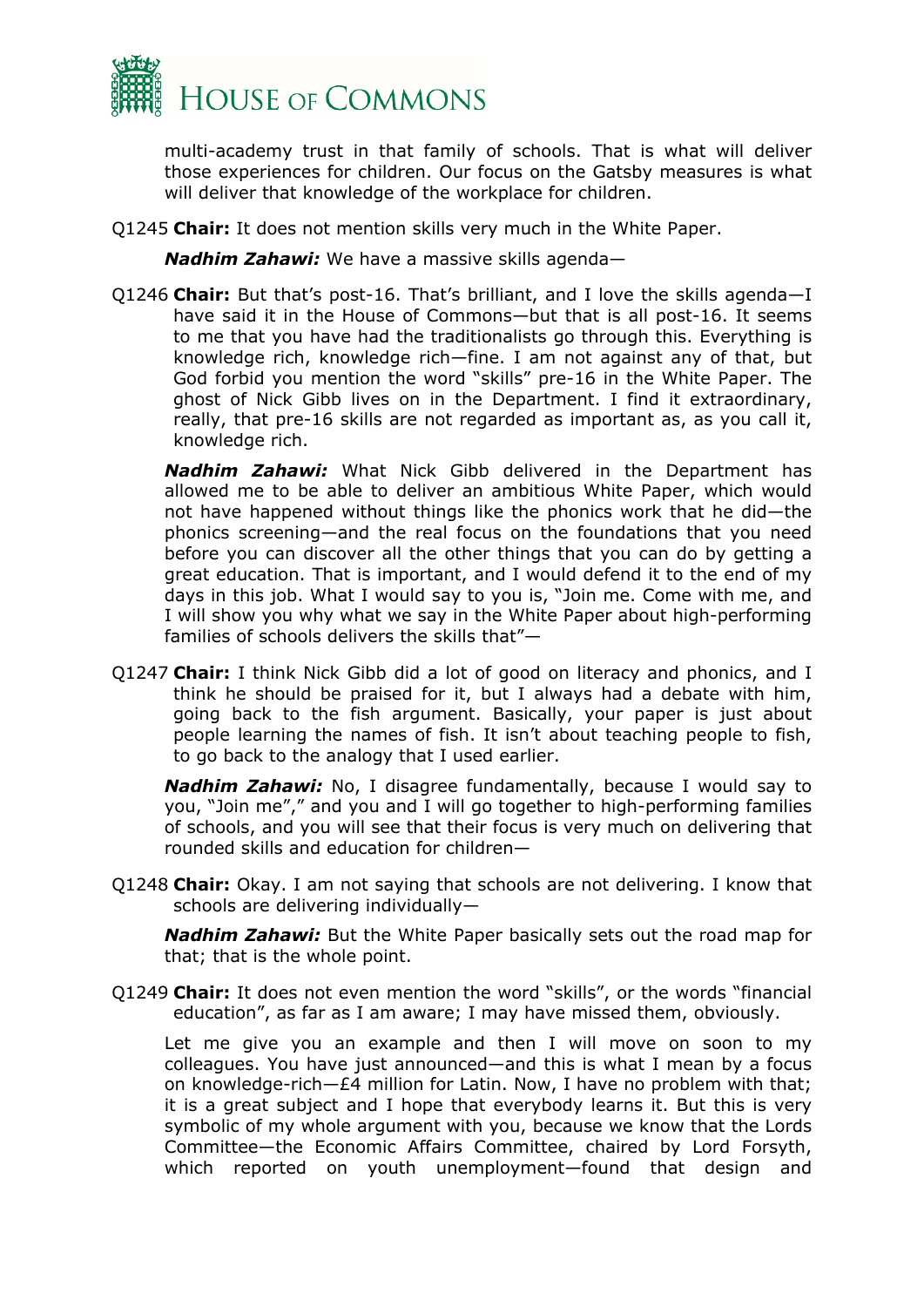

technology GCSE can boost lifetime earnings. However, take-up of design and technology GCSE has gone down by 70% since 2010.

We know that pupils who take those kinds of subjects have the highest undiscounted lifetime earnings, at £1.8 million. Engineering is the same. So, your focus again is sort of the ghost of the traditionalists; it is very much Mr Chips, rather than "Hello, James Dyson", as I keep saying. Why is it that you are investing £4 million in Latin, yet you are quite happy to see the decline in design and technology, which is not part of the baccalaureate?

*Nadhim Zahawi:* The EBacc was deliberately narrow in focus, to allow schools to be able to continue to do design and technology at primary and of course to do it at secondary as well. Again, I would respectfully push back and say that you mention Latin, which is £4 million out of a total budget of £56 billion.

Q1250 **Chair:** Yes, but you don't put out, "We're putting £4 million into design and technology to encourage more take-up". Let's see how many people get jobs doing design and technology, or through investment in design and technology, or Latin. Let's see—not that Latin is not an important subject. It's a wonderful subject and I—

*Nadhim Zahawi:* It is not a trade-off, Chair. Forgive me—it's not a tradeoff.

Q1251 **Chair:** No, it isn't—it's all one way. Post-16 is all one way.

*Nadhim Zahawi:* No, I don't agree. The fundamental backbone of my White Paper is saying that we want the evidence from those highperforming, multi-academy trusts that deliver that rounded education, those skills for life, as well as really high levels of knowledge-rich education—that is what we want to deliver by 2030, and here is how we are going to do it. If we do that well and if we do it right, then the outcome is the one you desire, as much as I do.

Q1252 **Chair:** Let me move on. It is relevant to—just finally—the absent children. You said that  $E4$  million is not a huge amount. Well, if it is not a huge amount, how can you then justify spending a similar amount on trying to get severely absent children back into school, because you have said that it will be £5 million? You know that the Children's Commissioner has estimated that 124,000 children have become absent children as a result of the pandemic; there is similar analysis from the Centre for Social Justice. Your own Department says that 11% of state-funded school pupils were absent. Out of those 800,000 pupils, 200,000 were believed to be absent for covid reasons, but 600,000 were absent for other reasons.

You spend £4 million on Latin and the same amount trying to get all these children back into school. The Department's plans to tackle severe absence are limited to one local authority and up to a maximum of 1,000 children. So what are you going to do to get these 124,000 children back to school, or the almost 600,000 children who have become severely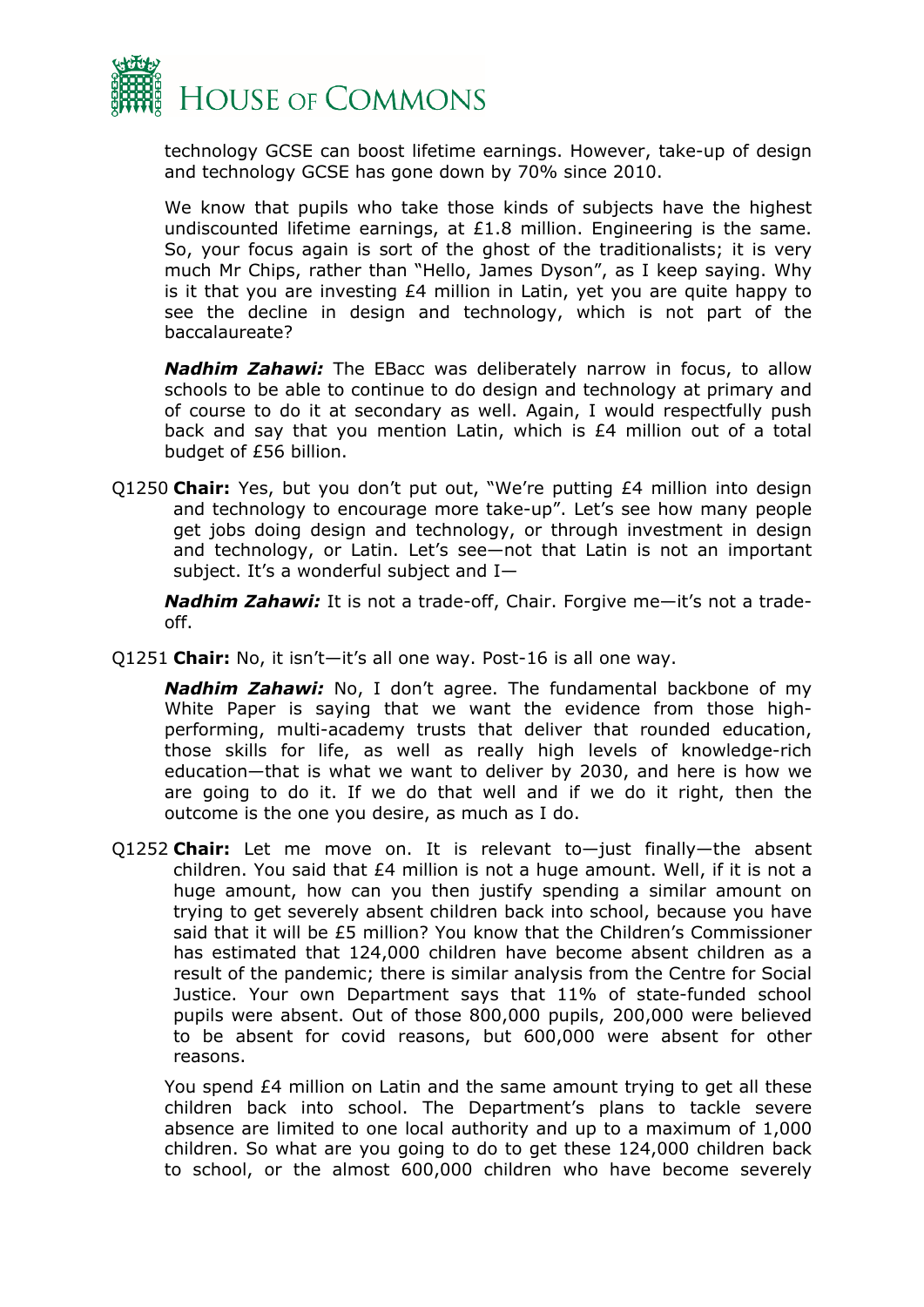

absent? What immediate action is the Department taking? How many of these "ghost" children have been returning to school?

I have been going on about this since last summer and it seems to me that not a lot is being done. You are more interested in funding Latin, which receives the same amount-well, just £1 million less-that is provided to fund this programme. What are you doing to get these people back to school? What are the targets?

*Nadhim Zahawi:* Let me try to go through this in some detail, because I know it is something that you quite rightly have focused on and I have focused on in the Department.

The White Paper sets out clear expectations for how schools, trusts and local authorities should support high attendance. What do I mean by that? We will require schools to publish a clear attendance policy. We expect schools and local authorities to make really effective use of the data to identify and intervene early, because we know that data transparency is the best way to reform any system.

There is the commitment to the national register. There are some children being taught—it is important to say this, and I have seen it in my own constituency—at home, and home learning environments can be excellent. I have seen it in my constituency with parents doing that but, to your point, the 120,000-plus children who are not in education is unacceptable. That is why the national register is so important. It is not just about the £5 million. It is about making sure that, through the work of the alliance and bringing together local government, police and education, we do something now, as well as in the White Paper and the legislation that will come in the next Session of Parliament.

Q1253 **Chair:** In a nutshell, what is the target for getting these kids back into school?

*Nadhim Zahawi:* I want to see the work of the alliance immediately, but ultimately the White Paper will set the very clear outcomes—

Q1254 **Chair:** That will be next year, by the time the White Paper is implemented. You have got legislation to come—

*Nadhim Zahawi:* We are not waiting for that.

Q1255 **Chair:** What is your target? Of the 124,000—or 600,000 children who become severely absent, how many of them do you want to get back by the end of the year? There must be a target.

*Nadhim Zahawi:* I want to get back all children. I have seen some great work—

Q1256 **Chair:** But how? What is the target to get these kids back into school?

*Nadhim Zahawi:* The target, as I hope I have explained, is the work of the alliance, the here and now, which says that this is unacceptable. I need to know how we work much closer together between police, local government and schools. We have got seven measures that we are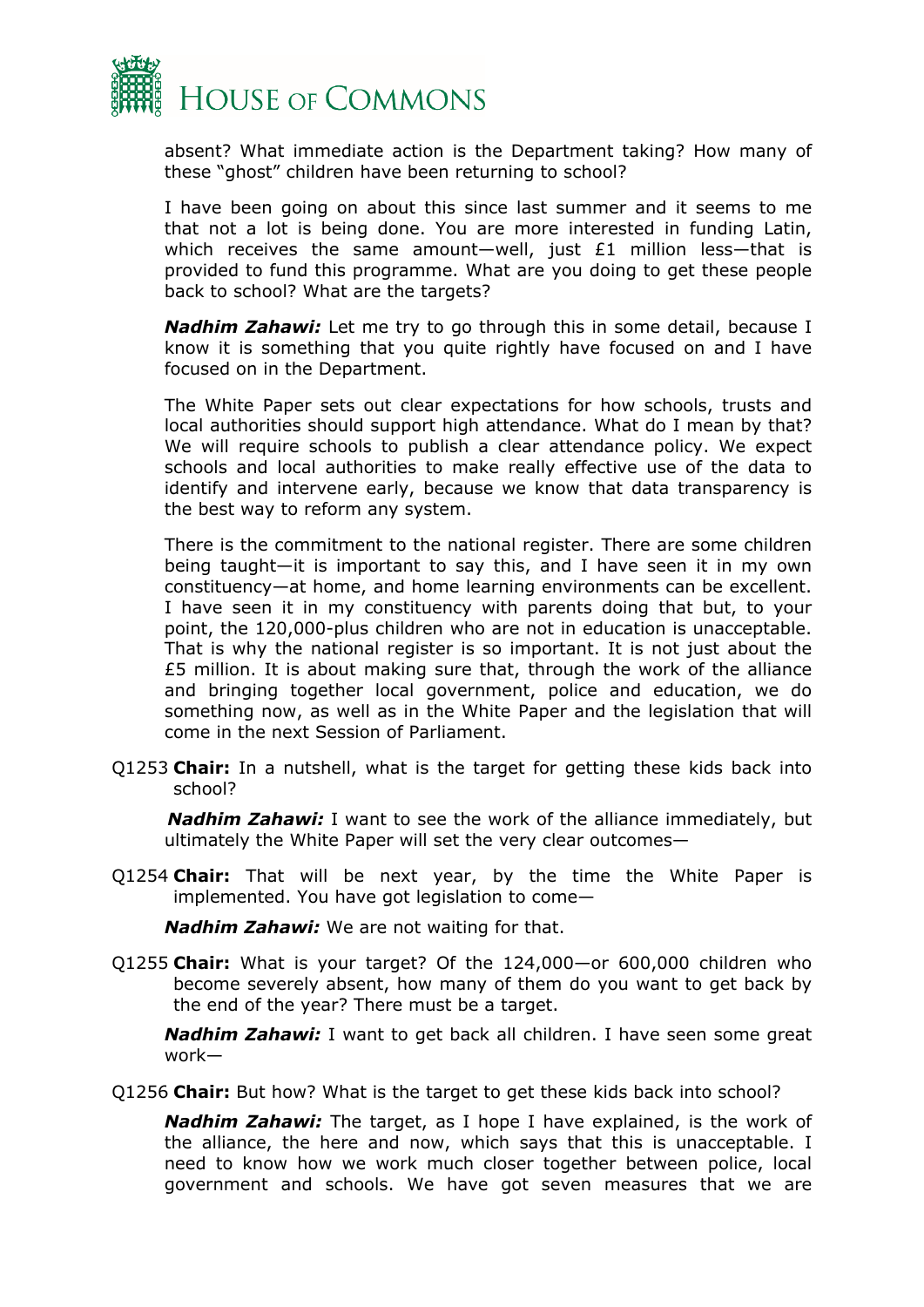

measuring ourselves against. Let's deliver those as well as the work of the White Paper that says there is an expectation of every school to make sure they publish what their attendance policy is. We expect work between them and collaboration between them and MATs and local government to ensure that no child is left behind. Ultimately, I can only give you a target once I've got the register. I don't know what the numbers are. These are all estimates.

Q1257 **Chair:** We do know. We have rough figures from the Children's Commissioner.

*Nadhim Zahawi:* Of course, but ultimately it is only once I've got the register in place that I can say—

Q1258 **Chair:** Personally, I think you should set out a serious plan for how to get these kids back to school.

*Nadhim Zahawi:* We are, through the alliance.

Q1259 **Chair:** It's been going on since last summer.

*Nadhim Zahawi:* I hear you, but we are, through the work in the here and now—

Q1260 **Chair:** It's going up, not going down.

*Nadhim Zahawi:* Because of the pandemic.

Q1261 **Chair:** But kids have been back in school since last March.

*Nadhim Zahawi:* I don't disagree with you, which is why, as you say, it is a priority.

Q1262 **Chair:** Finally, you rightly said that it was wrong to close the schools. I think that was a very important statement. As you know, right from the beginning I did not want the schools to close. They were open for vulnerable children and key workers, but most vulnerable children did not go.

I took a Bill through Parliament with the help of the parents group, Us For Them. The schools infrastructure Bill says that schools should be treated like any other infrastructure and that if schools were ever to be closed again, there would be a triple lock. You would have to get approval from the Children's Commissioner, you would have to have a vote in Parliament, and you would return every few weeks to vote again on whether those schools should be closed.

I should say that the Bill has been backed by the current Children's Commissioner, Rachel de Souza, and the previous Children's Commissioner, Anne Longfield, along with a number of colleagues from all parts of the House of Commons. Given that you have said it was wrong to close the schools, will you give full backing to the schools infrastructure Bill that I introduced in Parliament?

*Nadhim Zahawi:* I absolutely stand by what I have said and that it was a mistake. I will also write to the covid inquiry setting out what I think they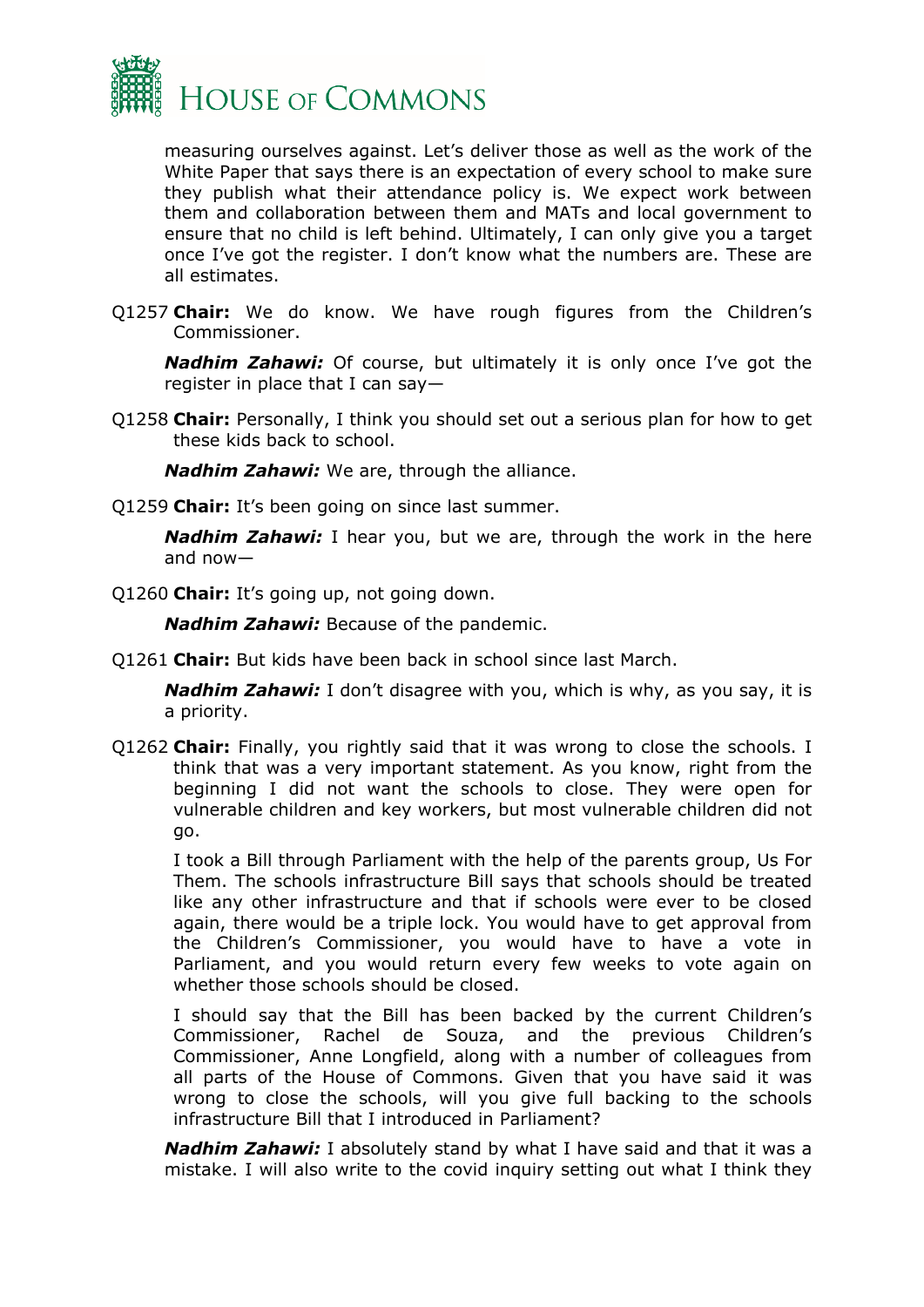

should look at in terms of children and education, but I hope that we will never ever be in a place where we close down education, because we know the harm, both in terms of mental health and educational attainment, that it did. I am going to push back slightly, because you know me well enough. I have limited legislative space. I have to focus on skills, schools and families. I have a big schools White Paper, an SEND Green Paper and a review on children's social care. For the first time certainly in my political life in the Department—I have an opportunity to weave together a system that delivers for every child, wherever they are in the country. I am passionate about this; you know that. I came to this country without the ability to speak English, but with parents who knew the value of education. I want the system to work for every child.

**Chair:** You don't need to do anything; I will do it all. It is a private Member's Bill. You could just support it.

*Nadhim Zahawi:* I hear you. All I would say is that is that I do—

**Chair:** But you don't need to do anything. Your Department—

*Nadhim Zahawi:* But I do. Every time we have to do something, I have to have people in my Department stop what they are doing and do something else.

Q1263 **Chair:** In principle, do you support it, even if you can't—

*Nadhim Zahawi:* In principle, I think it was a mistake, and I will do everything in my power to never again be in a position to close schools.

Q1264 **Chair:** In principle, do you think that the school infrastructure built back by the current and previous Children's Commissioners is a good idea?

*Nadhim Zahawi:* I think it certainly highlights the importance of the issue. As we reflect on how we dealt with a pandemic, it is right that we face up to the mistakes, and it was clearly a mistake.

Q1265 **Ian Mearns:** Secretary of State, on attendance, you are talking about bringing together an alliance of local authorities, police and schools. With what will they do their work? I talk to the chief constable and the chief executive of my local authority; they are absolutely and utterly strapped for cash. What we are doing is handing over yet another responsibility for them to solve a particular problem without any resources to effectively do that. I am afraid that what you are talking about sounds like a vague aspiration; unless you actually give local authorities the tools to do the job, it is a completely and utterly vague aspiration. I do not think we need to wait for data to be collected—the collection of data can go hand in hand with action on the ground now, but that action can only effectively happen if the people on the ground have some resources with which to do the work. Kids are missing out on education now, Secretary of State. This is a matter of extreme urgency.

*Nadhim Zahawi:* It is, and the alliance and the work it has done to bring together leaders from children's social care and education and the police and allied services are the right thing to do. The national register is the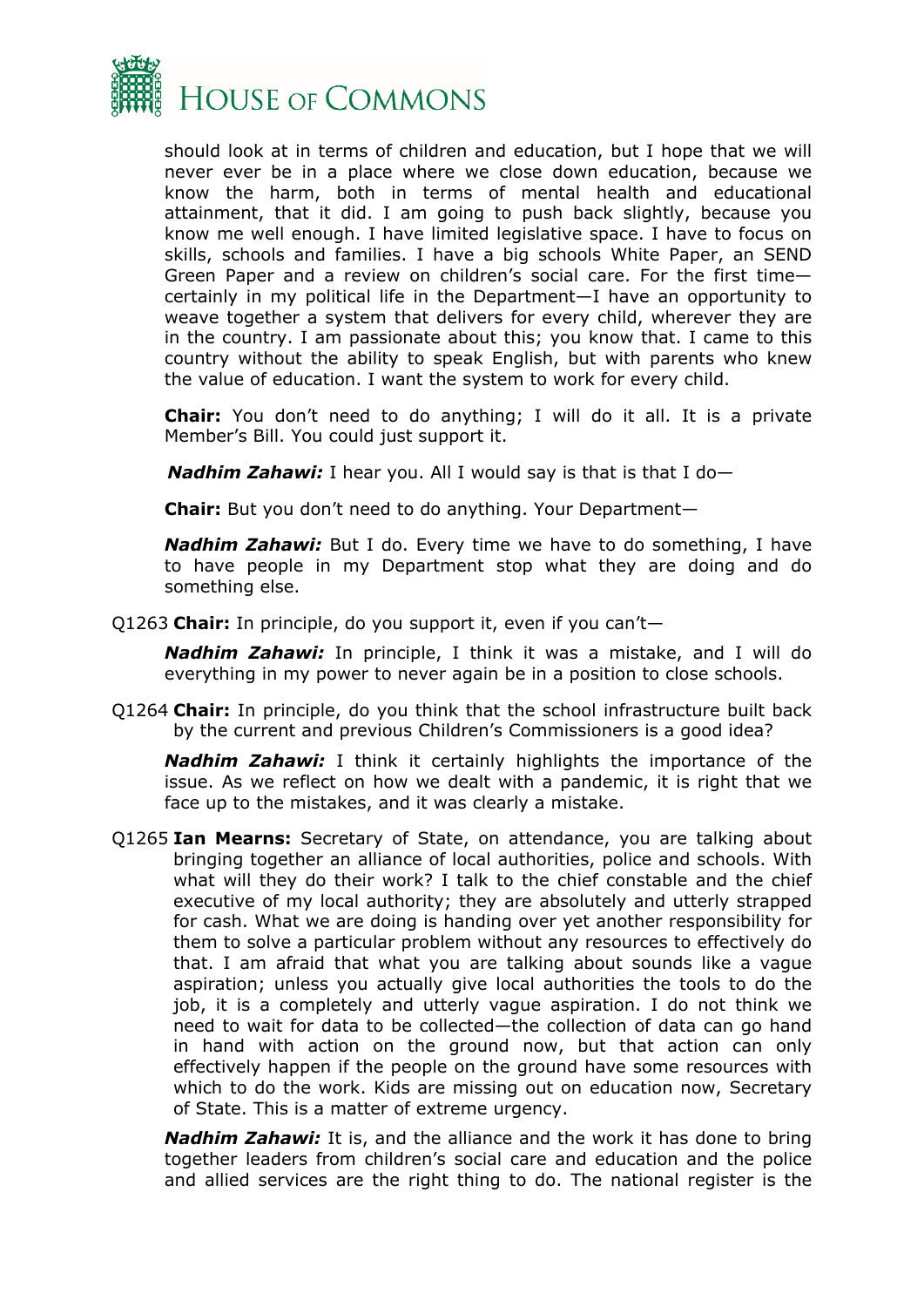

right thing to do, because, with it, we can begin to challenge ourselves and support local government. I had deep discussions with the Children's Commissioner on this matter. Some of the returns she was getting for her work just did not sound like the reality, in parts of the country, as to whether the Government actually knew who was or was not in school.

Q1266 **Ian Mearns:** Can I just point something out to you, Secretary of State? In the conclusion to the White Paper, you say: "This white paper marks the start of a journey towards an education system in which all children benefit from the high standards of the best schools and families of schools". Your party has been in government for 12 years. How is it the start of a journey now? I do not understand that. I accept that you haven't been the Secretary of State throughout that time, but you have been in government for 12 years. I am afraid that some of your predecessors have systematically denuded the Education Department with the data that you will now, importantly, try to rely on to build this new system to get kids back into school.

*Nadhim Zahawi:* I will bring in Andrew in a second on the attendance issue but, very briefly, you ask what we have done in the last 12 years. Look at the performance of the schools that became academies. We are about to announce our 10,000th academy—that is real scale. When you have roughly 22,000 schools in the system, getting to 10,000 is real scale. Not all of them are in high-performing families of schools or a strong multi-academy trust, but that is what the White Paper will address. To your point, seven out of 10 schools that became academies due to underperformance now have a good or outstanding Ofsted rating, versus one in 10 of the local authority-maintained schools that they replaced.

Q1267 **Ian Mearns:** Secretary of State, they may have that rating, but quite a number of the outstanding schools in particular have not actually been inspected for a number of years. They were outstanding at the time of inspection, but we do not actually know if they are still outstanding. Many of them have had several changes of headteacher, and of course the headteacher and the leadership of the school are crucial to a school's performance. They still have an outstanding Ofsted rating, but we do not definitely know that that is the case.

*Nadhim Zahawi:* Which is why Ofsted is circling back to do those inspections—

**Ian Mearns:** Belatedly.

*Andrew McCully:* Mr Mearns, for the important point of clarity, the Secretary of State is right that the all-important register of children in secondary education needs legislation to back it, and subject to final decisions on the Queen's Speech, that is on the cards. With the legislation will come money. Local authorities, with a new duty to provide that register, will be funded to do that. I want to make it absolutely clear that funding follows the duty.

Q1268 **Ian Mearns:** I am very heartened to hear that, but if you are going to expect the constabulary to take part in that, we need to talk to the Home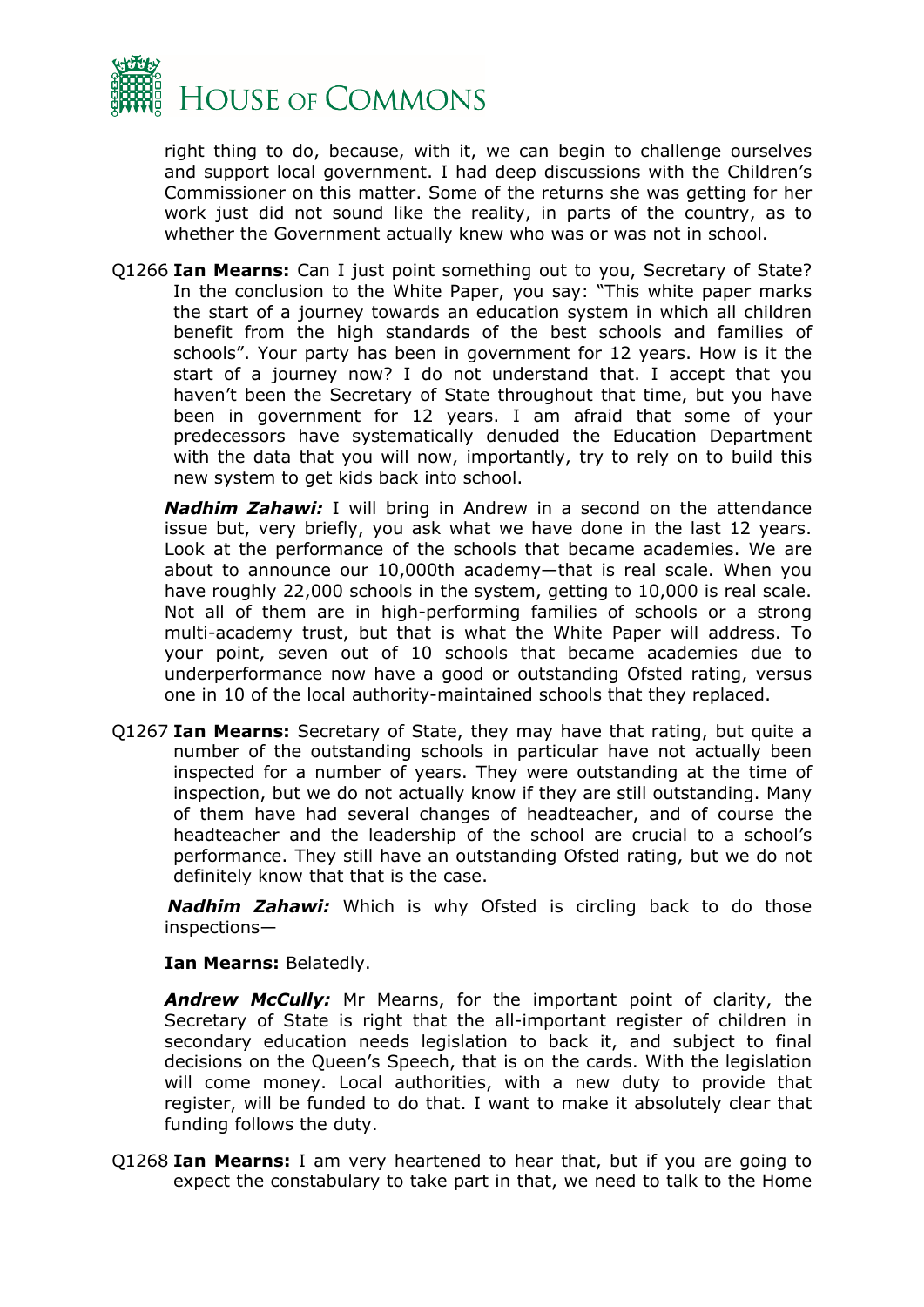

Office about their role within this partnership as well. I deal with my chief constable on a regular basis, because they do not have the resources to investigate crimes that we know have taken place—that is a problem. For them to go from investigating crime to dealing with non-attendance in schools is going to be a tough ask for some chief constables up and down the country. I really think that needs to be emphasised with the Home Secretary as well.

Secretary of State, during the Easter recess, we heard about an impending crisis in teacher supply—this is something I have been banging on about for quite a while—with many teachers seeking to leave the profession. How will you deal with that?

*Nadhim Zahawi:* A couple of things to say on that. First, teachers have gone above and beyond in delivery. I saw at first hand as we were going into omicron, and then as we came out of it, the work that they did in those first crucial weeks of testing children as we got back into education in January—they did an incredible job, as did support staff in schools. The emphasis in the White Paper on the half a million teacher training opportunities—be they the early career framework, initial teacher training, or later on in life in that professional development—is really important. Recruitment and retention are important, hence our commitment to the starting salary of £30,000, an uplift of, I think—

Q1269 **Ian Mearns:** Are you not concerned, however, about the attrition rate in the teaching profession at the moment?

*Nadhim Zahawi:* I am always concerned about the profession; I am always concerned to make sure that I listen to the profession and that they are supported. They have done an incredible job, and I will always look to make sure that we continue to support the frontline in what they do.

Q1270 **Ian Mearns:** You intend to establish an institute of teaching. What was the thinking behind not involving higher education institutions in that institute of teaching?

*Nadhim Zahawi:* In terms of the tendering process?

**Ian Mearns:** Yes.

*Nadhim Zahawi:* I think we had two bidders—

Q1271 **Ian Mearns:** They have been consulted, but it does not seem as if they are going to be involved in the actual delivery.

*Andrew McCully:* It was an open procurement, and we are still in the procurement stage for the institute. It was an open procurement for any organisation. We set a very high bar for quality because we want the institute of teaching to be a beacon for the whole of the profession, in terms of the quality of its initial teacher training, the quality of the delivery of the early career framework and the national professional qualifications, and the training and support for national leaders of education.

Q1272 **Ian Mearns:** I raised this with the new schools Minister, and he seemed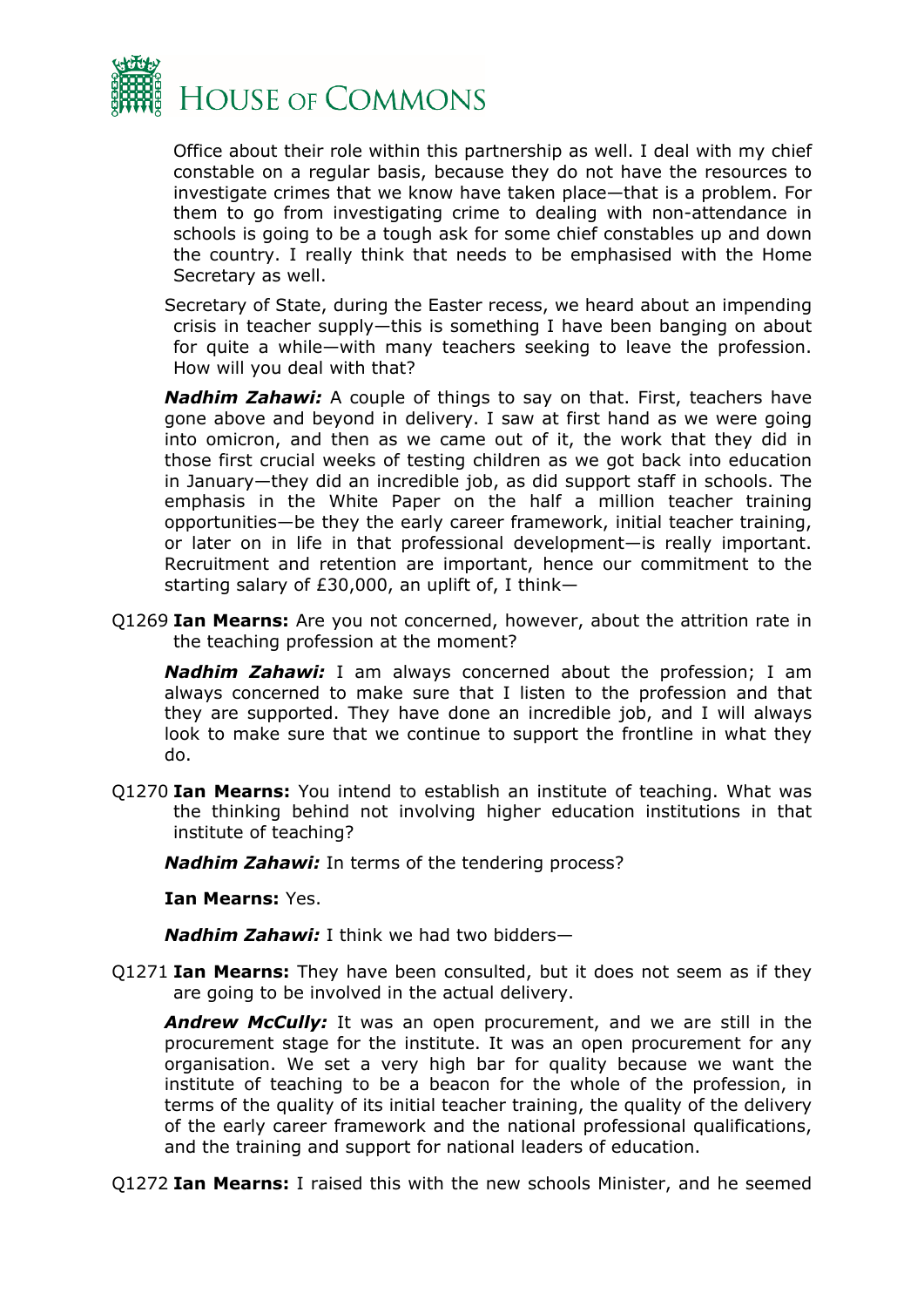

to accept that there was a particular problem with this, in as much as several higher education institutions that deliver or have been delivering teacher training were thinking about walking away from the process. That is really rather damaging when we are trying to have a massive drive on recruitment and retention of teachers.

*Nadhim Zahawi:* Yes, and I think Robin has been engaging heavily with higher education institutions to make sure that we get this right, and that people's concerns are listened to and we then act on them.

Q1273 **Ian Mearns:** The other thing that I would like to raise is that our predecessor Committee, of which I was a member—I have been a member, I am afraid to say, for 12 years—published a report on special educational needs in 2019. It has taken you three years to produce a Green Paper following on from that report. That report, if we may say so ourselves, was well received by the field and had many important recommendations. Why are we dealing with a Green Paper, as opposed to a White Paper, in building on the recommendations of that report?

*Nadhim Zahawi:* You will remember that I was children and families Minister in 2018. The work that we did on the reforms to SEND provision were really good quality. The implementation has been challenging—we have had covid in between, hence part of that delay. What I really wanted to do when we published the Green Paper was ensure that we engage with children and their families, because trust has broken down. We know that, and all of you know that from your constituency surgeries and post. How do we now rebuild that trust to ensure that parents feel that their child will get the support they need, whether that is mainstream, specialist or independent provision? That engagement—the Green Paper and the 13 week consultation—was the right thing to do, in my view.

We are moving rapidly. I did not wait for that either. I went to Rishi Sunak and said, "Look, I need money now." We got £1.1 billion, so the total budget is now £9.1 billion. If you look at the last three years, that has grown by 40%. We got £2.6 billion for more capacity for mainstream and specialist provision as well. We are not holding back on building capacity, because in order to regain trust, parents have to believe the capacity is there for their child. Part of that rebuilding of trust is consistency of offer and support across the country, not a postcode lottery. You are right that the delay was unfortunate, but between covid and then wanting to get this right, it was important to get it right and ensure that we deliver on that as quickly as we can.

Q1274 **Ian Mearns:** There is something that I am particularly concerned about. Going back many years, I was chair of the governors at what was then called a moderate learning difficulties special school. In my experience, one of the sad facts of life, because we did have fantastic engagement with parents, was that an enormous proportion of the youngsters had parents who had special educational needs themselves.

*Nadhim Zahawi:* We weren't recognised, though, at the time.

**Ian Mearns:** Yes, they probably weren't recognised. We need to do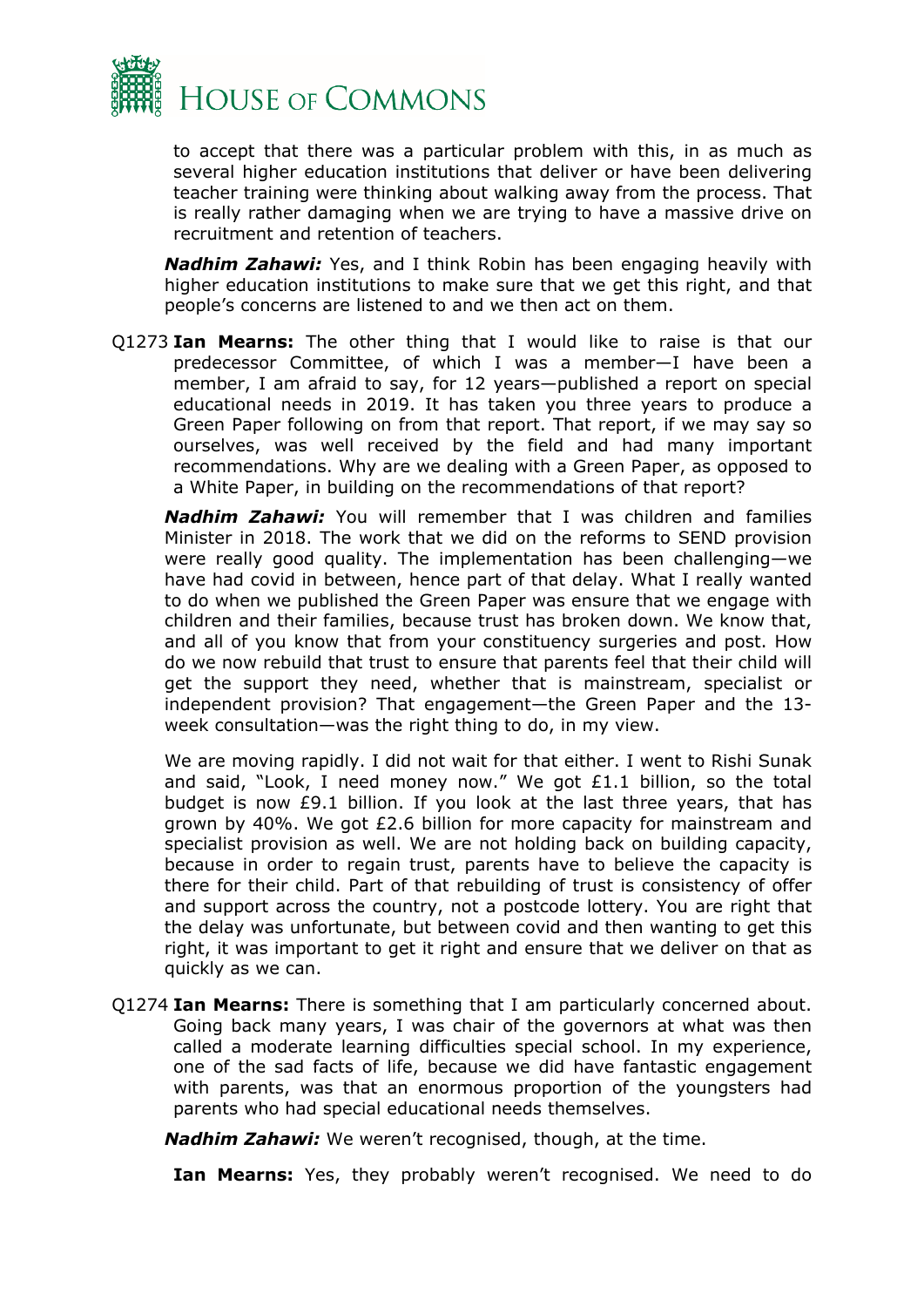

much more for the process of supporting those parents through helping their children go through the minefield—the redress systems. We need to have professional advocates who will work on behalf of those sorts of parents, who may not necessarily have the capacity to do it themselves effectively.

*Nadhim Zahawi:* You are absolutely right. I looked at this really carefully. The best way to do that is if every parent—no matter their background knows that there is a consistent national SEND and AP system, hence why I want the Department to play a much bigger role in delivering that single national SEND and AP system, with consistent standards, so parents know what they get at the end of the day and what they should expect to get, because it is a national system. I want parents to feel that they can get that early intervention, so that means strengthening mediation. I also want them—the parent and the child—to be supported to express an informed preference for what is suitable for them. How can that be informed if there is no national standard? Hence why the Green Paper is  $so-$ 

Q1275 **Ian Mearns:** But in order to do that effectively, Secretary of State, what you will need to do, I think, as a result of this Green Paper, is actually have a network of independent advocates who do not work for the local authority, because it is quite often the local authority that the parent is having a discussion or an argument with. We need that independent advocacy, which is supported by Government, to help those particular parents navigate the system.

**Chair:** We argued in our previous report for a neutral advocate.

*Nadhim Zahawi:* I remember. I think that the best way to deal with it is for the Department to take a much bigger responsibility. You cannot have whatever adequacy you may have if there is inconsistency nationally. Until we have a national SEND and AP system that is consistent—with parents knowing, "This is what I should expect for my child"—we are still going around in the circles. It does not matter who and how good the advocate is; you are still getting a postcode lottery, weakening that trust relationship between a parent and the system, the delivery mechanism.

Q1276 **Chair:** It would work much better with a neutral advocate for parents. However good your new system will be, it will take time, and parents need that support. We are talking not about the parents who may be lobbying MPs to help them navigate the system, but about parents who have not lobbied their MPs and who are really struggling.

*Nadhim Zahawi:* Chair, that is my point. Until parents know that there is a national system that is consistent and what their child is entitled to, and what they will get, whatever postcode they live in, you are not tackling the root cause of the problem. You will still get that inconsistency and postcode lottery, hearing that some parents in some areas have got this particular support—

**Chair:** It is not either/or, but both.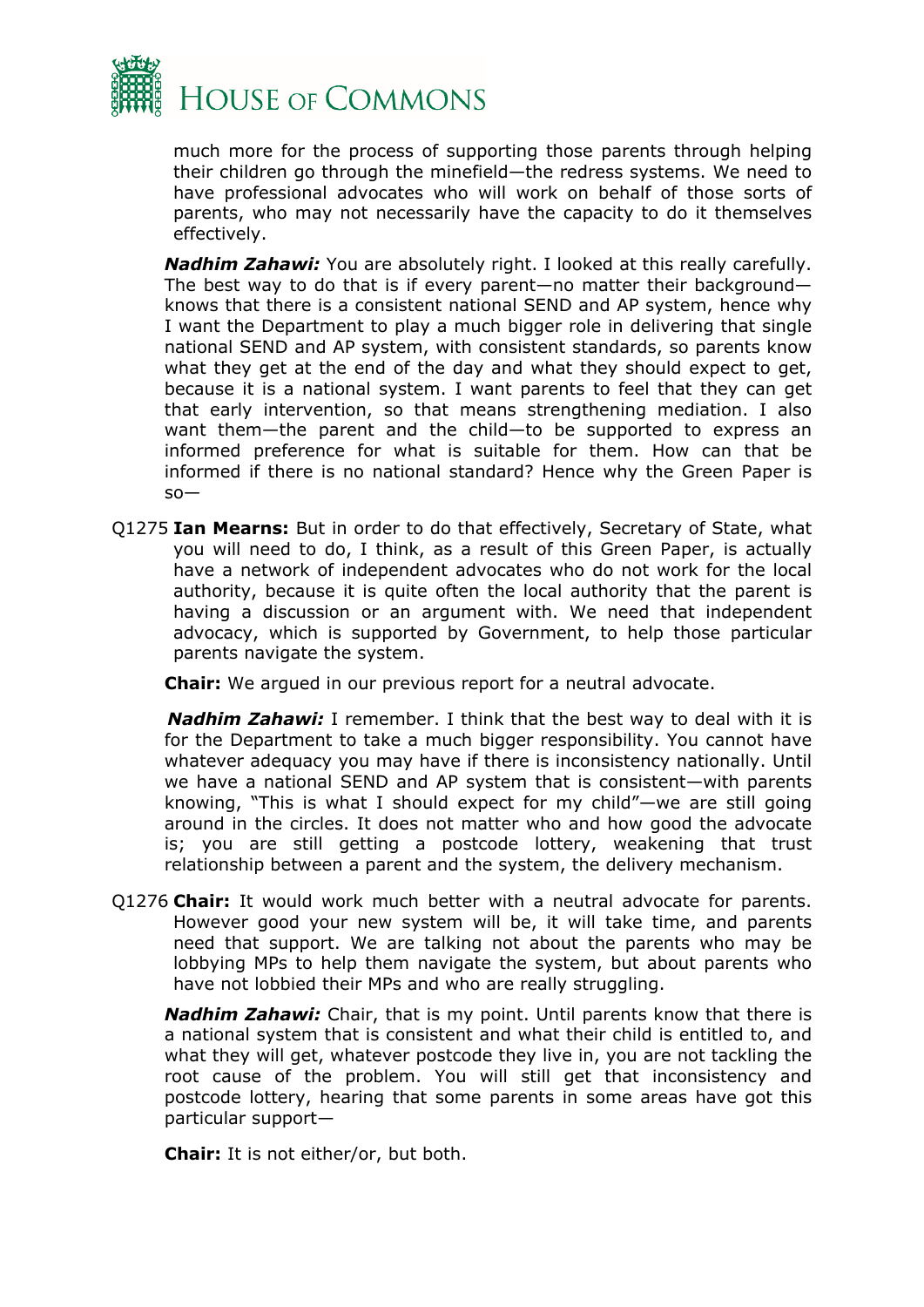

*Nadhim Zahawi:* But you start with the Department being able to be comfortable to lean in and to carry risk, saying, "Here is what the national system needs to deliver for your child."

Q1277 **Chair:** Absolutely. It is important to give parents the right to have a neutral advocate to help them navigate what will always be a complex system, so it is both, not an either/or.

*Nadhim Zahawi:* First, let us complete the Green Paper consultation, and we will come back and, at speed, move to a place where we can deliver this.

Q1278 **Chair:** Before I hand over to Kim, I was just mentioning the NUS and I have just been sent something by LBC—it has appeared literally in the past hour. LBC radio has revealed a recording of students attending a workshop, run at the National Union of Students by the Federation of Student Islamic Societies. At that conference, they were told not to report any individual they had genuine concerns had been watching extremist material to Prevent. Sir Mark Rowley, the former head of counter-terrorism, told the station that it is critical for people to report anyone drawn towards extremists to the authorities. How concerning is it that such views are being shared fairly openly at an NUS event?

*Nadhim Zahawi:* Deeply concerning. I would like to look at the detail. That is very serious.

Q1279 **Kim Johnson:** Good morning, Secretary of State. The White Paper proposes key stages 2 and 4 attainment targets by 2030, but it fails to acknowledge disadvantaged children. You talk about the foundations being right for children to learn, so how do children learn when they go to school with empty bellies? We know that child poverty has increased significantly in the past 12 years, but the National Education Union says that the White Paper fails to acknowledge the causes of poverty and other levels of inequality. Will you identify where in the paper those issues are looked at and dealt with?

*Nadhim Zahawi:* Thank you, Kim. I would say to you that our obsession, our commitment and our focus in the Department is on disadvantage. Everything we do in the Department focuses on the most disadvantaged children in our communities and our society. Everything we propose in the White Paper will disproportionately help disadvantaged children, and rightly so. They are the ones who struggle when behaviour is bad in the classroom. They struggle the most, because they do not have that additional support.

There is the work we have done, as you have done in this Committee, on white, working-class boys and girls—and boys in particular are disproportionately impacted by low-quality education. Hence everything in this White Paper means that we will deliver for the most disadvantaged, whether it is with the £5 billion on recovery or the laser-like focus on making sure that every school is part of a high-performing and strong family of schools. Ultimately, it is those students who are most disadvantaged who will suffer the most if we do not deliver great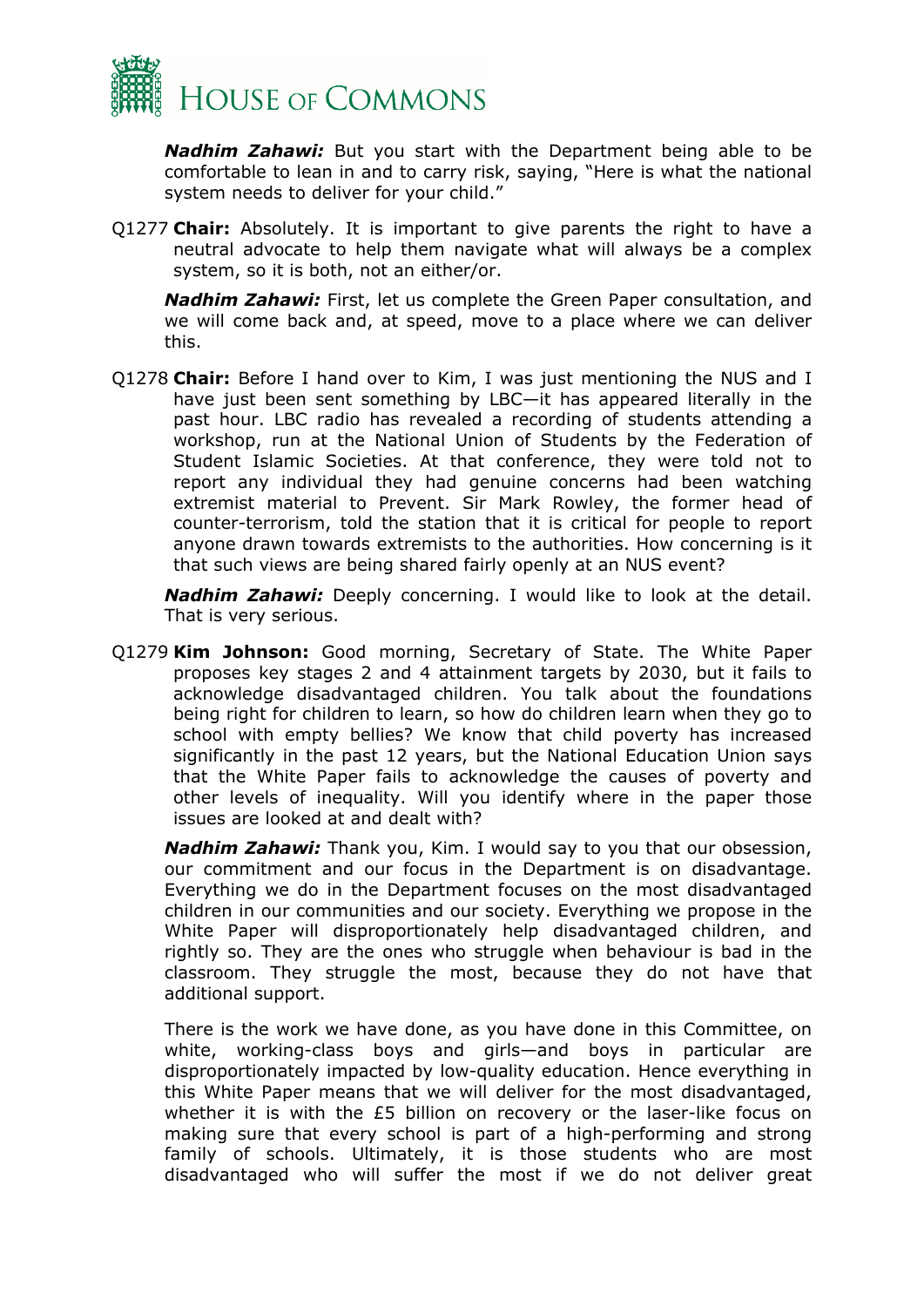

education, with a great teacher in every classroom, everywhere in the country—at the right time and place for those children.

Q1280 **Kim Johnson:** Are there any particular sections in the proposed White Paper that touch on those specific issues?

*Nadhim Zahawi:* As I said, if you look at all the work done to gather evidence for the White Paper, it is about making sure that the system works for every child. If it works for every child, it means that those who are most disadvantaged will actually benefit the most because they are the ones who are disproportionately impacted by failing schools and behaviour.

#### Q1281 **Kim Johnson:** And by poverty.

*Nadhim Zahawi:* You are right. That is why our breakfast club investment is so important, as is the holiday activity food programme, which I was so proud to have launched with Frank Field and Ruth Smeeth all those years ago, with  $£10$  million. I persuaded my then Secretary of State, Damian Hinds, to listen to Frank and Ruth and give me £10 million; it is now a £220 million per year programme. I got three years' worth of funding from Rishi Sunak. All that work is about making sure that we focus our efforts, energy and resources on the most disadvantaged, because they are the ones who struggle the most at a failing school.

Q1282 **Kim Johnson:** What does success look like, in terms of reaching those targets and improving life chances for those disadvantaged children?

*Nadhim Zahawi:* Every child, whether they are in Knowsley or in Kensington—

**Kim Johnson:** I don't think you should talk about Knowsley, because Knowsley did not receive any funding for levelling up. They are not a good example, Minister.

*Nadhim Zahawi:* I think it is a very good example, because with the levelling-up White Paper we did tremendous work looking at which areas need educational investment, and then educational investment-plus. Actually, the schools White Paper means that high-performing multiacademy trusts will be in Knowsley, delivering for those schools that need to turn around and continuing to improve life chances for those children.

I think talent is equally spread, so a child in Knowsley is as equally talented as a child in Kensington. Opportunity is not equally spread, and it is my determination to change that, through the work I will do with this White Paper. If I deliver on this—and I am confident that we will—and we have the Church of England, the Catholic Church and grammar schools all joining, then by 2030 we will have completed the journey and will have done something truly great for our country.

I have been blessed by having an extraordinary education; I am someone who is now Secretary of State for Education who could not speak a word of English when he got to these shores at the age of 11. That is my determination and my commitment to you.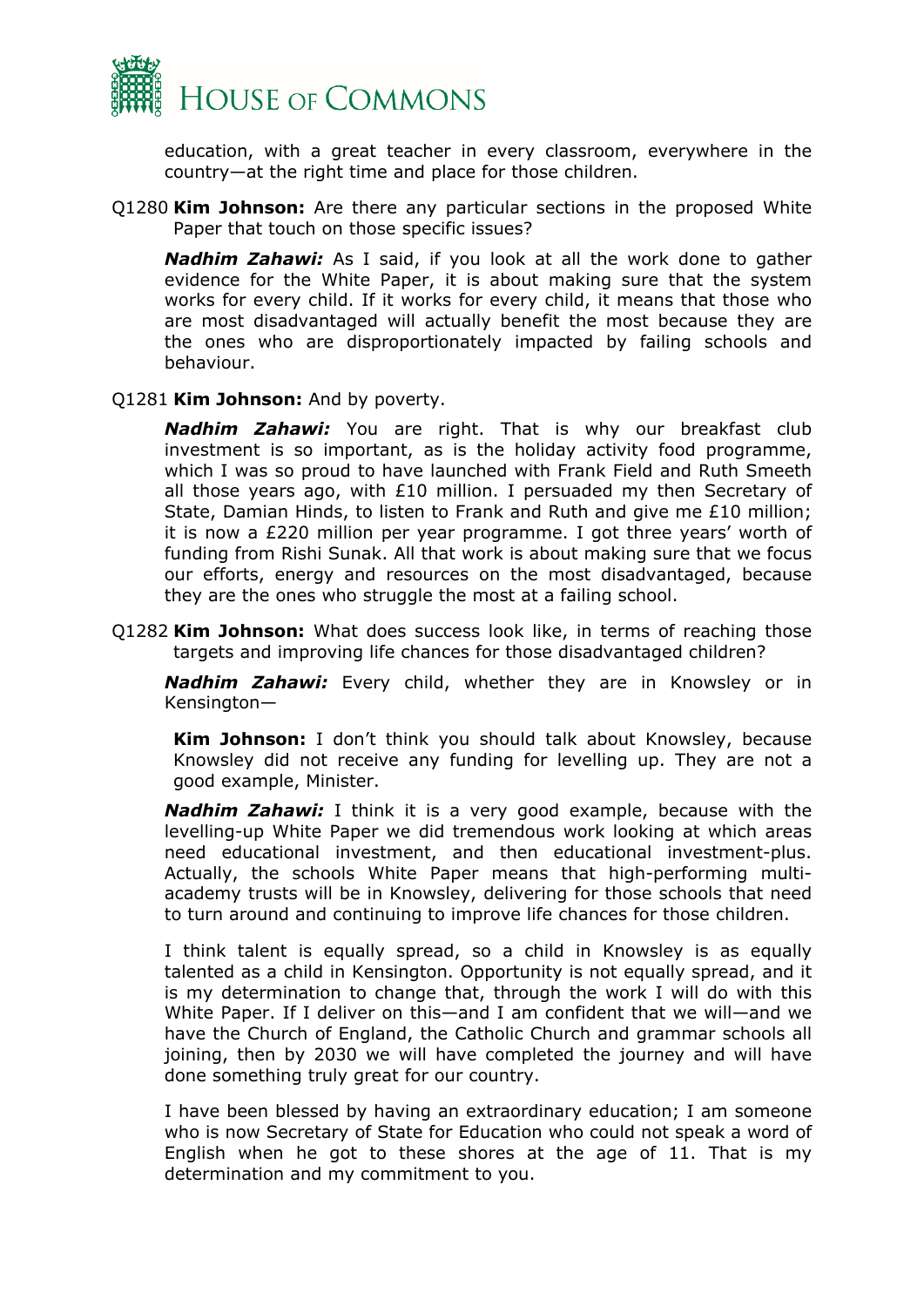

Q1283 **Kim Johnson:** Thank you for your responses. The Chair has talked about anti-Jewish racism this morning. I would like to touch on anti-black racism. In the 1970s, disproportionately high numbers of black pupils were diagnosed as educationally subnormal and forced to attend special schools. A great number of those people are suffering significantly because of that. I want to know if you think it is right to acknowledge that wrong and provide an apology to those people who were diagnosed simply because they were black?

*Nadhim Zahawi:* Of course it is right to acknowledge the wrong and to apologise if people were diagnosed wrongly. I think it is abhorrent that people were treated in that way. I would call it out any time I see it. It is unthinkable that people's lives were blighted in that way. I want the system to work where every school is a SEND school. I have seen great examples of delivery in mainstream schools, as well as in specialist schools. The point that you mention is truly horrific.

Q1284 **Kim Johnson:** Would you agree with me that the disproportionately higher numbers of black pupils who are sent to pupil referral units are similar to what happened in the 1970s—that more black children are being impacted because of their treatment by teachers, in terms of referrals to pupil referral units?

*Nadhim Zahawi:* This is where I think we have an opportunity. What do I mean by that? Let me illustrate with an example, which is the work that is done in Blackpool. In Blackpool, until the schools came together and decided collectively that they would collaborate and not exclude pupils, they at one stage had the second largest pupil referral unit, or AP, in Europe. Far too many pupils were being excluded—I think they had something like 245 children in that setting—but they came together and absolutely committed to collaborating and not excluding pupils, evidencing what good practice looks like.

The evidence is so important. The reason I have just re-endowed the Education Endowment Foundation is because evidence-led decision making is the right thing to do. They have now succeeded in bringing those numbers down to below 40 or 45, if I am not mistaken. That is the sort of thing that the White Paper addresses: the ability to collaborate between those high-performing families of schools in strong multi-academy trusts to deliver for every pupil, because AP should not be a place where you just put pupils and forget about them.

Q1285 **Kim Johnson:** But that does not distract from the fact that more black pupils are excluded on a permanent basis.

I just want to pick up on one last thing. In February, you issued guidance about political impartiality. Scenario C talks about teaching "particularly contentious and disputed" political issues, and you talk about the empire and imperialism. I just want to ask you how you think slavery, and the impact of slavery that still impacts so many black people, should be taught—the fact that Ministers' and ex-MPs' families have benefited because of the slave trade. How should that be taught in a balanced way, do you think?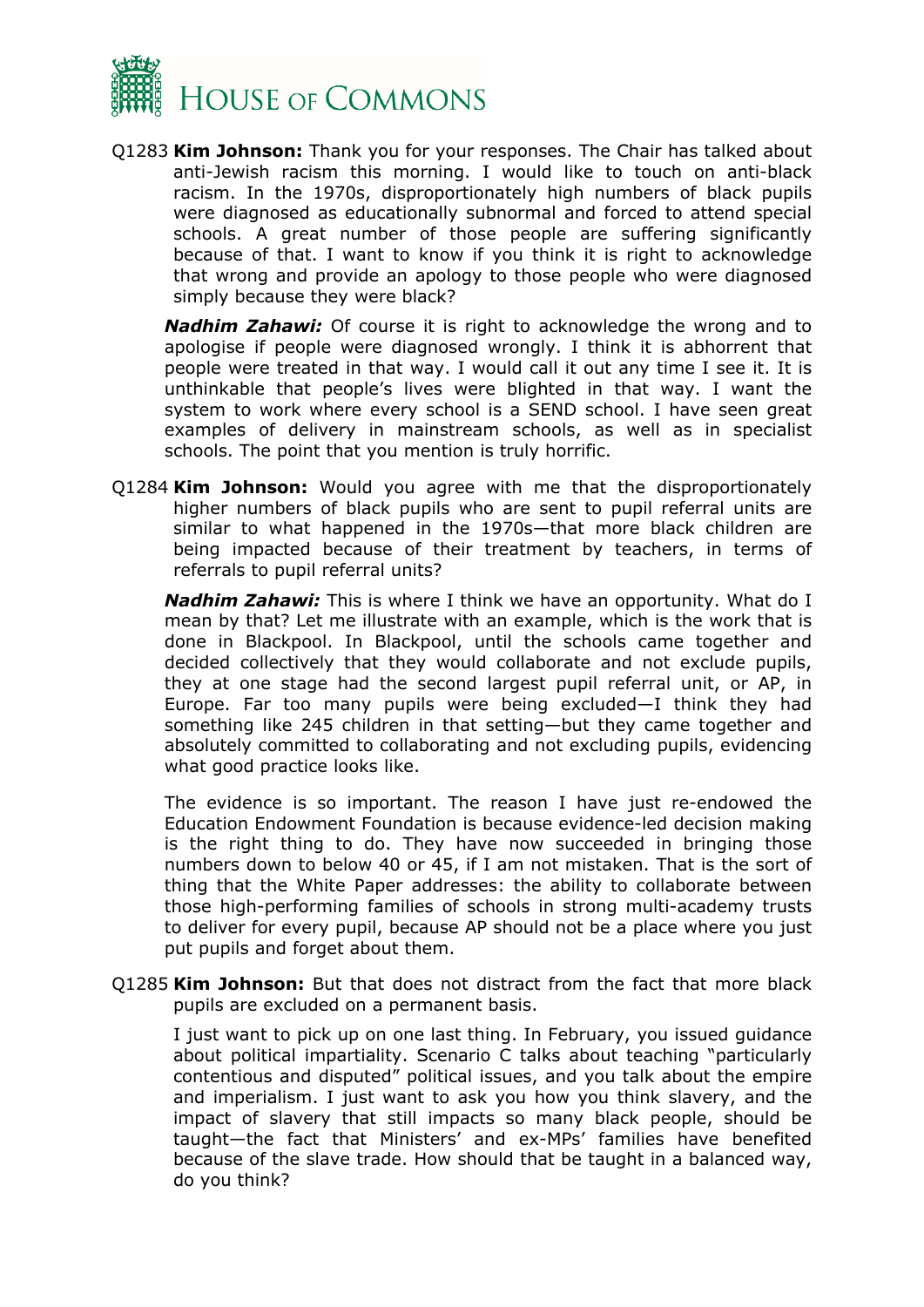

*Nadhim Zahawi:* We should learn everything about the abhorrent practice of the slave trade, as well as learn about everything else that the empire delivered.

**Kim Johnson:** Raped and pillaged.

*Nadhim Zahawi:* Well, I can tell you from my own experience—we all fall back on our own experiences—that in Iraq, the British mandate left a civil service that was recognised as one of the best in the middle east. It was dismantled, sadly, by the Ba'athists under the despot Saddam Hussein—I am glad Ian is nodding his head on this. Children should learn about what this country did for the rest of the world, in terms of a civil service that worked to deliver for the people of a country like Iraq. Ever since then, it has gone backwards, sadly.

Q1286 **Kim Johnson:** But sadly, Minister, we are not taught about the 12 million enslaved Africans who were taken from Africa and sold, and that so many institutions still benefit from that today, unfortunately.

*Nadhim Zahawi:* I think it is important that we learn all of that. I remember as a child watching the brilliant, incredibly moving, emotionally harrowing "Roots" programme, which I am sure many on this Committee will remember—Kunta Kinte was absolutely engrained in my mind—as to the horrors of the slave trade. We should learn about that, and I give you my commitment that we continue to make sure we support schools to be able to teach about the abhorrent trade in humans.

**Kim Johnson:** If we are talking about balance, that means looking at how black people were involved in their own emancipation and not white politicians. I end my questions there. Thank you, Minister, and thank you, Chair.

Q1287 **Caroline Ansell:** I wanted to ask about another commitment that sits within the White Paper, around multi-academy trusts and the desire to see all schools either being part of a multi-academy trust or with plans to be a part of one by 2030. I note that last year Ofsted talked about more evaluations being planned for this term, in order to get better insight into the role of multi-academy trusts. Clearly, the Department is moving further and faster than Ofsted and has made a determination that this is squarely the way forward and the way to increase quality and standards, so I am keen to learn more about that. Specifically, how will struggling schools be brought into those trusts?

*Nadhim Zahawi:* Absolutely. Andrew is gagging to get in on this as well, and I will let him come in in a second. We now have a body of evidence because we are about to announce the 10,000th academy—of what a high-performing, strong multi-academy trust looks like and what its attributes are, one of which is obviously financial strength and rigour, but the bulk of their work is around the ability to deliver a great education for children.

Q1288 **Caroline Ansell:** You say, "a body of evidence". Is that around academisation or around the dynamic of a multi-academy trust? Those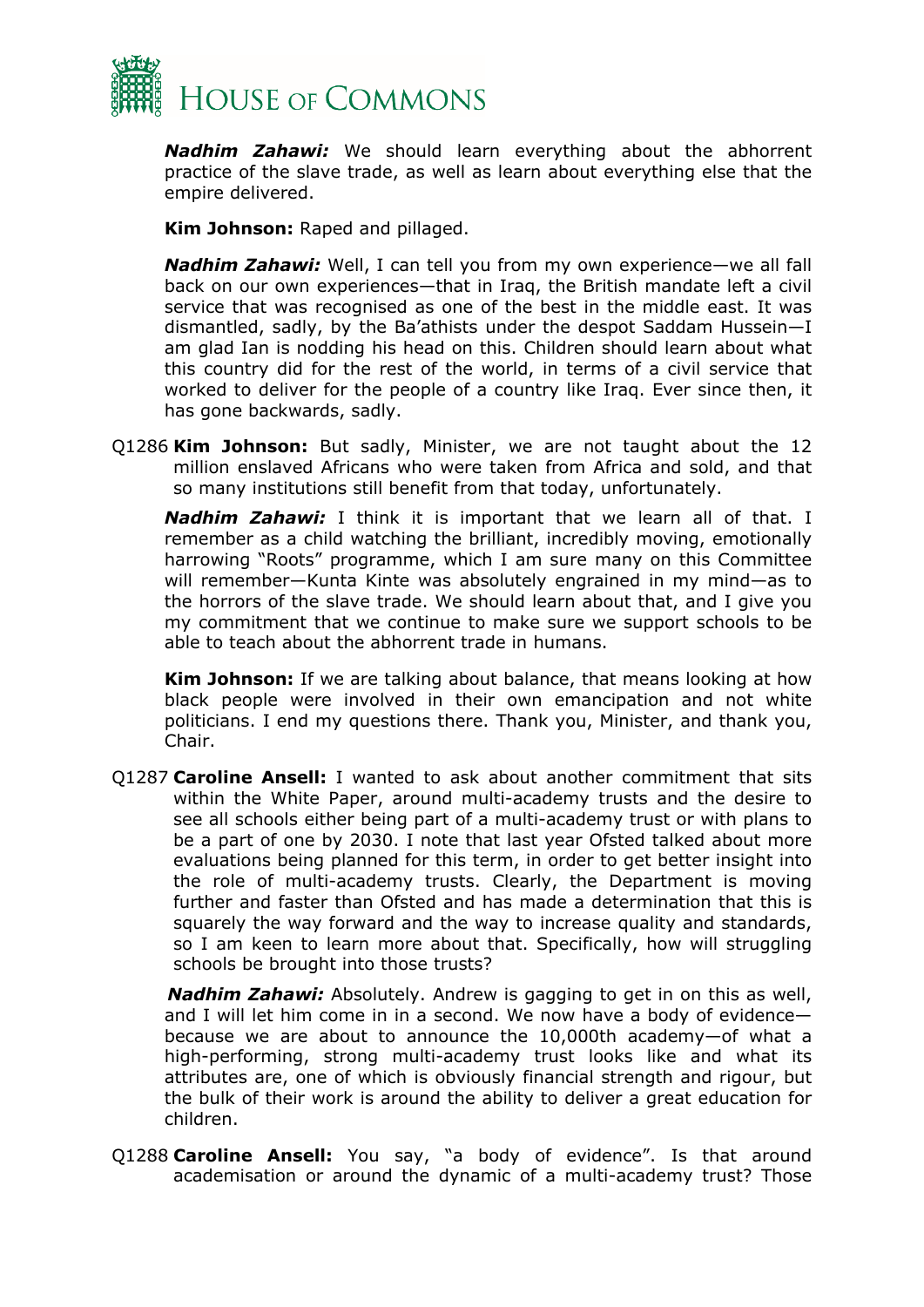

are two different things entirely.

*Nadhim Zahawi:* Correct. It is around what a strong multi-academy trust looks like and what the attributes are that make up a strong multiacademy trust.

Q1289 **Caroline Ansell:** And that is the body of evidence you say you already have or that Ofsted is looking for, as a result of wider and further inspections this term.

*Nadhim Zahawi:* We now know what strong multi-academy trusts look like. What we want to do is consult on the regulatory framework around that, because we moved under such speed under Michael Gove. When he came in, he accelerated the academisation process—rightly so, because we wanted to get scale—but when you move at such speed, sometimes you have to circle back and say, "Have we got the regulatory framework right?" Hence, I want to consult on that. The really strong leaderships in those strong multi-academy trusts have embraced this in my deliberations with them. They see this as the right thing to do, and then we will come back—

Q1290 **Caroline Ansell:** Do you have the body evidence that suggests that those strong multi-academy trusts are bringing in the struggling schools?

*Nadhim Zahawi:* Absolutely—yes. Part of the work we are doing is to try and flex the system and focus the infrastructure of high-performing multiacademy trusts towards education investment areas and education investment areas plus. We think our initial focus has to be there because that is where we can get the greatest return and transform the lives of the greatest volume of children by giving them a great education. That is our focus in building that capacity. Andrew, do you want to come in?

**Andrew McCully:** I want to give a little background to what you are referring to in the Ofsted work. Their programme of trust summary evaluations is a way of going into a whole series of schools within the same trust, not just inspecting one school within the trust, but five, six or seven schools at the same time. They draw a set of findings and conclusions, both to help the trust itself and to point out things that the trust does really well or really badly, both for the benefit of the trust and for the benefit of the evaluation system.

That has been a growing role of Ofsted, and one that I think is really welcome. We have worked with Ofsted on this. It adds to the evidence base, but most importantly it is part of the school improvement efforts of the trusts themselves.

## Q1291 **Caroline Ansell:** Why is it an evaluation and not an inspection?

*Andrew McCully:* As the Secretary of State said, we are going to undertake a full review of the regulatory framework for academies. The role of inspection needs to be part of that, but you have to start with the basis for the regulation, the definition of what a strong trust is, against which you can then draw conclusions. So, Ofsted and the role of inspection will definitely be part of that regulatory review. We will be working really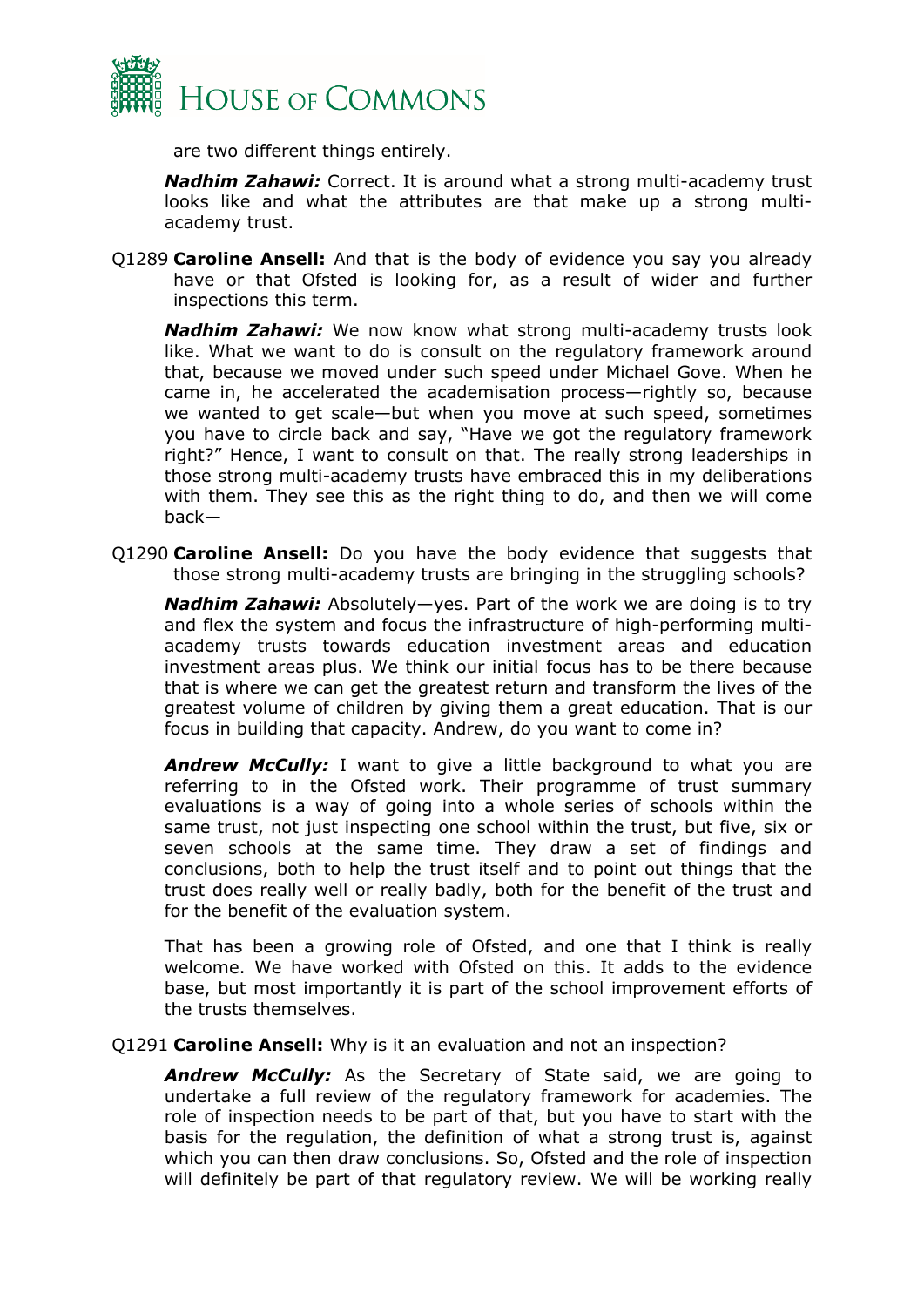

closely with Ofsted on that. But you have to have the review first, before you can make conclusions about the role of inspection.

Q1292 **Caroline Ansell:** In terms of that identity as a high-performing, strong multi-academy trust, you say you have the evidence that really reflects what that is. To come back to your families of schools, how do those trusts create that shared culture or those shared standards when they don't share a geography or other things, or have you seen that readily achieved?

*Nadhim Zahawi:* On the evidence around the strong leaderships in multiacademy trusts, I have seen both. I have seen ones that have focused very much on a particular geography and have done remarkable things because the ability to co-ordinate in a tighter geography clearly is easier. I have also seen ones that have actually gone—and we have encouraged them to go—further afield, but also deliver. And it's that evidence that I want to use to scale up capacity. Leadership is important. We know that. I know it's important in schools. It's also important in children's social care. We haven't talked about that, but I'm sure we're going to get to it—maybe later in this evidence session. The thing to do is to now work with our strong multi-academy trusts on what the regulatory framework looks like. We have tried, in the White Paper, to bring clarity of responsibilities in the system for different stakeholders. Where do local government sit in this? Where do they operate? How does the MAT co-ordination with local government work to deliver for every child?

Q1293 **Caroline Ansell:** On local government, you have introduced a restriction that is essentially that local government or the local county council, presumably, can form a multi-academy trust but only in those areas where there aren't other high-performing trusts. Is there any correlation, though, between high-performing county councils and high-performing trusts? Would you necessarily expect to find that the high-performing council sits in the area that doesn't have those high-performing trusts?

*Nadhim Zahawi:* The driver behind that is learning from the past. I tried to deliberately look—institutional memory is important sometimes—at where we went wrong in 2016, in terms of completing this journey. And part of that is the fairness argument—that is, if you are a high-performing local authority and you feel that you have delivered great outcomes, great education, in your area, why should we exclude you from this journey? Why don't you, if you want to, come and join us and set up a trust? You will be treated equally; there is no special treatment. We have to iron out any conflicts of interest. You can move forward and set up a trust, and we'll back you. Or, alternatively, you can choose to work with other highperforming multi-academy trusts. I am open-minded when it comes to how that ultimately will operate on the ground. I just don't believe that it's fair to exclude a high-performing local authority, who are delivering great outcomes for students, from this journey.

Q1294 **Caroline Ansell:** They would not be precluded even if there were to be high-performing trusts in their area?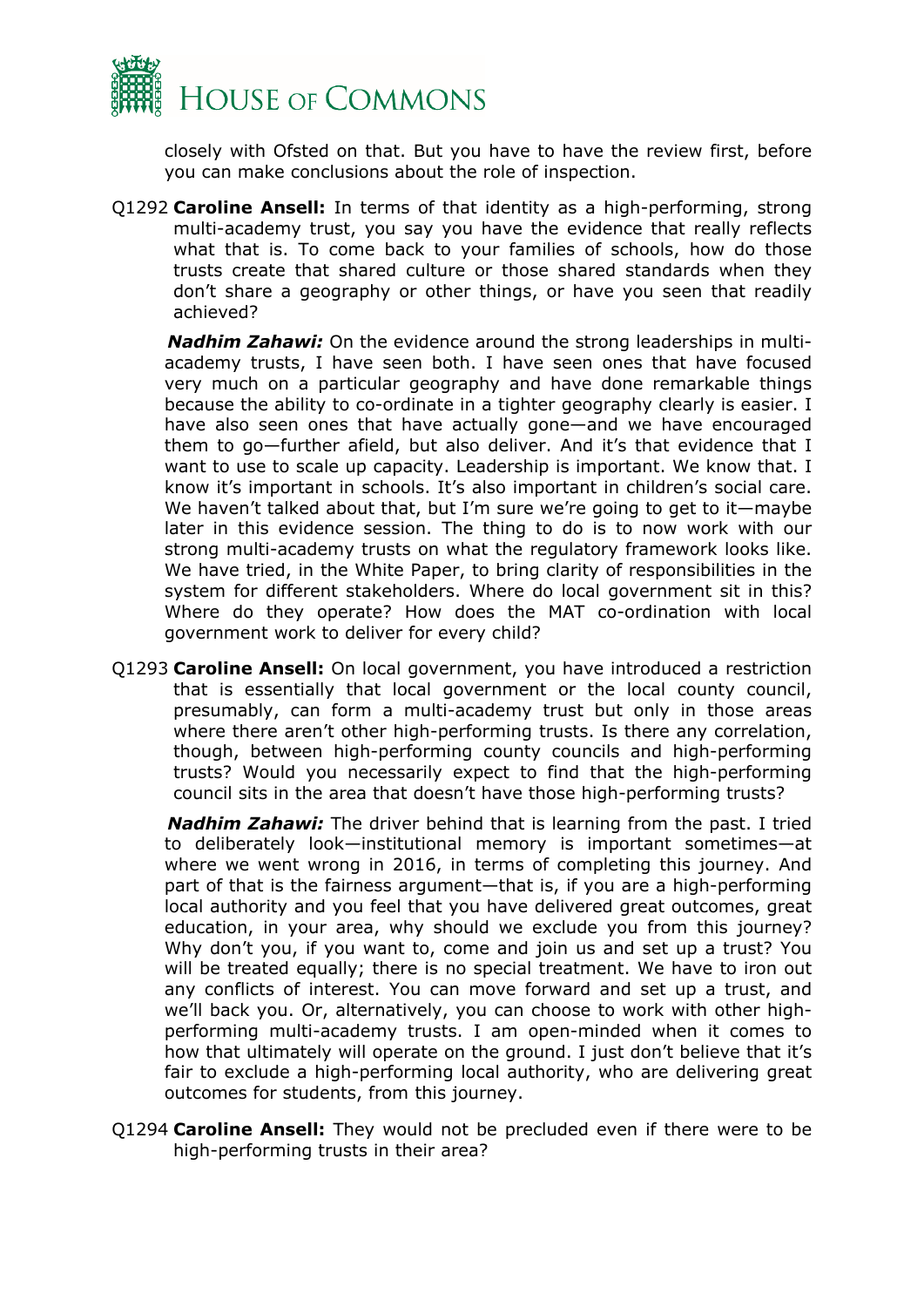

*Nadhim Zahawi:* I am open-minded on that. If they think they can do it well and they can set this up and there are no conflicts of interest, which we would need to work with them on to iron out, then we can do this.

Q1295 **Caroline Ansell:** May I ask one last question? You said that part of the merit of multi-academy trusts was the stronger financial footing. Is that something that is borne out through those evaluations, in terms of a perpupil investment? I ask because one of the challenges put to me is that the multi-academy trust has just given rise to very highly paid chief executives who sit very distant from the entry-level teachers coming in on those starting salaries, and it's very hard then to see that leadership at that very local level. Are local schools missing out on creating and on responding to the needs of their local communities, because of these super-executive set-ups?

*Nadhim Zahawi:* Obviously, my strong message to the whole sector is that people should be remunerated in a way that is fair. There is accountability in the system.

On financial strength, I have to praise Theo Agnew, who did some really good work. I was in the Department where he had to sort out some MATs that weren't behaving well and some that were financially in difficulty. In terms of financial performance, they are now in a very strong place. Covid has further demonstrated this. I have had some examples of schools who were hesitant, if I could put it that way, of going into the multi-academy trust structure, but they saw the support that schools in that structure received through the pandemic and have changed their minds. I have some in my constituency who have approached me to ask, "Who do you recommend that we should join? I think it is now the right time for us to join." They have seen the benefits of that additional support through the pandemic, which will continue to deliver for children post-pandemic.

*Andrew McCully:* We published alongside the White Paper the evidence base, as the Secretary of State has referred to. A key part of that was the growing body of evidence about how effective trusts deliver greater value. One of the real things we have been tracking over years is the extent to which what was a problem in some areas—deficits for schools—has been coming down, year on year. The biggest reductions have been through academy trusts. That says something very powerful for me about the increasing body of evidence of effective management within multiacademy trusts.

Q1296 **Chair:** Briefly, in a nutshell, you are saying, basically, that you want all schools to become academies.

*Nadhim Zahawi:* High performing.

Q1297 **Chair:** And you are taking them away from local authorities, but then you are saying to local authorities that they can run academies. What is the point of that? You are just going around in circles.

*Nadhim Zahawi:* No, I am saying local authorities can set up a trust.

Q1298 **Chair:** So what is the point of going through all that bureaucracy? I am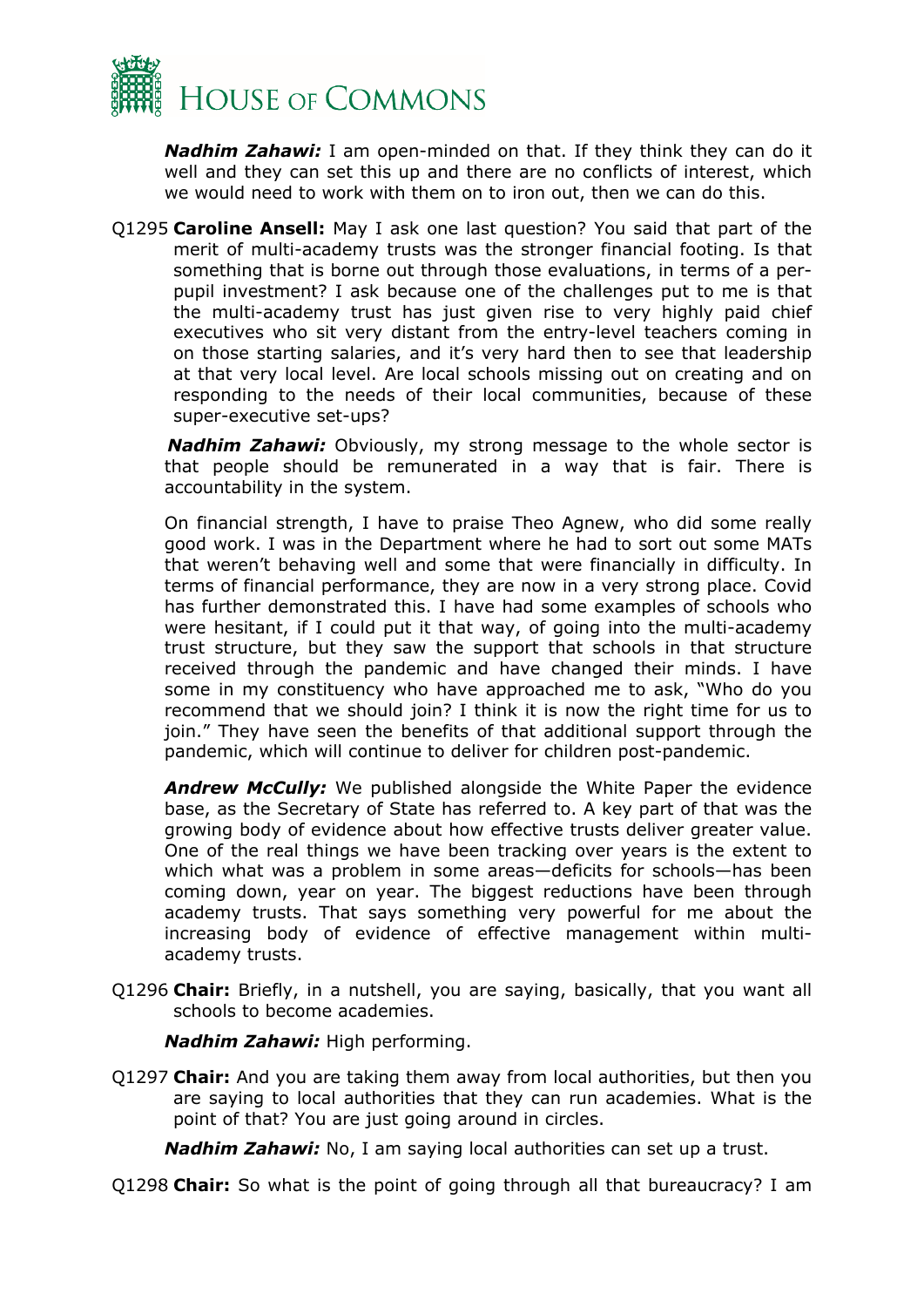

very pro-academies, but this seems to me to just be going in a circle.

*Nadhim Zahawi:* No. As I mentioned earlier, they can set up a trust, but there can't be a conflict of interest. There has to be a proper, separate, independent trust that they set up and that will be able to run their local schools.

Q1299 **Chair:** They are still running it, so what is the difference?

*Nadhim Zahawi:* I want them to join us. My motivation was the fairness argument. When Nicky Morgan was Secretary of State and launched her White Paper, you had county councillors and leaders saying, "But we run schools—why are we being excluded? Why are we not being included in this journey? We can do this well, as well." My motivation is to say, "Come and join us on this journey." What is really heartening is to see, whether it is the Church of England, the Catholic Church, Jewish schools, Muslim schools, grammar schools—all are joining us.

Q1300 **Chair:** How is a local authority running a school now different from one running a school as an academy trust?

*Nadhim Zahawi:* Because we won't treat them any differently from how we treat any other trust. They are not going to get special status.

Q1301 **Chair:** In a nutshell, what are you doing to intervene in academy chains that are underperforming? How speedy will it be to turn those schools around and intervene? At the moment, it often takes up to two years.

*Andrew McCully:* It is not good enough at the moment. That is why the White Paper talked about new powers to intervene directly at the multiacademy trust level. That is really important.

Q1302 **Chair:** How long will it take and how will it be decided?

*Andrew McCully:* I referred earlier to the legislation, which I hope, subject to the Queen's Speech, will be with you—

Q1303 **Chair:** No, how long will it take to intervene and turn the school around to get into a new academy chain, for example?

*Andrew McCully:* With the right capacity of the better trust for the school, which is why the Secretary of State is talking about the importance of building capacity, we can do that increasingly quickly. The records show the increasing performance of turning schools around.

*Nadhim Zahawi:* You have heard me talk about the new power to intervene if a school is double RI. I keep reinforcing the high-performing multi-academy structure.

Q1304 **Chair:** I am just asking how quick it will be. Rather than two years of ruining people's lives—

*Nadhim Zahawi:* Of course, once we have the legislation through, operationally we want to make it as swift as possible. Every month and year that a child is at an underperforming school—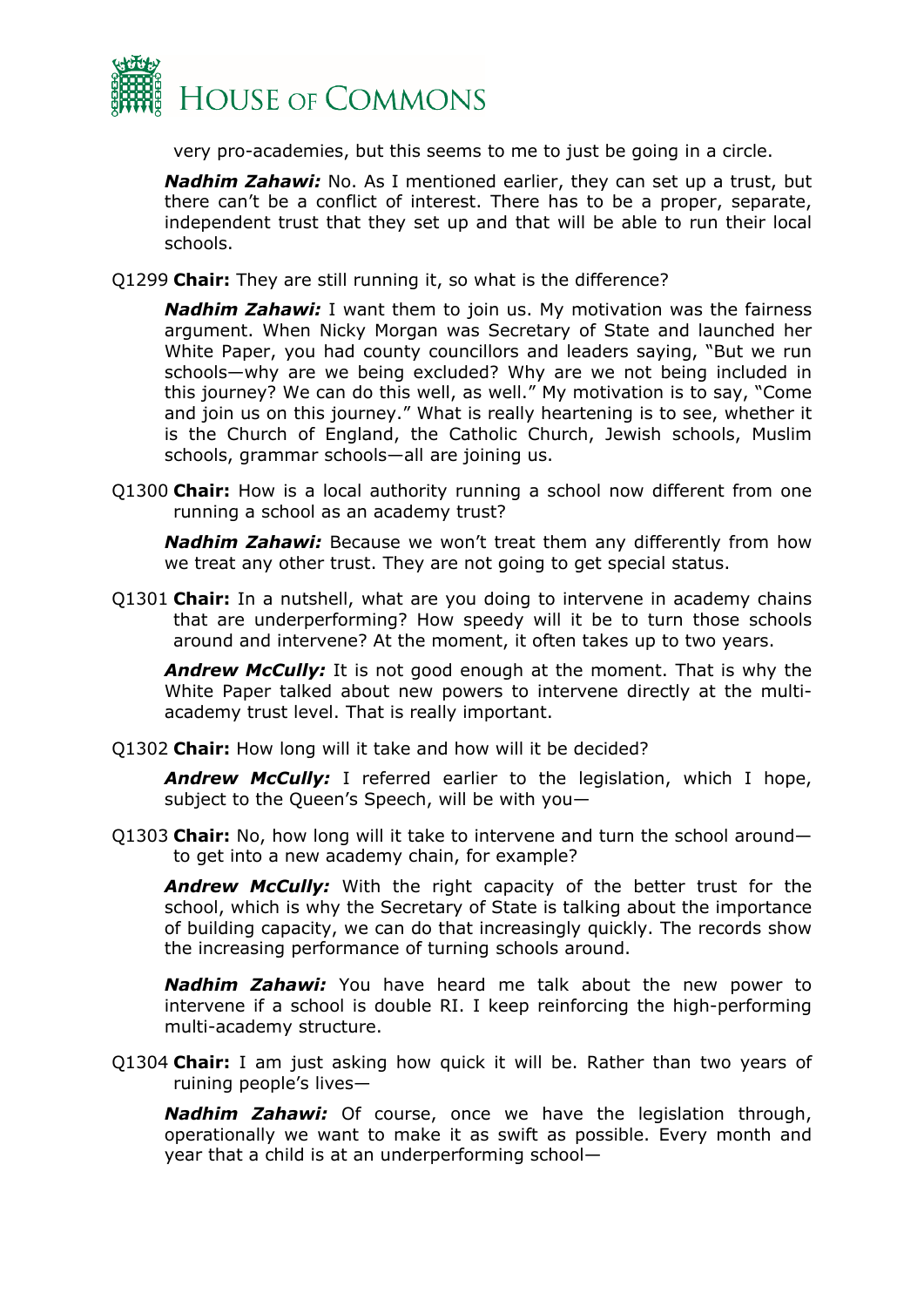

Q1305 **Chair:** How quick will it be? What is the soonest you will be able to change an academy chain, for example, or intervene in a school that is underperforming?

*Nadhim Zahawi:* Let me come back to you. In terms of setting what we would expect the speed at which we can improve that—

Q1306 **Chair:** At the moment it is about two years. Is it going to be months?

*Nadhim Zahawi:* It should not take two years to do this.

Q1307 **Chair:** How long will it be?

*Andrew McCully:* The objective for an underperforming school is to do that within five to six months. There are some instances where there are all sorts of external factors, which are really frustrating for me and my team, because every month that goes by that you are not tackling the root causes that are damaging children's education is a problem. Part of the advantage of the proposals in the new legislation is being able to intervene much more quickly.

**Chair:** Anna, you have been waiting very patiently.

Q1308 **Anna Firth:** Thank you, Chair, and thank you, Secretary of State. I want to touch on three things, if I may: the discrepancy in the school day across the educational sector; return to attendance; and I have a question on alternative student finance, which students in Southend have written to me about.

I want to start with the discrepancy in the school day across the education sector. I welcome the fact that you have recognised in the White Paper that there is real unfairness baked into the education system at the moment, by virtue of the fact that over 50% of primary schools and over 60% of secondary schools are providing at least two weeks extra education to students, which the others are not getting.

There is real unfairness in the system, which needs to be addressed. I am delighted that you proposed to address it, but I have two questions. Why do we not make this a legal requirement so there can be no shadow of a doubt about the length of the school week? Secondly, why are you allowing schools to go right up to September '23? We saw the speed at which some schools were able to react and innovate in the pandemic. Over a weekend, some schools put the whole curriculum online. When we have this unfairness baked into the system, why on earth would we allow another 18 months to slip by?

*Nadhim Zahawi:* Thank you, Anna. They are really good questions. On the timeline, it was really through consultation with our high-performing families of schools who are already delivering the 32.5 hours, who said, "Be careful, because some schools will have transport contracts, for example, that they cannot end in time for this year."

My expectation is that majority of those schools will get to the 32.5 hours this year, but the reason for allowing schools to go to September '23 is the operational challenge that some schools may face. I do not want to have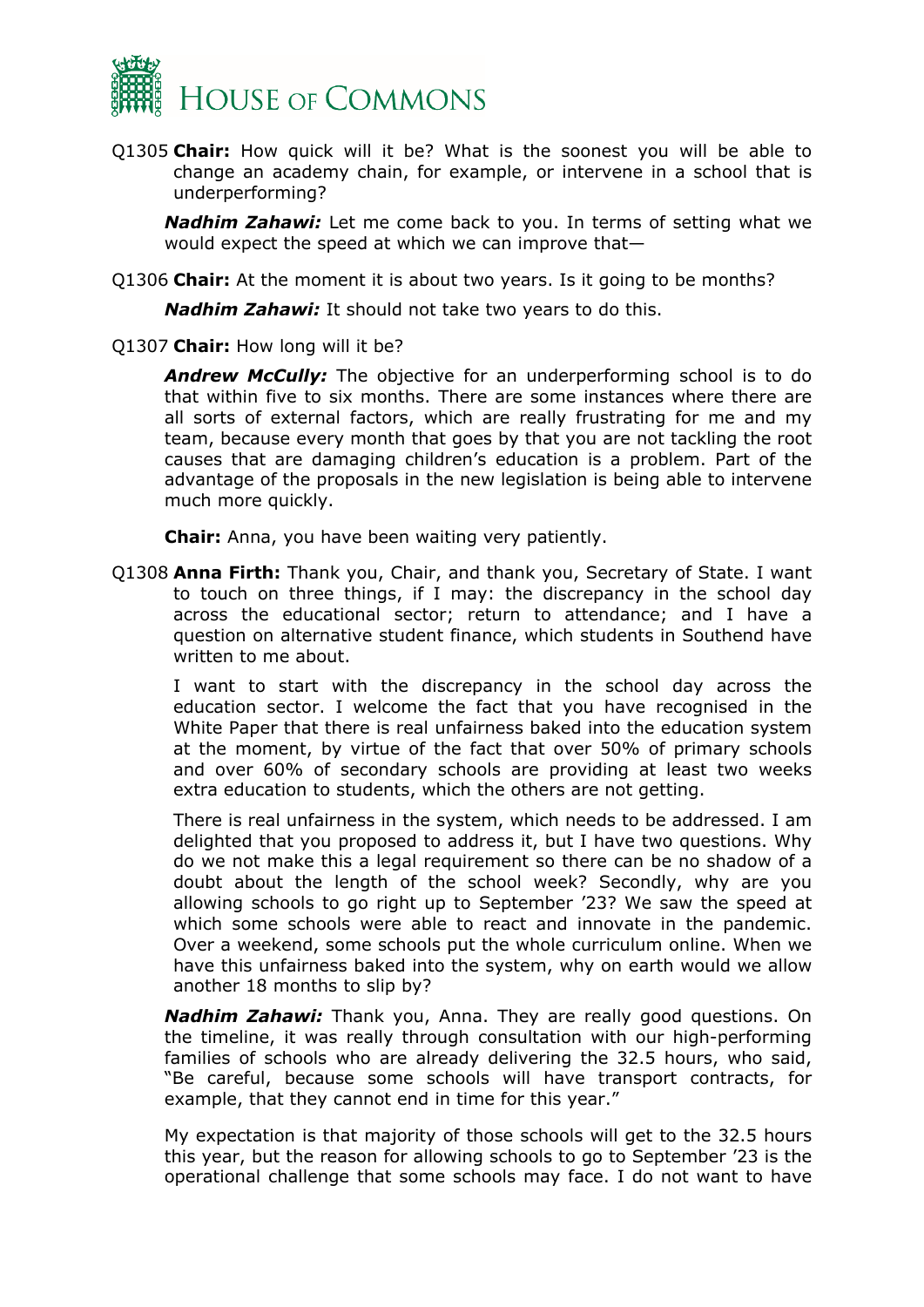

had a date set and for schools to say, "Hold on a second: you're asking me to break a contract that will be detrimental or costly, because of your deadline of this year." But I expect the bulk to do it this year.

The good news, as you quite rightly set out, is that the majority of schools are already at 32.5 hours. The evidence we have from the July schools snapshot survey is that about 14% were not. That means that there are still thousands of schools that need to get there, and I am determined to make sure they get there.

On your point around legislation, I think it is much more appropriate, if I can put it that way, that through the Ofsted inspection lever we get those schools to 32.5 hours. If an inspector has concerns about the quality of education in that school, they will be able to look at whether they are delivering the minimum 32.5 hours. To your very good point, 20 minutes less teaching a day would mean two weeks lost in an academic year.

Q1309 **Anna Firth:** I have a couple of follow-ups on that. First, we know that the vast majority of schools are already doing this within their existing budgets. Secondly, we know that £7 billion has been allowed in the spring statement to enable schools to get there. It seems to me incredible that with that amount of money the rest cannot get there by this September.

Thirdly, on the Ofsted point, surely it would be more sensible for Ofsted to focus on what is being done within those 32.5 hours and not on the length of time. If we made that a simple legal requirement, Ofsted could deal with the detail, which to me is far more what its role should be about.

*Nadhim Zahawi:* I completely agree with you. Already Ofsted looks at whether a school is delivering a broad and balanced curriculum, and effective use of time is very much a part of that. In my view, you will find that schools will move very quickly to 32.5 hours. I think it is only right and fair that we do this and do it well.

Q1310 **Anna Firth:** Thank you. I want to move on quickly to attendance; I will deal with this briefly, because the Chair has already dealt with it at length.

It is absolutely horrifying that attendance has slipped so much. In the academic year 2020-21, 1% of state school pupils were severely absent. It is now as high as 11%. We know from DFE estimates last March that you can strip out the covid-related absence and there were still 8% of pupils—600,000—absent. Those were non-covid-related absences.

I would say that this is hardly surprising, given the message put out by the last Secretary of State for Education. The message was that it was dangerous for children to go to school and that schools should be closed. That was leapt upon and backed up by the education unions. We are now in a different world.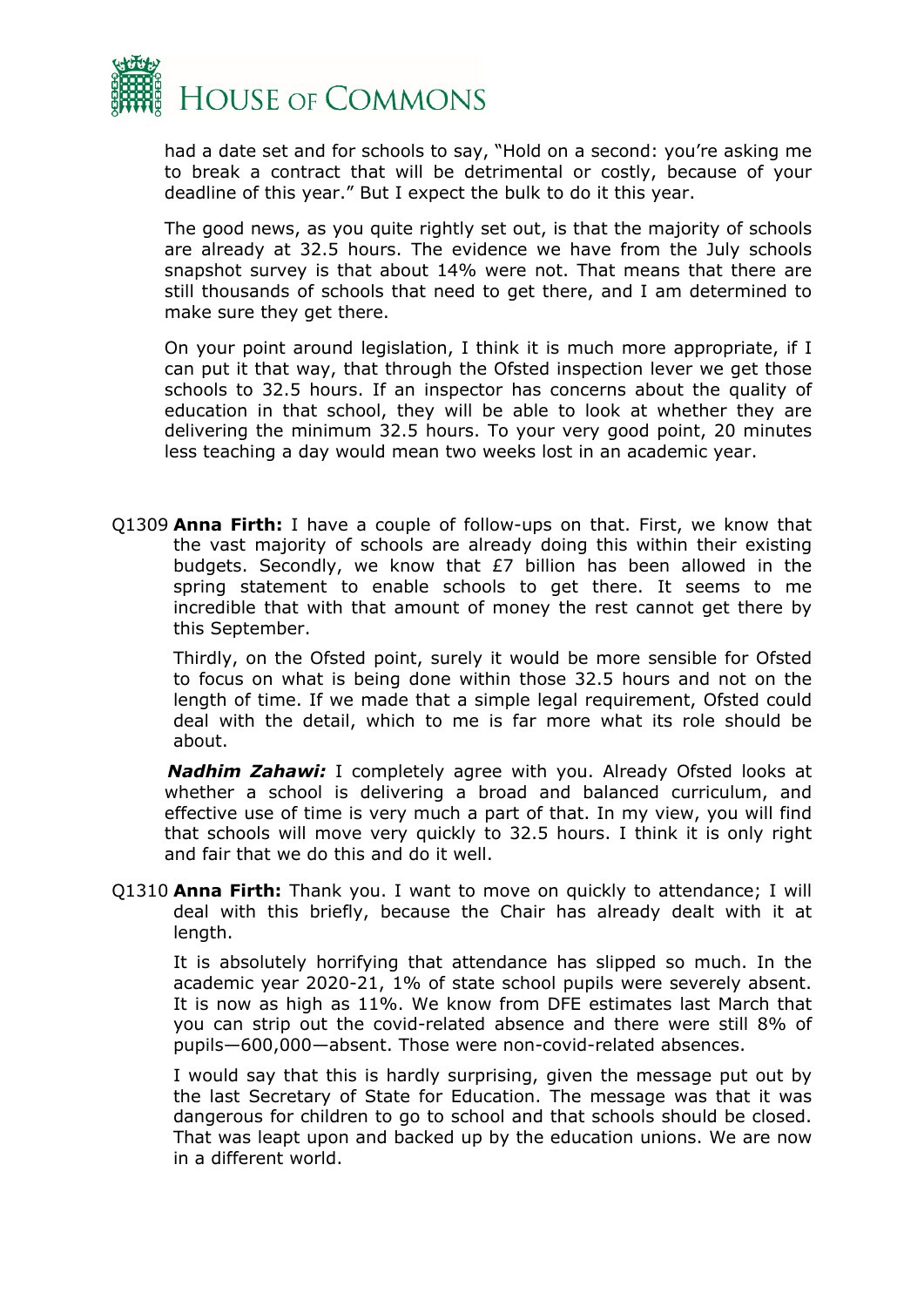

As Secretary of State, is there not a real role here for yourself to get the message out at a granular level that children must be back in school? I have heard you say it and I know you believe it, but how are you going to get that message down to grassroots level? Perhaps we need a national advertising campaign to get our children back into school.

Q1311 **Chair:** And a statement to Parliament by you or the Schools Minister about how you are going to solve this problem.

*Nadhim Zahawi:* I absolutely hear what you say. One of the first things I did was to set up the attendance alliance when I took this job on. In defence of my predecessor, I suspect he was operationally instructed because of the pandemic to close schools down. In my view, that was a mistake, but I think he had very little choice or room for manoeuvre in that sense.

You are right that we need to focus on this issue. If you look at where we are on attendance, as of the end of March, yes, we had 99.9% of schools open, but there was only 88.6% attendance. In primary schools, and of children on free school meals, attendance was at only 91%. It was slightly higher for all primary schools—1% higher at 92%. In secondary, it is much worse than that. Attendance was at 83% for pupils on free school meals, and it was at 85% across all pupils in secondary schools.

You are right that we have had high levels of infection, but some of the non-attendance is nothing to do with covid. That is why I think it is such a priority for us to make sure we really focus on this. You will hear more from me on this as well, including in Parliament.

Q1312 **Anna Firth:** We need immediate, impactful messaging. This is not a money issue.

*Nadhim Zahawi:* That is absolutely right. Let me make one more point that I think it is really important for this Committee to bear in mind. When I visited Hammersmith Academy I met its brilliant head, Gary Kynaston. He has turned it into a high-performing school. I think he has almost 60% pupil premium students in his school. He does not allow the family or home circumstances to get in the way of being ambitious for every child in his school. Hammersmith Academy is now seen as a beacon in the area parents punch the air when their child receives the letter saying that they have got a place. That aspirational value influences attendance, because in the morning parents feel that it is really important that their child gets up, puts on their smart suit and gets to the academy, because that school it is actually delivering for those children.

I also think that the pursuit of excellence will deal with this issue, because if you think that your child is at a failing school, what is your motivation for making sure they attend?

Q1313 **Anna Firth:** Absolutely; I completely agree with those sentiments, Secretary of State. I just want to ask about another issue that really concerns me and Southend-on-Sea City Council: the children we don't know about. The fact is that there has been this huge rise in the number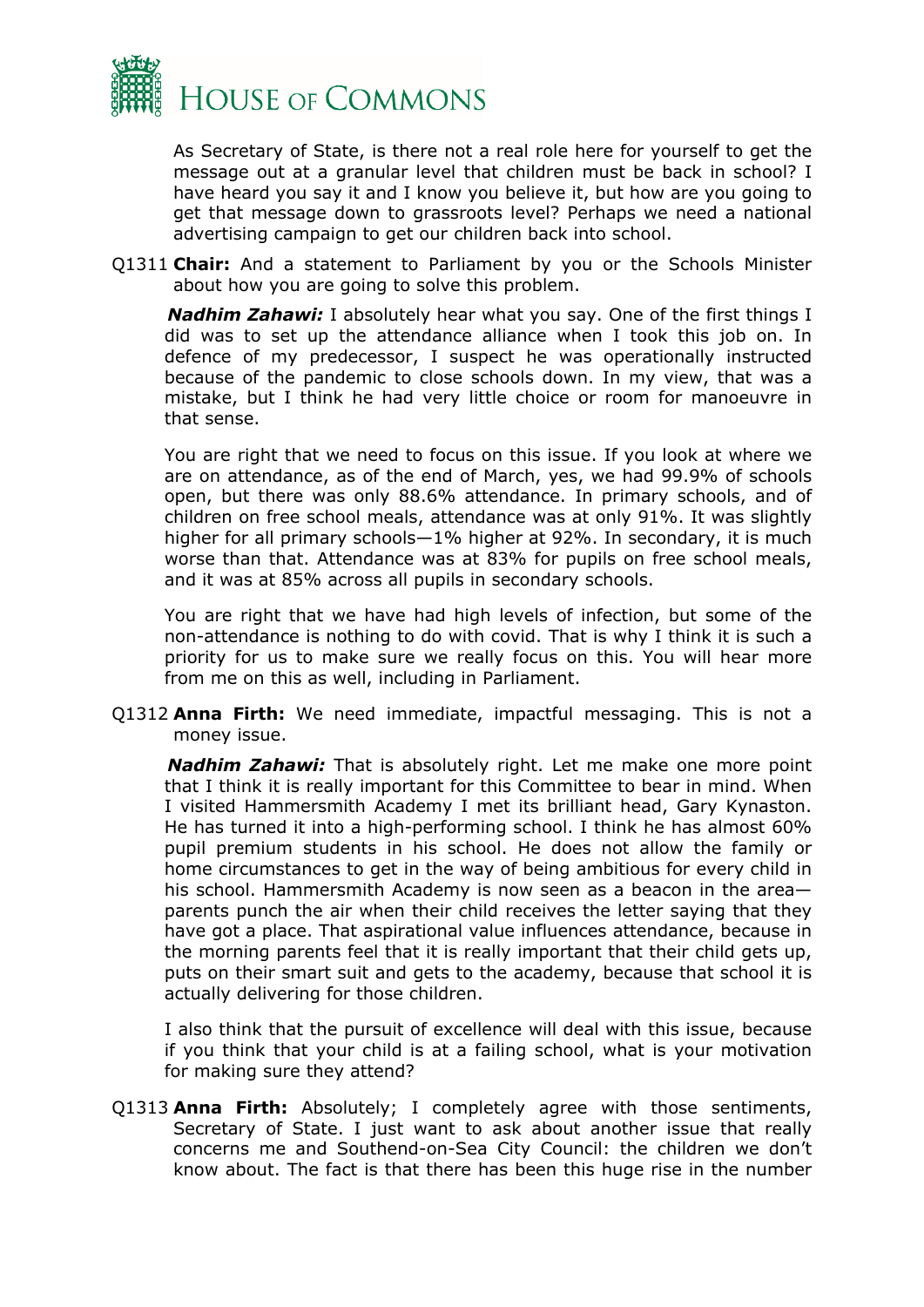

of children who are home educated. It used to be considered that 66,000 children were home educated. According to the Children's Commissioner, that figure is now 124,000, and the Association of Directors of Children's Services estimates it to be 116,000.

I am very pleased to see, in paragraph 77 of the White Paper, the commitment to establishing a register for children not at school, but can we please put a timeline on that, preferably today? The head of Ofsted has observed that we cannot have another one of those horrendous cases, such as that of Arthur Labinjo-Hughes. We have to know where children are. We have to deal with these invisible children. Can we please put a timeline on when we will have such a register? Some 200 organisations took part in the consultation in February. Surely that is a good place to start for getting this sorted.

**Chair:** Further to Anna's question, how will you ensure that the register is truly comprehensive and captures the whereabouts of children not known to local authorities? Perhaps you could answer Anna's question first.

*Nadhim Zahawi:* With regard to the work that I am doing in the Department, our priorities are: skills, schools, families. I intend to publish an operational chart showing what timelines I will set for myself and my team on delivery on schools, family hubs and all that work.

In answer to the question about the register, the register is really important and we have to ensure that happens rapidly. The focus is on getting it out. We should also remember and celebrate really good-quality home schooling. Let us not turn this into, "Home schooling is bad; being at school is good." Let us not forget that.

Also, our work on family hubs is equally important, because it is those families and that massive overlap that need that additional support. We are rolling that out in half of English local authorities. We have in total, between my Department and DLUHC, half a billion pounds from Rishi Sunak to deliver on this. I have done the policy making, so on skills we have legislation in place, and we have some more to come on the LLE. But operationally I want to publish so that your Committee, and the world, can see what our targets are and our timelines for delivery against this. What I did on vaccines, because data transparency is my ally on this journey—

Q1314 **Anna Firth:** Can you share that target with us today, Secretary of State?

*Nadhim Zahawi:* To answer your question, I will absolutely come back and say to you when the register will be in place and how we will ensure that we capture every child.

Q1315 **Anna Firth:** Okay; I will not push that any further, because I want to put to you one final question. A group of Muslim students have written to me about the need for alternative student finance. In 2014, the Government announced that it would introduce a takaful-based funding structure to be offered alongside the more traditional student loans. Eight years on, the alternative funding system still does not exist, and a recent poll suggests that 4,000 Muslims per year choose not to go to university purely due to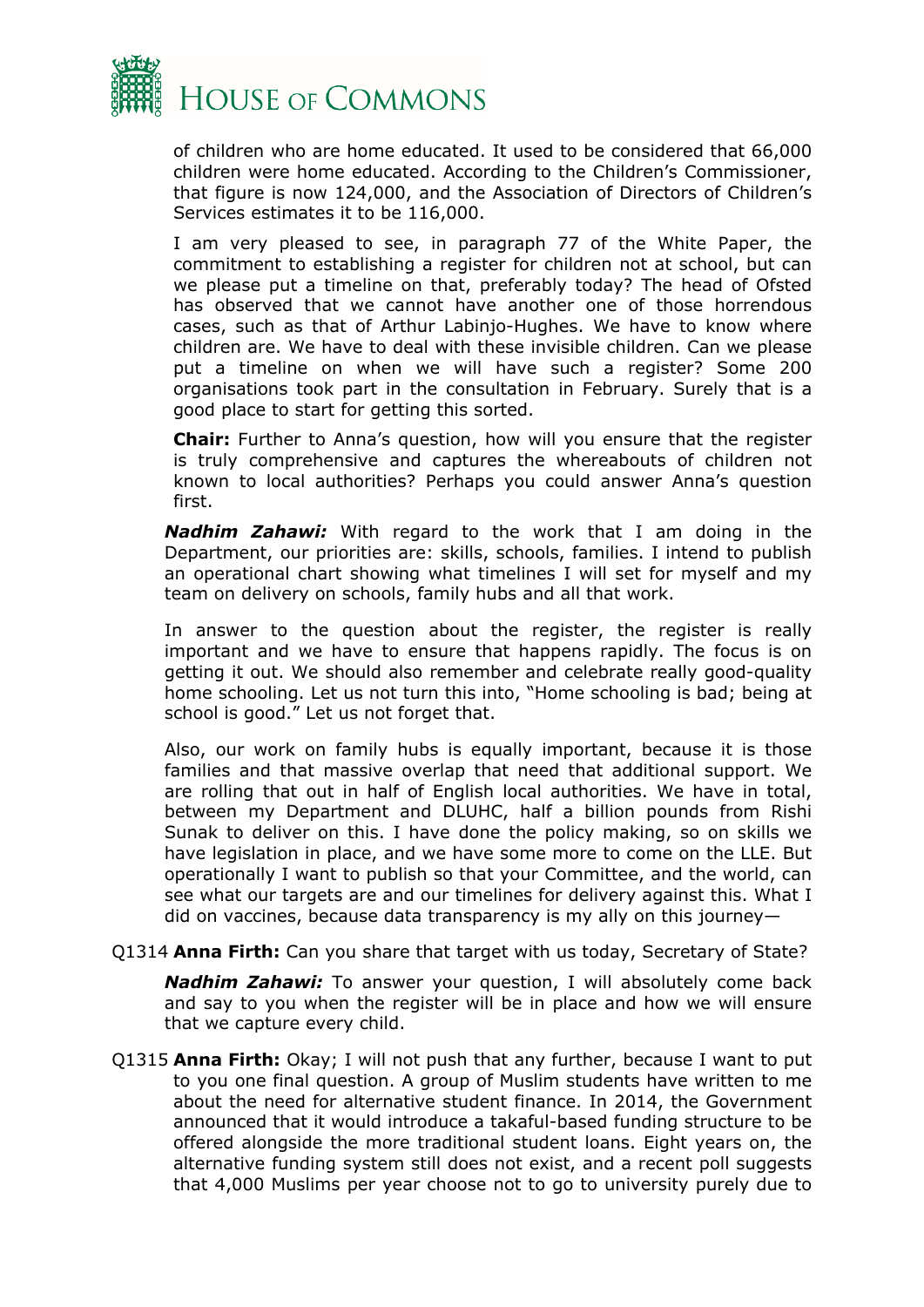

a lack of an alternative student finance structure. Can you perhaps take that away, Secretary of State, and tell us what the Department is doing to make good on that commitment that was made so many years ago?

**Chair:** In a nutshell, please.

*Nadhim Zahawi:* In a nutshell, I will take it away and write back to you. I will come back to you on it.

**Chair:** There is actually a lot of concern. I have had constituents contact me about this.

*Nadhim Zahawi:* And we've got to make sure we deliver on it.

**Chair:** So you will write to the Committee about it. That is great.

Q1316 **Tom Hunt:** Very quickly, I know there might be a desire from some on the left for our young people to be left with the impression that our country is some sort of racist hellhole. It is certainly not my view.

**Kim Johnson:** If you ask black people, they might tell you otherwise.

**Tom Hunt:** I am sorry, Kim; I am talking, actually. You have had plenty of time to ask your questions. I do think it is important that our young people are aware of everything about their history, but overall, I would like to get patriotism to be promoted unashamedly within our schools. Our goal should be for our young people to be proud to be British, and that, on the whole, we are a force for good. Is that also your view, Secretary of State?

*Nadhim Zahawi:* Absolutely. In my view, this is the greatest country on Earth. It took a boy from Baghdad who could not speak a word of English and made him the Member of Parliament for the heart of England, for Stratford-upon-Avon, and Secretary of State for Education in Her Majesty's Government. What country in the world delivers that? I cannot think of many.

This is the greatest country in the world, and I think our values—British values—being taught in schools is incredibly important. It is heartening to see that on my visits to schools, they really make a big deal of this, turning whole walls into murals about our values.

You see us taking a leadership position on the illegal invasion of the Ukraine. Why? Because the Ukrainians—I visited the Ukraine in 2014 when I was on the Foreign Affairs Select Committee—aspire to representative democracy, to the rule of law, free speech, and all the things that make our country truly great.

Q1317 **Tom Hunt:** Fantastic. That is very reassuring, Secretary of State.

Quickly, on the topic of education improvement areas, Ipswich was an opportunity area. We are also going to be one of these priority improvement areas, and I am just trying to understand more fully how these are going to work. Is it going to be similar to the opportunity areas—an extension of that? What are the differences going to be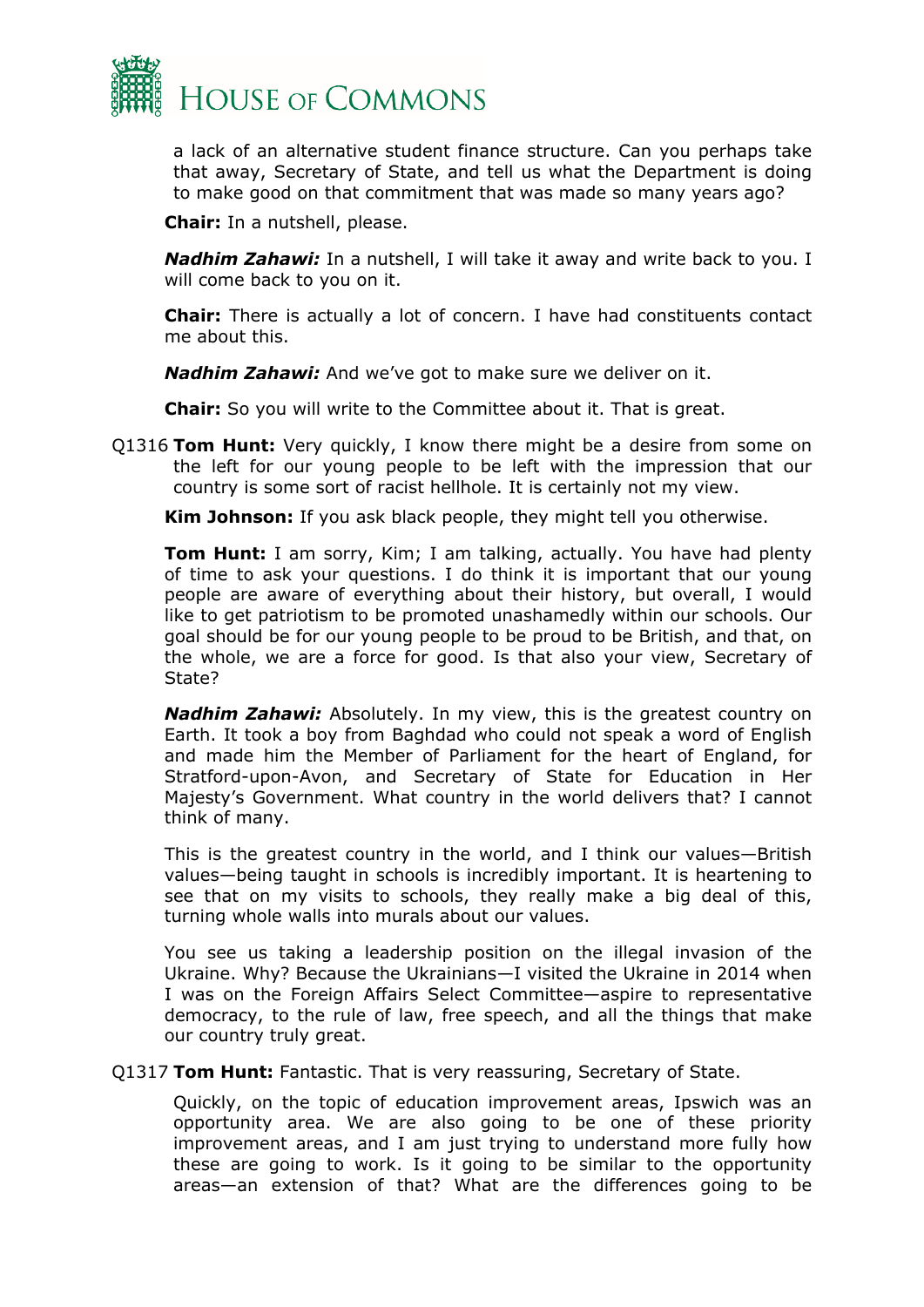

between opportunity areas and improvement areas?

*Nadhim Zahawi:* That is a really good question, Tom. I was a big advocate of the opportunity area programme, because I was the Children and Families Minister, and when I got the job, my team showed me this project. The great thing about it was the local engagement: it is groundup, identifying good, strong local leadership—not just political, but business leadership as well—working on a focused project to improve education in Ipswich, Hastings, Doncaster and elsewhere around the country.

I did not want to lose all that great work we have done, so I pitched it to Michael Gove to say, "Look at this incredible work we have done in the Department. How can we build on that?" What we are doing is taking the best of the evidence of what worked in the opportunity areas and embedding it in the education investment areas plus. That is essentially what we are going to do with, obviously, much greater focus on what worked in educational attainment.

Q1318 **Tom Hunt:** You know my views on special educational needs. In terms of Matt Hancock's dyslexia Bill, I have discussed it with lots of different individuals in the sector and I know that some people have got some concerns about details in the Bill, but I am keen that we find a way of achieving the aims of the Bill. That might mean that some of the details need to be refined, but I am sure there is a way of the Department coming together with him to find a way of doing this.

I know some people have said, "We do not want to label young people as having dyslexia and dyspraxia or something like that when they do not have it", but trust me, as someone who is dyslexic and dyspraxic, some people do have it. Actually, it was only when I was 12, when I found out that I had it, that things went right for me. I went from being a 12-yearold with the reading and writing age of an eight-year-old to ending up doing pretty well academically.

I know there are issues of cost, but I urge you—because there might be a few issues with the Bill as it stands—not to say, "Well, we can't do anything", and instead to work constructively to find a way to do something in that space, because I am sure that would be the best outcome for young people.

*Nadhim Zahawi:* One, you make a very powerful point on this. And one of the things that I think will be a real game-changer is the parent pledge in the schools White Paper. Why do I say that? It is because what we are pledging, through schools and through teachers, is to identify the gaps in English—in the ability to read, write and speak the language—and then to share that information with the parents.

Now, because that is a pledge we are making that really high-quality teachers and families of schools already deliver, I want it delivered everywhere. Part of that pledge will mean that teachers will be able, very quickly, to want tools to identify if a child is dyslexic or dyspraxic. So I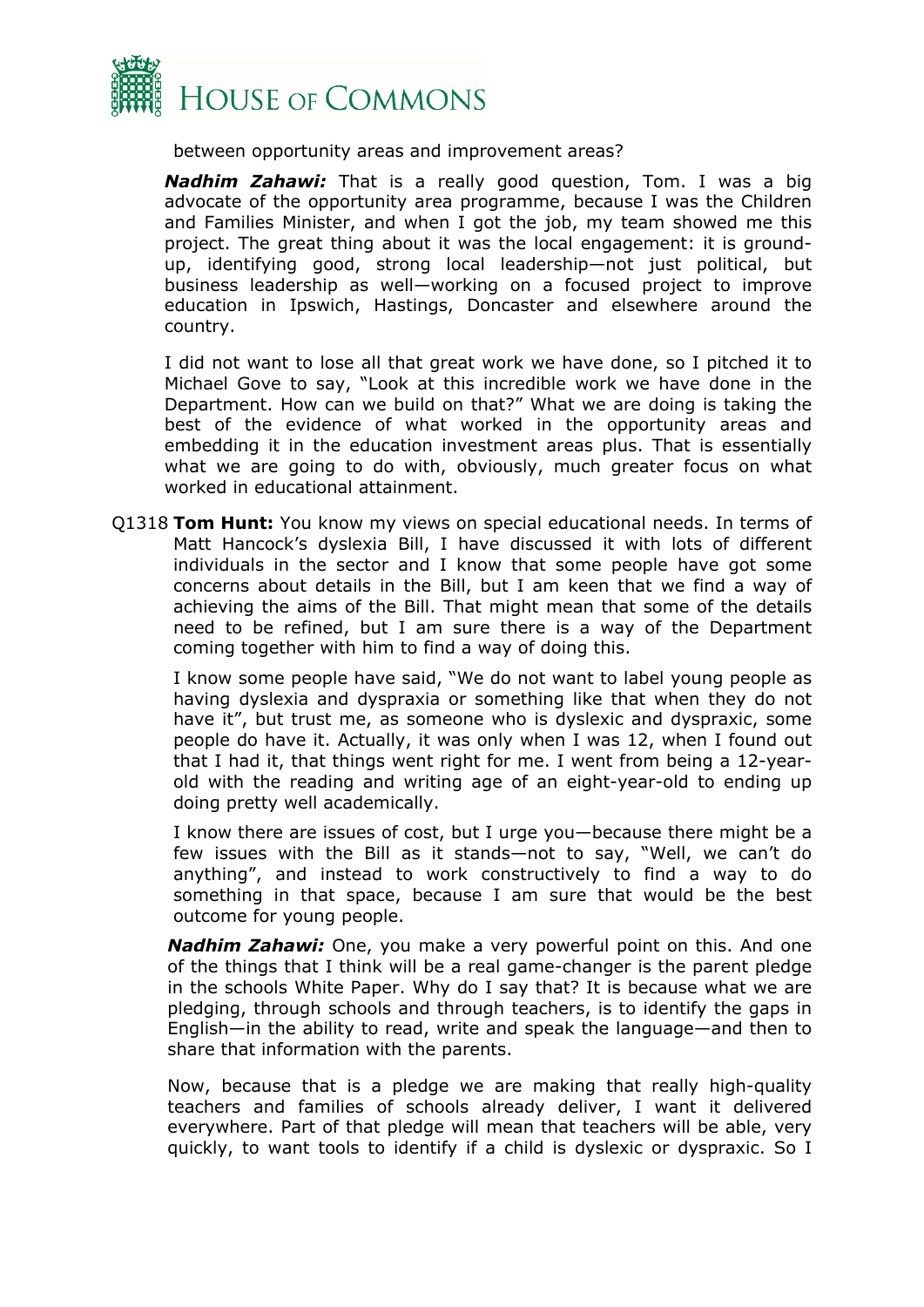

think there is a real opportunity for us, through the White Paper, to do this and do it well.

Q1319 **Tom Hunt:** Brilliant. There is a lot in the Green Paper—the SEND Green Paper, which I think was a good document and I am pleased there will be a consultation period—about new SEND specialists and SEND, which is part of it and which is good. New educational psychologists—good. But I also think it is important that we focus on ensuring that all teachers who aren't specialists have got a base level of understanding in SEND, because I still hear many teachers saying that when they got their teacher training they heard very little about SEND.

It is about ensuring that every teacher—specialist or not—has a certain level of understanding, so they can pick things up. Frankly, it is that general appreciation that not all our brains work in the same way and that not all young people process information in the same way, and just having that at the back of their mind whenever they are teaching.

*Nadhim Zahawi:* I agree, which is why the focus on that support for a SENCo in schools is so important as part of the Green Paper, but also in post-16 education. I am passionate about this, because I visit some of the really great work—whether in mainstream or specialist schools. I went to a brilliant school; again, I think it was in Blackpool—Highfurlong School. These kids do tremendously well, but we want them to do well post-16 as well. So we have got training bursaries, each one of £15,000 tax-free, for the FE sector to specialise in SEND, as well. A lot of work is being done on this.

**Andrew McCully:** I will just add something, because it is absolutely to your point, Mr Hunt, about all teachers needing that foundation. That is why the thread of the core content that goes in the fundamental changes to the quality of initial teacher training and the early careers framework has, as one of its central points, how children learn.

Q1320 **Tom Hunt:** Fantastic. I will just move on quickly to my final points to do with skills. An update on the skills improvement plans would be good, because I know that there is a pilot stage, which I think is completed, and I heard maybe a month or so ago that there would be a next tranche, because in Norfolk and Suffolk we wanted to be a pilot for that, but we weren't a pilot for it.

The sooner that we can get involved with skills improvement plans, the better, so I was just wondering what—realistically—would be the timeline for Norfolk and Suffolk becoming a skills improvement plan area, so that we can go about enhancing skills

*Nadhim Zahawi:* We are moving ahead and Alex Burghart is totally focused on making sure that we learn very quickly what "good" looks like and then scale it across the country. But let me write to you as to when you should expect that next stage to be online.

Q1321 **Tom Hunt:** Because we had Lord Baker giving evidence to us about a month or so ago and he was supportive of skills improvement plans, in terms of the ability of local businesses to have a greater role in shaping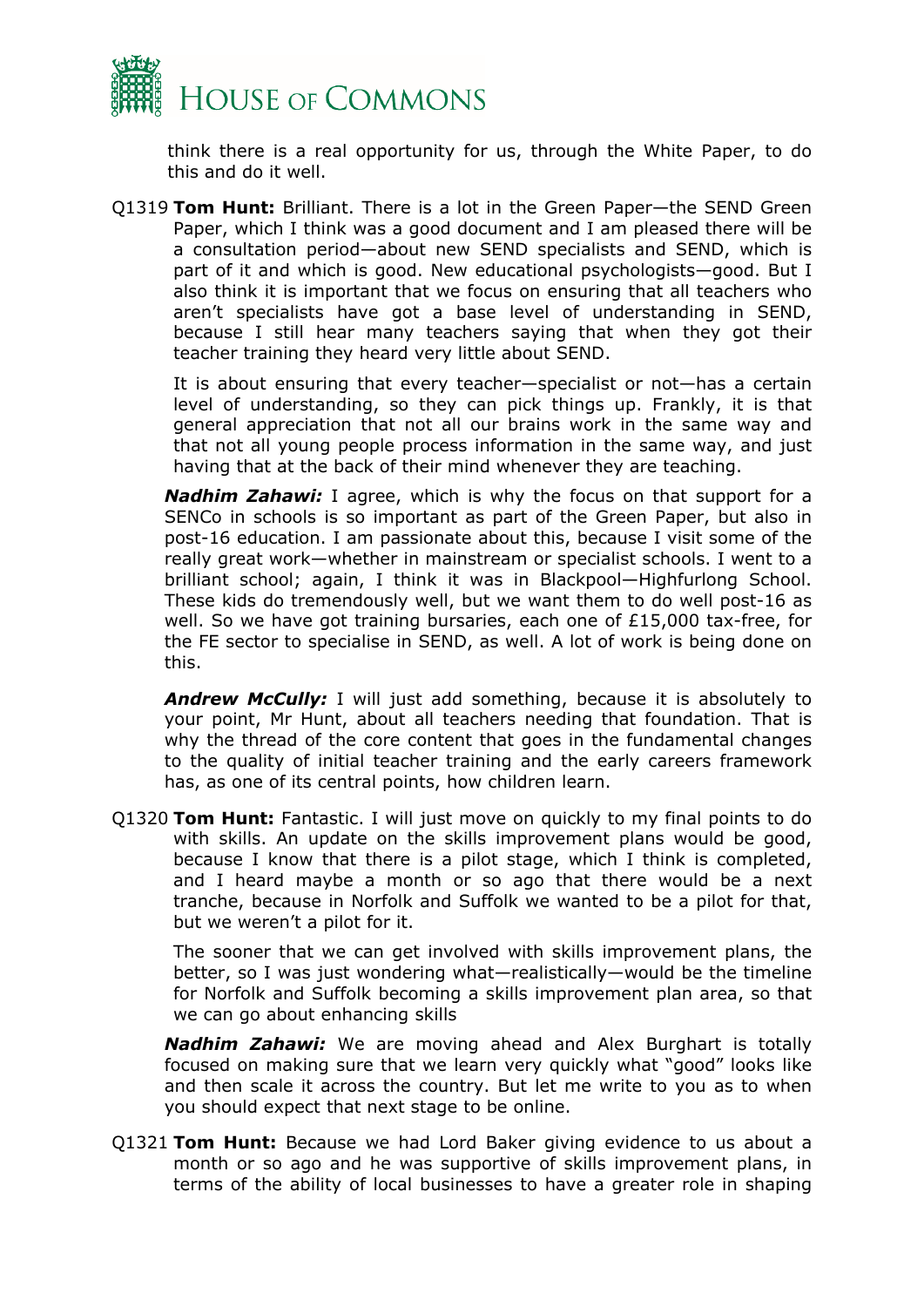

the FE curriculum in their local area. Actually, he thinks we should go further and allow businesses a role in shaping pre-16 education, which I thought was quite a radical proposal. Is that something you would be open to?

*Nadhim Zahawi:* On Lord Baker's work with the UTC programme, I remember talking to him four years ago. It is probably fair to say that they were still going through their teething problems, but they are reaching maturity and are in a much better place. We discussed it earlier. I do think that the work we are doing to get every school in that high-performing multi-academy trust means that there is the ability for children to interact with skills, with the opportunity for an apprenticeship or a degree apprenticeship. I am interested in building those runways for people's careers to take off on. The runways do not need to all be in university; hence why bringing HE and FE much closer together is so important. The work in schools is equally important. I was berated by the Chair for the White Paper. I respectfully disagree. I think that by getting the infrastructure in place, you deliver on that promise for every child.

**Chair:** I would never berate a Secretary of State. It is a passionate debate on these issues.

Q1322 **Tom Hunt:** Final question from me. In many respects I can see Ipswich, a large town in East Anglia with significant pockets of deprivation, benefiting from levelling up and being part of the Government's levellingup agenda. We can see that in terms of an educational improvement area in our schools, and that is positive, but it has been slightly disappointing. I see skills as crucial to levelling up. Not being a pilot for a skills improvement plan was a bit frustrating, and we did not get our institute of technology, either. I have spoken to the Department about it. There were some shortcomings with the bid, and we all want to learn from that locally.

I was wondering whether, realistically, in this Parliament there might be another opportunity for us to bid to get an institute of technology. There was a really exciting proposal. We have got BT, Adastral Park and the main research campus of BT just outside Ipswich. There is a freeport in Felixstowe. We have also got the huge Sizewell C skills agenda. If there were some shortcomings with our bid, let us go back to the drawing board and improve it. It would be great if we could get that bid back on the table, because it would be hugely beneficial for levelling up in Ipswich and East Anglia more widely.

*Nadhim Zahawi:* I know that you will do that passionately. The whole bringing together of HE, FE and business and the institutes of technology and what we are looking to do, which we announced in the levelling-up White Paper around making sure that we recognise them through a process of rigour so that they become sustainable as institutions, will be equally important. I am a huge advocate for IoTs and I wish you every success. I can't as Secretary of State comment on any particular bid, but I am sure you will bid well.

**Tom Hunt:** Thank you, Secretary of State, for your very informative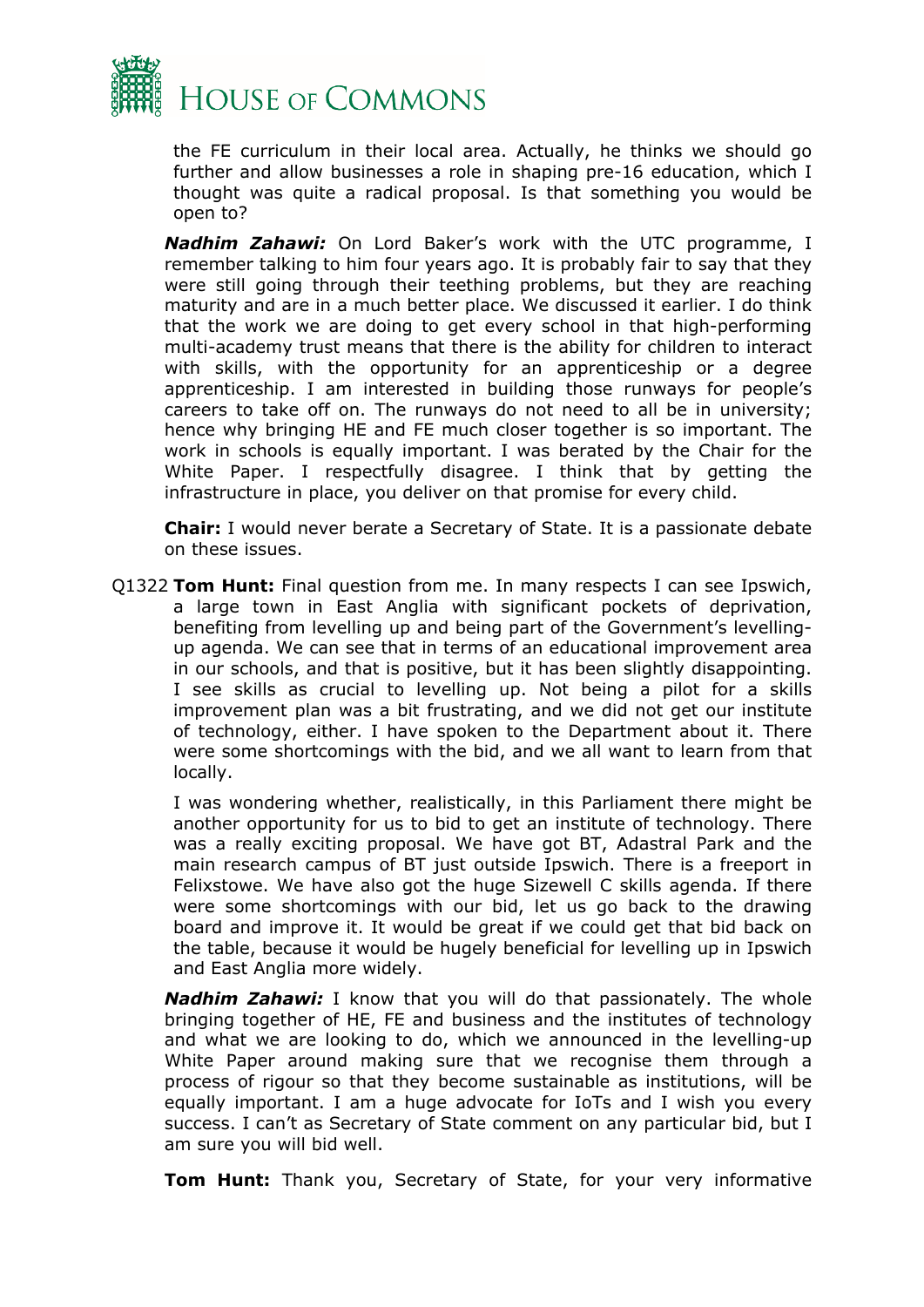

answers to all my questions.

Q1323 **Miriam Cates:** I have a series of entirely unrelated questions. First, is it still your intention to push ahead with the secondary accountability measures this year? There have been concerns from heads about extensive absence—staff absence, pupil absence—and all sorts of disruption as a result of the pandemic. Do you consider there is a level playing field even in the third year to publish those measures?

*Nadhim Zahawi:* This question came up at the ASCL conference. I think data and transparency are important, but I also think words matter. What do I mean by that? I mean that we have to publish these numbers because it is right to publish them, but also to explain to parents. I know you were complimentary about how we put together the White Paper in terms of the language very much speaking to parents. It is to say this is not about finger pointing or saying, "Oh, look at this school doing so much better than the neighbouring school." It's about being able to say what we have learnt from these numbers in terms of that improvement journey. We know that there has been disruption this year and last year because of the pandemic. As long as you frame it in that way, I don't think you should just hide the data. I feel uncomfortable with that. It is much better to publish, but to frame it in such a way to explain that this has been a challenging period. This is not about finger pointing. It is about learning how we put the resources, the support and improvement where we need it to go.

Q1324 **Miriam Cates:** I completely agree with that if, as you say, the narrative is put out there properly and understandably, taking into account the fact that grades have been inflated in the past few years for understandable reasons. The problem, however, is a matter of comparison, which will happen in the media and by parents, whether we like it or not. Some schools have had significantly fewer problems with attendance—just by luck—than others. It is that natural comparison, which will happen, that I think schools are worried about.

*Nadhim Zahawi:* Which is why I made the promise to school and college leaders that I will be out there explaining that this is not a way to have that narrative out there, in the sense that this is not about finger pointing. We have been through a difficult period, but it is right to publish.

Q1325 **Miriam Cates:** Moving on to the national leader of education programme, which was very successful in helping talented and highachieving headteachers help other schools. I understand that these NLEs have been de-designated, and that the criteria have changed. Now, to be an NLE, a head has to have presided over a school that has jumped two Ofsted grades in one go. Of course, we want the best people on the programme, but I think that that will have the effect of massively reducing the pool of headteachers available to do this, particularly as so many schools have not been inspected for a very long time—again, for understandable reasons—but therefore there has not even been the opportunity for heads to have achieved that. I wondered what the rationale behind that change is.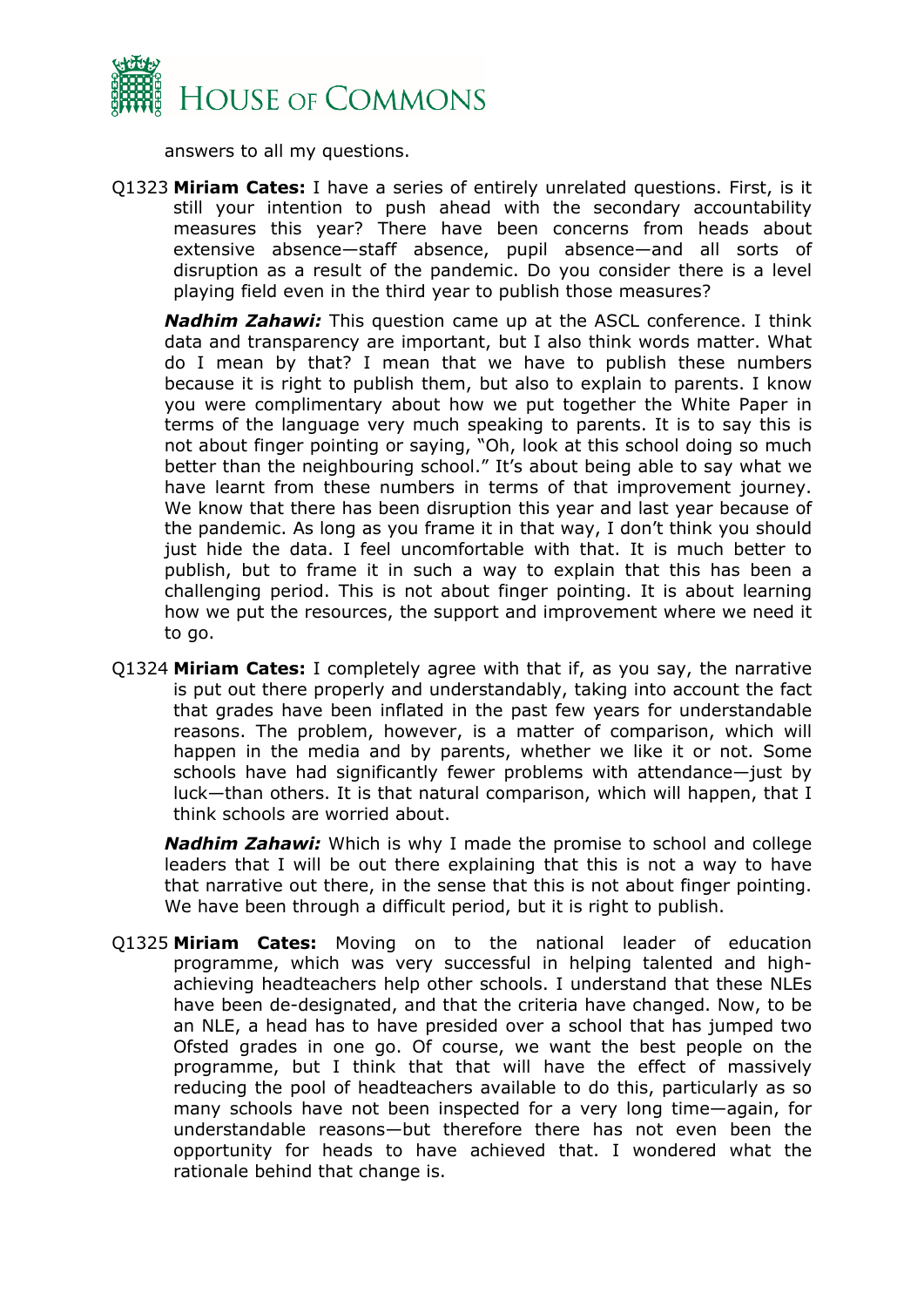

*Nadhim Zahawi:* I have a couple of things to say on that, and I will bring Andrew in on this as well. First, my vision is that the Institute of Teaching will be the new provider. What we want to do is to focus on quality, so we want headteachers with a real track record of improving struggling schools. We try to make sure in these changes that we have consistent training in the most significant and up-to-date initiatives for you to be able to do that work. Andrew, do you want to add anything?

*Andrew McCully:* We had a review of NLEs conducted by great experts in the field—Leora Cruddas and Ian Bauckham, people who really knew what they were talking about—and they recommended the improvements and changes to the criteria. What we did was say—yes, you are right about that particular criteria, but also—if a headteacher has other evidence about their huge effective track record, we can take that into account and make exceptions. That is what we did in the last window of—

**Miriam Cates:** So it is not a hard-and-fast rule. With supporting evidence—

*Andrew McCully:* Precisely. We can make exceptions.

*Nadhim Zahawi:* If you have a particular case in your constituency, then bring it to us and I will take a look at it.

*Andrew McCully:* We have not got a window open at the moment but, exactly, for future windows we can certainly do that.

Q1326 **Miriam Cates:** Thank you. The teacher pay rise has obviously been very much welcomed by the sector, but again I know that heads are concerned about whether they will be fully funded. Given the increase in costs that schools face because of energy prices in particular, and other inflationary costs, the worry is that if the pay rises and the oncosts have to be funded out of existing budget, schools will have to lose staff at a time when children really need the classroom teacher.

*Nadhim Zahawi:* You know, because we have talked about it, that we are delivering 500,000 teacher training and development opportunities by 2024. In the White Paper, we tried to set out the delivery plan for the commitment to the £30,000 starting salary for teachers. If you look at that, that is a 16% uplift, and that will come into effect at the beginning of next year—the 2023-24 academic year.

The proposal for experienced teachers would see them receive a 3% award—I know that inflation is running above that—in the next academic year. That is the highest pay award in the past 15 years, but we have had low inflation over the past 15 years, so I recognise that as well. The other bit, around recruitment, is the levelling-up premium for specialist teachers: they will get up to £3,000 tax-free each year from 2022-23 to 2024-25.

Q1327 **Miriam Cates:** I appreciate that, but will the 3% for teachers on the main pay scale be funded in addition to the existing school budget? Or will schools have to find that 3%, plus the NI and existing costs? Will they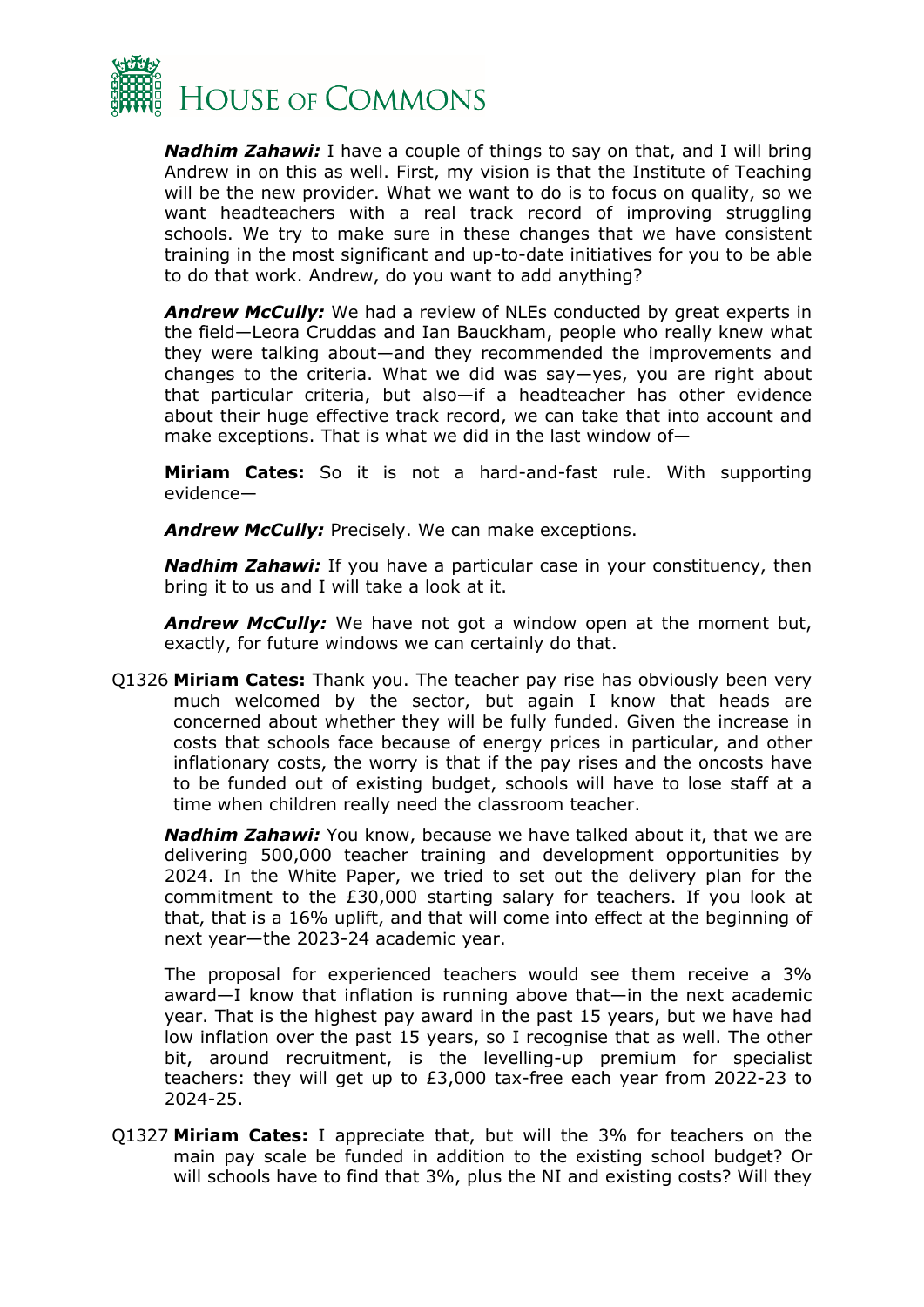

have to find that from within their current budgets?

*Nadhim Zahawi:* We have got a good set—

*Andrew McCully:* The Secretary of State has made proposals to the School Teachers' Review Body—in fact, he is giving evidence next week to the pay review body. Those proposals are on the basis of the funds that have already been secured for schools within the spending review. It is funded through the core school's budget.

Q1328 **Miriam Cates:** Thank you. This is my final question. I welcome the political impartiality guidance that has been produced recently. Of course, political neutrality is incredibly important in schools. It is not just about teachers telling children how to vote; it has become much more complex than that with different political ideas that have come about. Political neutrality is important, but there are also wider safeguarding implications about introducing adult ideologies and ideas to children at an age before they are ready to cope with them.

Traditionally, schools have been part of our defence against radical and extreme ideologies. We must teach about tolerance and anti-bullying; we must make children aware of what is happening in the world in an ageappropriate way. However, there are safeguarding implications with talking about some of those ideas—even in a politically neutral way.

I am thinking in particular about the teaching of gender ideology to children who are 11 or 12 years old, often in RSE, PHSE or by outside organisations. You have prepubescent or pubescent children who do not have a settled idea of sexuality or gender—they are children in a discovery phase—who are being told by adults they trust that if they do not conform to certain gender norms then they may be the opposite sex, non-binary or they may need to go away and explore. They go away and look on the internet and engage with platforms such as Reddit, TikTok and Discord where they meet adults who tell them how to obtain testosterone, how to go down a route of surgery or how to present in a way in order to go down a route of transition. That is an enormous safeguarding risk because it leads to permanent changes. They are going back to school and telling it that they are trans. They are then being excluded from normal safeguarding procedures.

A recent YouGov survey said that 79% of teachers now say that there is at least one trans or non-binary kid in their school. A fifth of teachers said that they would not ordinarily tell parents if that child told them if they were trans. That is a huge safeguarding fail—cutting parents out from a decision that is really important to a child's life. A lot of those children are autistic, so they are latching on to ideas as to why they might be different.

As Hilary Cass has recently come out and said in her interim report, socially transitioning a child "is not a neutral act"—it has long-term consequences. It is natural for children to be questioning sexuality and gender—and all those kinds of things—at age 11 and 12. Do you think there are safeguarding implications to introducing those kinds of ideas to children in schools by trusted adults and what can we do about it?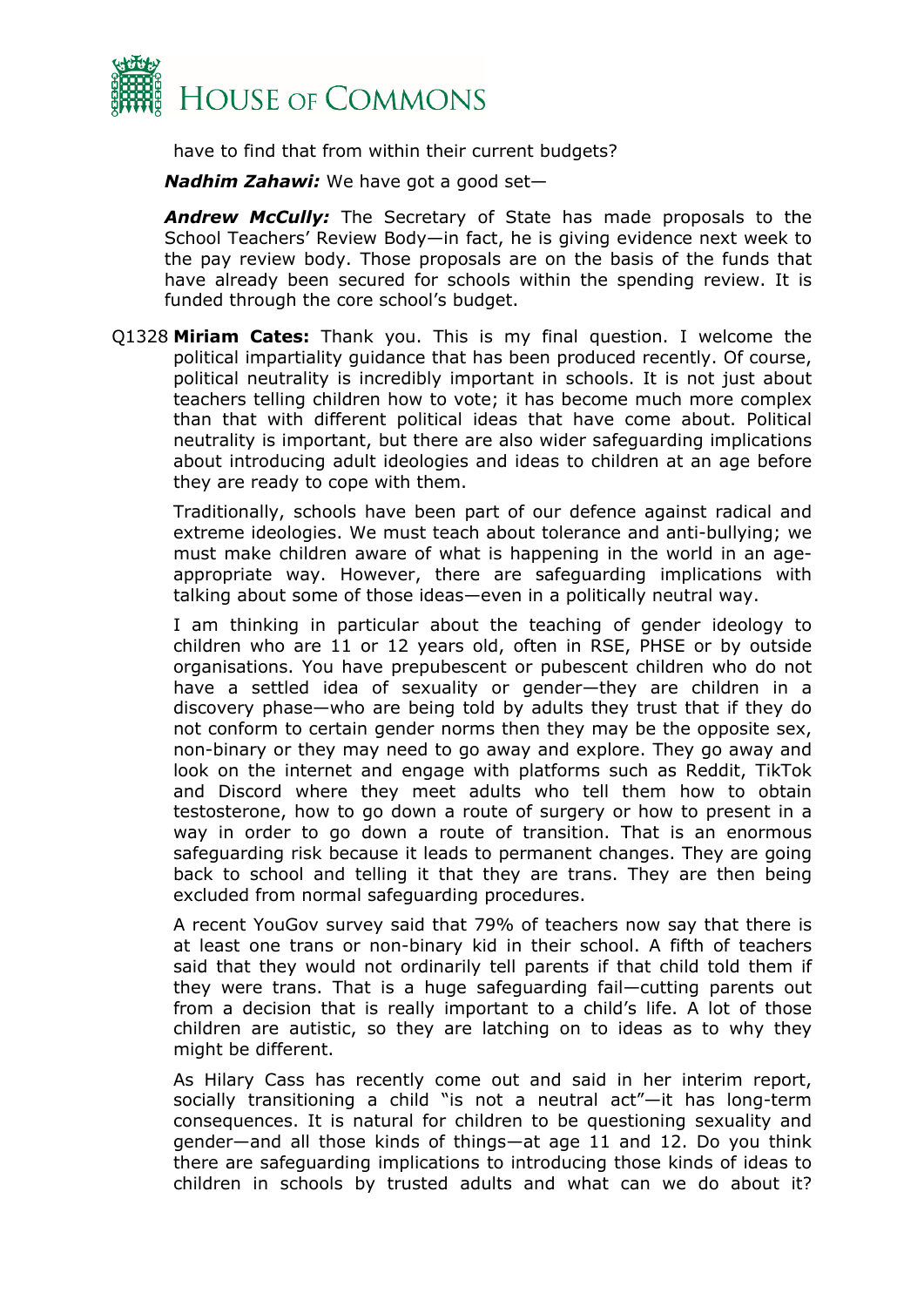

Beyond just guidance about how it should be taught, should we look at whether it should be taught at all?

*Nadhim Zahawi:* Thank you for that; there is a lot there to unpack so let me try and unpack it quickly as I know the Chair is very mindful of the time. Political impartiality is anchored in legislation. I thought it was right to issue the guidelines on this because there is a broad consensus about the lack of clarity around what the legal duties in this area really mean. We have published really clear and comprehensive guidance that helps those working in schools to better understand the legal duties on political impartiality. The guidance is also clear that the legal duties on political impartiality do not limit the range of political issues and viewpoints school can and do teach. I make a point of accepting invitations from schools at election time for a hustings debate, as long as students are hearing from the blue, red, yellow and green teams, because I want teachers to teach students how to think, not what to think.

On your very good point around safeguarding and parental involvement, I think parents have to be front and centre of this—that is my message to the frontline. You have a duty to safeguard those children, and parents are very much part of that. As we have done with the clear and comprehensive guidance on political impartiality, it is incumbent on us as a Department, because I have the capacity, the people and the ability to bring in external advice. The Equality and Human Rights Commission wrote to ask if it could help with this, and I have invited it in. It is only right that we are able to publish guidance that is very clear around issues of gender and sex, so that those on the frontline have the ability always to put safeguarding front and centre of what they do for children in their care in school.

Q1329 **Miriam Cates:** I appreciate that; that is very reassuring. But I think there is a difference between how schools need to follow the law and safeguarding practices for a child who has expressed a wish to take on a trans identity, including parents and treating them with the utmost respect, and all the safeguarding that they deserve.

That's very important, but do we also need to look at the age appropriateness of introducing some of these ideas in school, even if they are done in an impartial way? Children are not adults—that goes without saying. They are not developmentally ready to process certain ideas, whether that is critical race theory or gender ideology. There are all sorts of ideas we would not dream of introducing to young children. Could this be one of them?

*Nadhim Zahawi:* Hence, parents have to be front and centre of this. It is really important that parental engagement is front and centre. We are doing the work right now. I hope to be able to issue the guidance as soon as we have done the work. You raise an equally important issue around the online platforms, whether Reddit or Discord or others. Last night, we had the Online Safety Bill going through Parliament. Having a duty of care placed on those platforms is really important for the example that you gave; it is truly horrific that that can happen in terms of online abuse.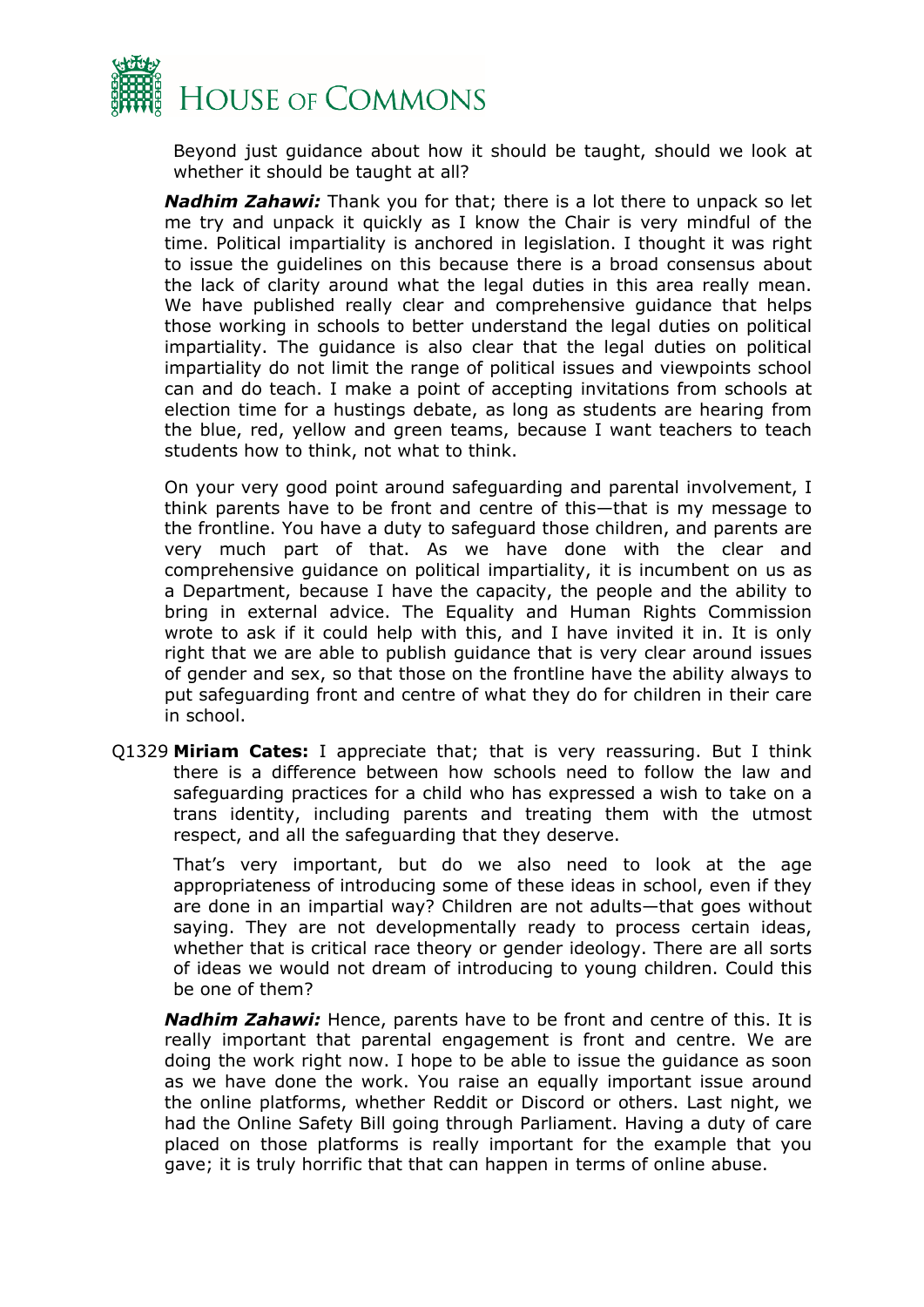

Q1330 **Ian Mearns:** We had Andreas Schleicher from the OECD and Lord Baker with us a few weeks ago. I think I'm right in saying that Andreas Schleicher, from the OECD perspective, expressed concern that the balance of the curriculum was not quite right and that there were large parts of curriculum delivery that were inappropriate for the needs of some of our young people—the less academic youngsters.

We have this massive skills agenda. I know there is concentration on a knowledge-rich curriculum, but does that downplay in any way the importance of creativity or developing inquiring minds or inventiveness, the arts, music, drama, dance, craft, design and technology? Craft, design and technology is extremely thin on the ground now, which is kind of worrying, given the scale of the skills agenda that we face.

Lord Baker was kind enough to comment on something I've banged on about for years; that the 2004 Tomlinson review was a missed opportunity. I think he was absolutely right, by the way, even though it was under a Labour Government. How are we going to get that balance right, to ensure that the curriculum is appropriate, yes, for the needs of the academic youngsters who will progress to a university career, but also for the others who will not go to university, but will want to engage in a range of different skills to further their careers?

*Nadhim Zahawi:* Absolutely. We touched on this earlier in the evidence session. When I talk to apprentices and ask them what their experience was at school—back to Robert's point earlier—the nugget that comes out is that teachers are obviously more confident talking about their own experience, which is going to university, and less confident talking about apprentices. So one of the things that we are doing is giving teachers the tools so that they are as confident of being able to talk about the world of skills as they are about other parts of the education system. I think the success of things like the degree apprenticeship, the new standards in apprenticeships, which I was responsible for in the Department under the coalition Government, and the aspirational value of T-levels will lead to an ecosystem that allows young people and their parents to see these things as equally aspirational paths for them to take.

Q1331 **Ian Mearns:** But within that, there are a few problems, Secretary of State—

*Nadhim Zahawi:* On things like music, art and so on, we have made the commitment in the schools White Paper that we will publish that strategy, to make sure that we continue our commitment to the creative industries as well.

Q1332 **Ian Mearns:** We want to help our youngsters to develop in the best way they possibly can, but there is also a duty on us, in an education system, to try not only to produce the next generation of doctors, engineers or whatever; it's also about trying to develop the next generation of wellrounded human beings. Lord Baker, in giving evidence to us, was, I think, honest enough to accept that there has been a problem in the education system since the introduction of bums-on-seats funding regimes, which he was the architect of in the 1988 Act. Because of that,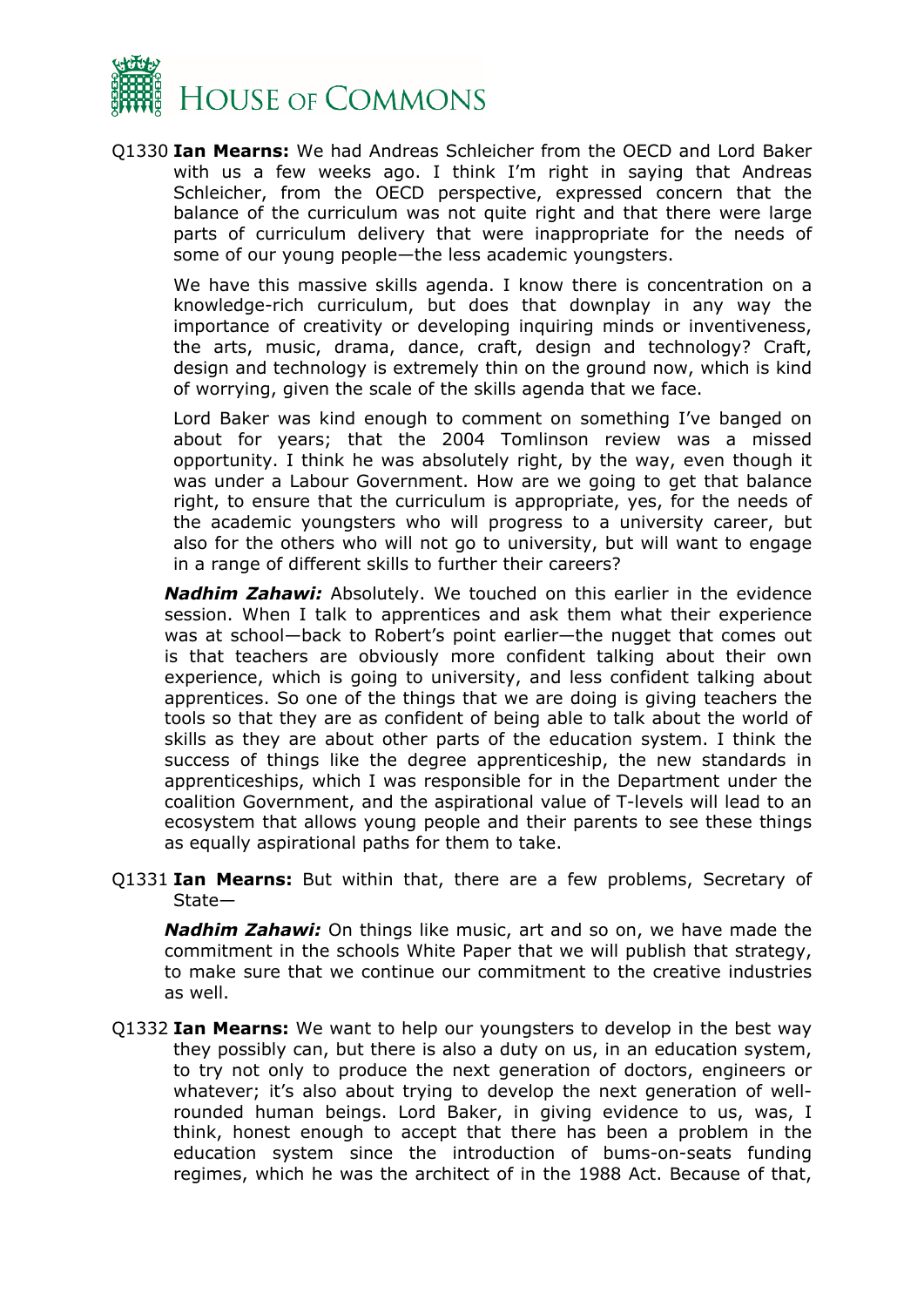

youngsters now don't get access to enough impartial, independent information, education, advice and guidance about potential future careers and at an age-appropriate level as well. Quite often, that advice and guidance needs to be delivered before they actually start doing their GCSE courses.

*Nadhim Zahawi:* I would like to see some of that delivered at primary school.

Q1333 **Ian Mearns:** Indeed. I have no problem with that at all. Having been a chair of a careers company years and years ago, I am entirely on board with that. But at the moment it is not happening—it isn't happening.

**Chair:** Can we have the answer in a nutshell, because I want to bring in Caroline Johnson, who hasn't spoken yet?

*Nadhim Zahawi:* I am going to bring Andrew in.

*Andrew McCully:* In a nutshell, that is the commitment in the White Paper—a new primary programme for careers support.

Q1334 **Ian Mearns:** And then following into secondary? Because the thing is that what is happening on the ground now is not, frankly, cutting the mustard. We need to get it better. And if we are going to solve that skills shortage, we actually have to have youngsters getting access to that wide range of opportunity, as opposed to just being funnelled into a sixth form because of a bums-on-seats funding regime.

*Nadhim Zahawi:* Also, we have an infrastructure, in the Department, that is spending £86 billion a year. To be able to flex that infrastructure, whether bottom up, through the local skills improvement plan, which Tom was asking about, or top down, through the unit for future skills—I have to be able to challenge our infrastructure to say, "Here's what the economy will need, in terms of skills, in the next 12 months, two years, five years and 10 years. How do we flex that infrastructure to deliver against that?" That is my pledge to you. It's April. We are shortly to deliver the first cut of data, because data and transparency is our ally on this journey.

**Chair:** I am going to bring in Caroline now, because she hasn't spoken yet.

Q1335 **Dr Caroline Johnson:** Thank you, Chair. I have a few questions that are not necessarily related to each other. My first question is about Ukrainian refugees. The Government have done a lot to welcome them, and many of my constituents are doing much to welcome Ukrainian refugees into their home. That has been fantastic to see, although it is horrific that it would be necessary in the first place. Many of these refugees are children, Secretary of State. How will you ensure that these children, arriving, as you did, perhaps at a similar age and with little or no English, receive the best possible education within our system?

*Nadhim Zahawi:* Absolutely. As a rule of thumb, about 35% to 40% of refugees arriving will be children—under the age of 18. We—I set this out very early on—set a team on this in the Department to make sure that we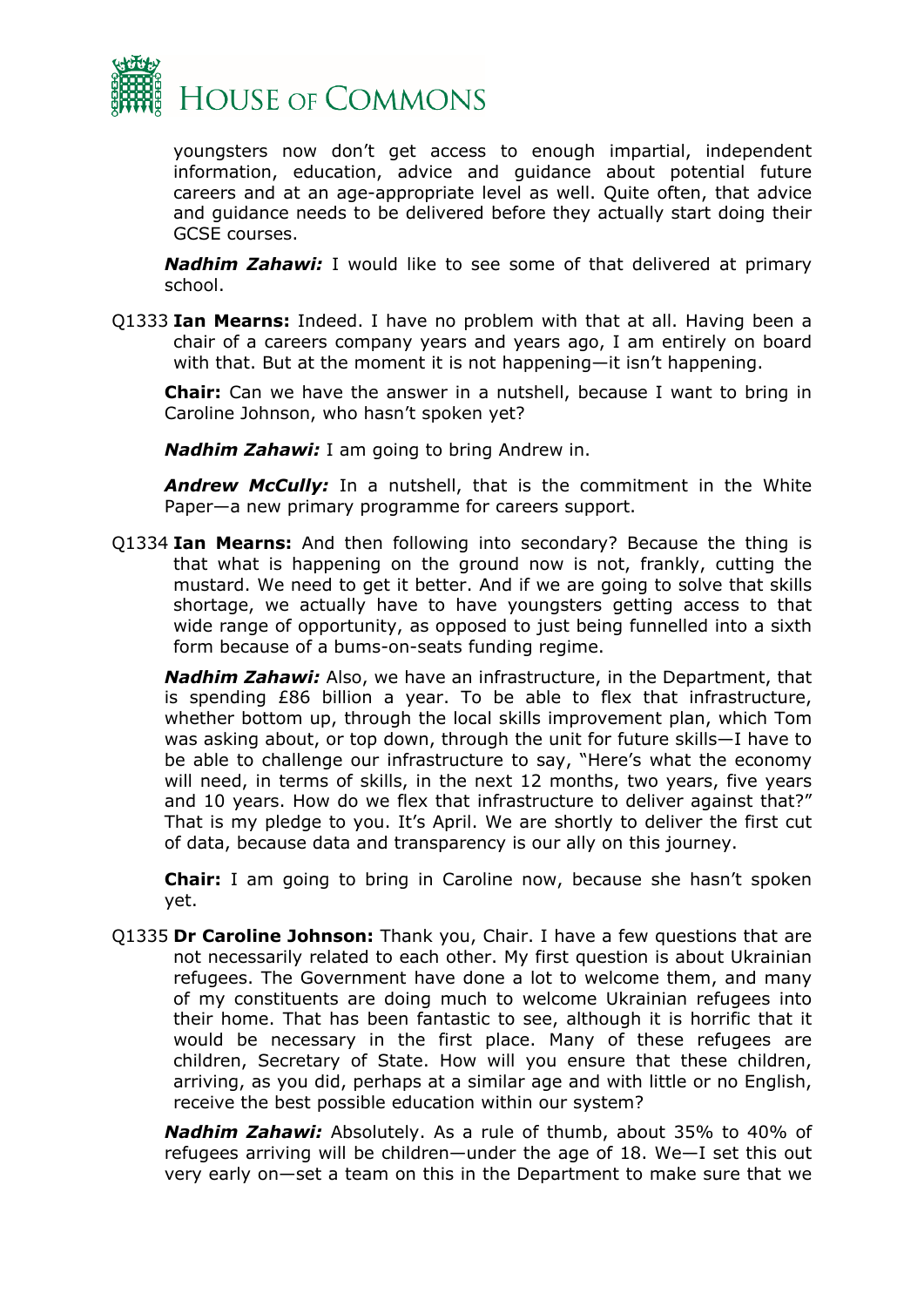

have the capacity for, in the first phase, at least 100,000 Ukrainian children in our education system. I engaged with local government—chief execs and directors of children's services—and I am working with them to ensure that, whether through the reunification route or our Homes for Ukraine route, places are available, and that local government is able to do that and do it well. Some areas will have more capacity than others— London, for example, has more capacity than other parts of the country but we have to make sure that local government can get those children to the school that is most appropriate for them as quickly as possible. We have a good track record: we did it with the Afghan resettlement programme; we have done it with the Hong Kong Chinese; and I am confident we will do this and do it well.

Q1336 **Dr Caroline Johnson:** Do you think you have adequate resources, in terms of translation, in the places where those children are living?

*Nadhim Zahawi:* We have. The Treasury made more resource available for the Homes for Ukraine programme. What is really heartening is that I set a challenge for the Oak Academy team—this is the curriculum content that we had to build during the pandemic—and they now have a facility and have translated all the content so it is subtitled in Ukrainian, so they can listen to the content in English but see Ukrainian subtitles. I wish I had had that when I was here in 1978.

**Chair:** Your English might not have been as good.

*Nadhim Zahawi:* I don't disagree. We are very confident; it is going to be challenging, but we are up for the challenge. We have had some fantastic people come forward from both further and higher education as well, and from schools, with independent schools coming forward with bursaries.

Q1337 **Dr Caroline Johnson:** Thank you; that is really good to know. The other question I wanted to ask you is about parents. You have talked about your parents having a good understanding of the value of education—I think that is how you put it earlier. Education in what parents do at home is as important as what happens in schools. I spent much of the Easter holidays doing Times Tables Rock Stars with my little boy; it is very exciting and slightly repetitive—good fun. What will you and your Department do to further engage parents, particularly in the early years of children's education?

*Nadhim Zahawi:* That is really important. We did some excellent work, when Damian Hinds was Secretary of State and I was the Children and Families Minister, on the home learning environment and that sort of early intervention, giving parents the confidence to read with their child and use some of the technology to enhance that experience. Nothing replaces reading a good book with your child. I am very proud that, for the platinum jubilee, we are going to deliver for every primary school child in England a beautiful book celebrating Her Majesty's reign. Some of those children do not have many—or any—books in their home, and I am making sure that every child will take one home with them.

**Chair:** That will please Mr Hunt in particular.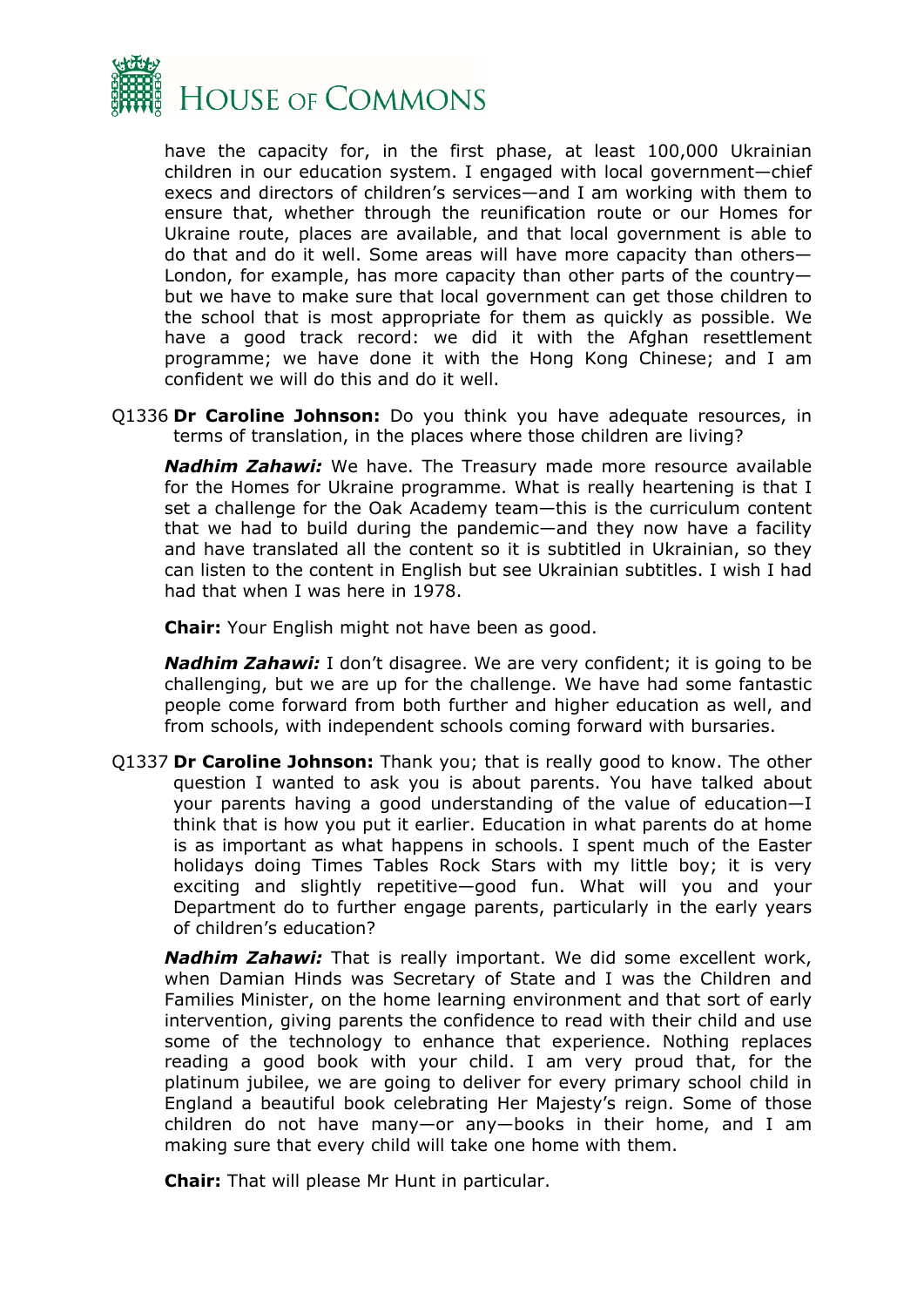

**Ian Mearns:** It is also her birthday tomorrow, Secretary of State.

*Nadhim Zahawi:* Yes, indeed. The work that Andrea Leadsom did on the first 1,001 days—that brain development—is embedded in our family hub work, which will launch with half a billion between us and DLUHC, and half with English local authorities. It will allow local authorities to bring some of their current infrastructure into this as well. I always repeat my story about visiting the Harlow family hub with you, Chair. It is really important work: we know that early intervention makes a huge difference in outcomes in later life.

*Andrew McCully:* Of course, your home learning environment is not just then; it continues, and further resources are secured for that.

Q1338 **Dr Caroline Johnson:** Thank you both. I want to ask about school sport. We know that sport is very important for teamworking and for health, and that children who do more sport do better in school in other regards as well. We know that it sets people up for good bone density, good heart health, less obesity, longer and healthier lifespans, and sport into adulthood. We also know that even sporty girls—girls who describe themselves as "sporty" at primary school—often become not-sporty girls in secondary school. The amount of compulsory sport in schools—a couple of hours a week or something—is not enough given how much benefit it has to the child. What is your Department doing to get girls better engaged in sports through those teenage years? What information do the Government have on why children are falling out of sport?

*Nadhim Zahawi:* That is really important. Will Quince has done some tremendous work in this area. It is not just about sport; the daily mile, I think, is really important, and I want to try to ensure that we really deliver on that. I think it is deliverable, as does Will, and we will make sure that happens. However, I also know that Will has been doing a lot of work across Government.

This was a challenge when I was Children and Families Minister, where too many girls end up doing far less sport in secondary school. Understanding the underlying reasons for that is equally important. It is cross-Government work to try to address it, but also to ensure that the funding is in place, between us, Health, and other Departments, to be able to continue the focus on sport.

Q1339 **Dr Caroline Johnson:** Some of the reasons that girls stay are issues relating to puberty, to appearance in front of boys, to periods, and so on. All of that needs addressing if we are to ensure that girls get proper exercise.

There is another question that I wanted to ask. Coming back to what Miriam said about the gender issues, I know from Minister Quince that you are going to produce some guidance on sports and uniform. It is important that we ensure that trans students receive all the love and care, that they are not bullied, and that they are well treated within schools, in the same way as every other student. However, Minister Quince described as a minefield, in our meeting with him, the issues in determining how you deal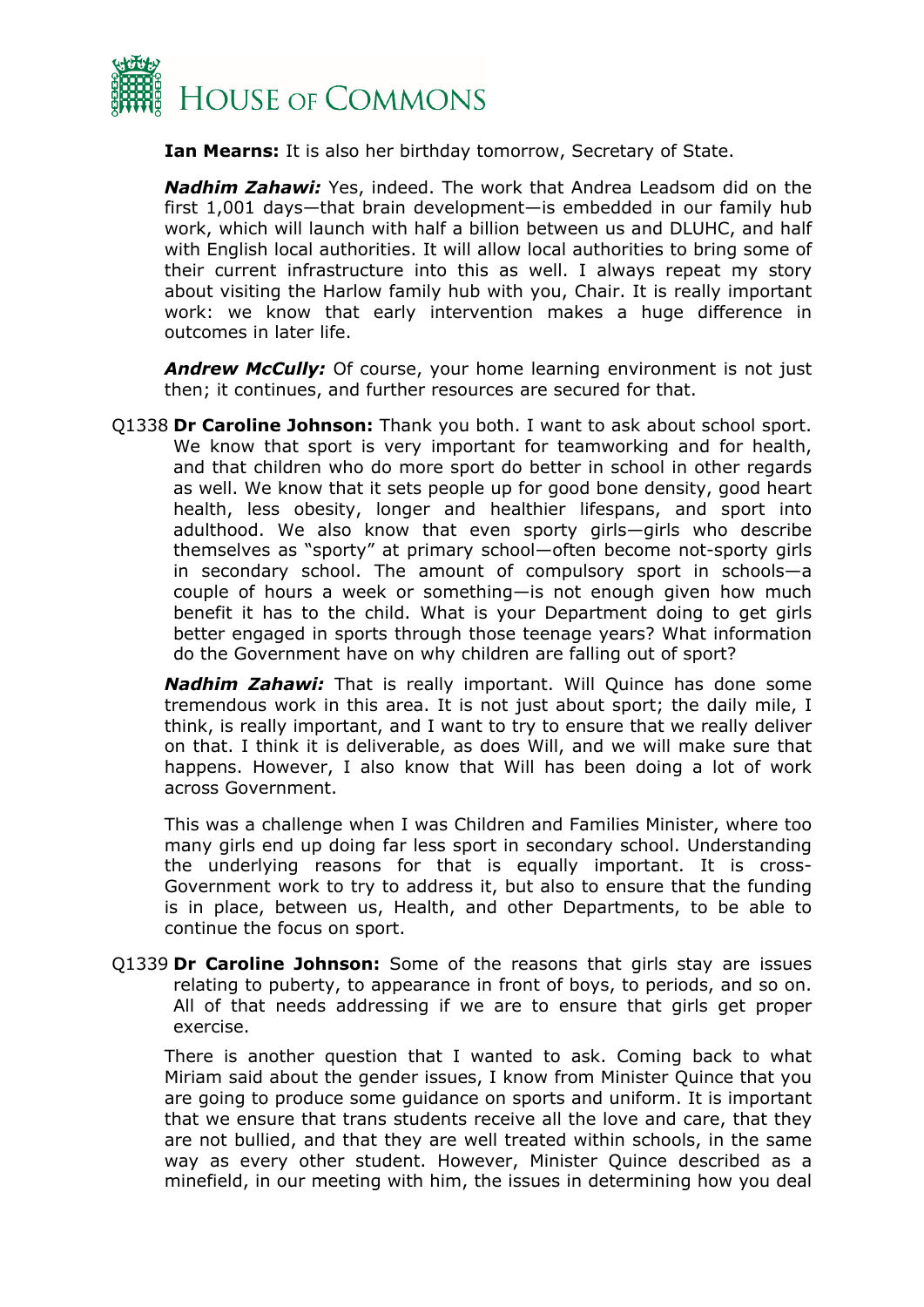

with issues when rights may be seen to collide by some. I was wondering if you were planning to similarly include in your guidance issues around accommodation and changing.

I was approached, as a member of this Committee, by some parents who were dissatisfied that their teenage daughters had been in a mixed boarding and day house in an independent school with other girls, but then a male student had been allowed to go into that school because he was trans. He had been provided with en suite accommodation in recognition of his needs for privacy, but the young ladies were required to walk along the corridor to their communal showers in towels. Many of them felt uncomfortable—but were bullied if they said so—about walking where boys were.

I am therefore asking you, do you think that males—male students, so teenage students and young adult students—should have access to areas in which school-aged teenage girls are in a state of undress or a potential state of undress? If not, will you be including that in your guidance?

*Nadhim Zahawi:* The simple answer is that the reason why we have engaged with the EHRC is that there are people who have the capacity and the expertise, so we will be looking at all of that. I think—going back to Miriam's point—that safeguarding is really important in this area. You are also right to say that a trans student must be protected and dealt with in a way that is sensitive, appropriate and delivers all the protections that are right.

However, I also think that it is equally important that the frontline feel supported and informed as to how to deal with these particular situations—whether it be the one that you have just outlined, or in terms of changing rooms in schools. There are ways of doing that; you make accommodations. A trans person could go in and change before the girls use the changing rooms.

I want to try to get to the guidelines being really clear, because I think it is incumbent on us. We have the capacity and the capability to do this, and do it well, to allow the frontline to feel that they have the backing and the confidence of the Department to make those decisions, and make them confidently, by safeguarding the characteristics of minority students in their class, as well as the other children in their care.

**Dr Caroline Johnson:** Thank you. My final question is about school transport. You provide guidance on school transport and where it should be available. In rural areas, we are also keen on people having choice in where they go to school. The nearest school might be 5 miles away and the next nearest might be 8 miles away, but they may like to go to the one that is 8 miles away. Many of my constituents will travel 15 or more miles to go to school. How will you ensure that choice is protected within multi-academy trusts? How will you ensure that people are able to go to the school that they want to go to?

I can give you an example. In my constituency, in the village of Claypole,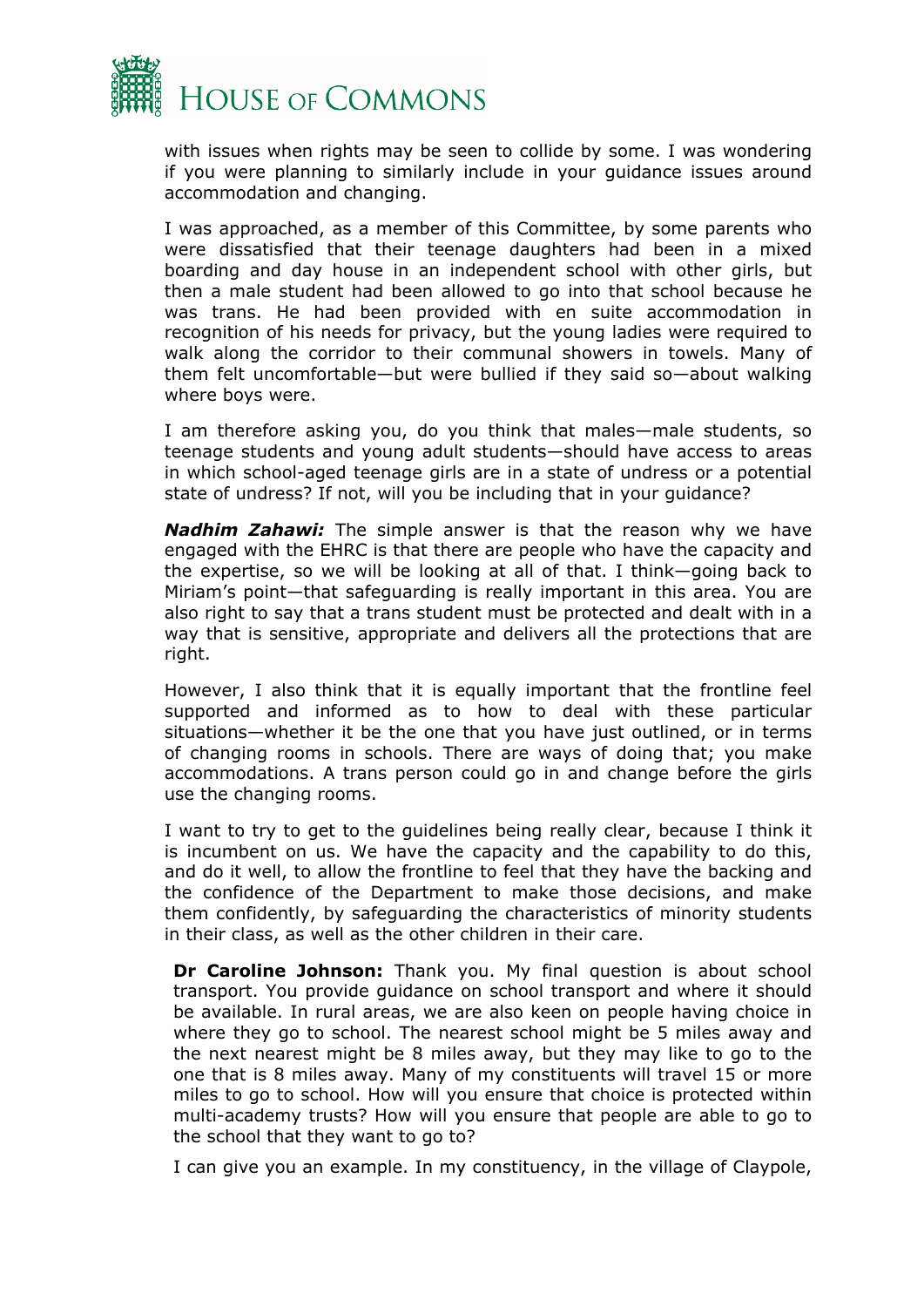

many students like to go to the grammar school in the nearby town of Grantham just outside my constituency, but they are not given transport if they do that. It then becomes about whether parents have the money to pay for the transport for their children to go to that school, rather than have the transport to go to the school that the council wants them to go to. I don't think that is right, Secretary of State.

If parents want to make the choice for their children to go to a school within a reasonable distance, they should be given that choice, or, at the very least, be given a voucher of some description for the cost that they would have had in transport towards the cost of going to that school slightly further away. Could I ask you to look at the detail of that and come back to me on it?

*Nadhim Zahawi:* I will happily look at the detail. I have had similar families in my constituency. I will come back to you. The only thing I would say on that is, that is not an easy one for us to solve.

Q1340 **Dr Caroline Johnson:** The final point is about how we protect grammar schools within a MAT. Grammar schools in Lincolnshire are very popular with my constituents. How do you protect their ethos and their identity within a wider trust?

*Nadhim Zahawi:* We have been engaging with grammar schools on this. I hope to demonstrate, Queen's Speech pending, how I intend to do that and do it well. Many grammar schools are already in multi-academy trusts and have done incredibly well and I am confident that the ones that are not will feel confident enough to be able to go in while having those characteristics protected.

Q1341 **Chair:** In 2021, the difference in the proportion of pupils eligible for free school meals and non-eligible pupils achieving 9 to 4 grades in English and Maths was 26%. That gap has been broadly the same since comparable data was first published in 2011. It is not because of covid. Why do you think that is?

*Nadhim Zahawi:* I think that we have been on a journey. If you look at the high-performing MATs—I keep going back to this; if there is one theme, the thing I am underlining is high-performing, because not all multi-academy trusts are high-performing—they have delivered better outcomes for the most disadvantaged students. Where I want to get to now is to take that evidence and scale it and deal with the entrenched challenge in terms of that gap.

*Andrew McCully:* The disadvantage gap did close pre-pandemic—

Q1342 **Chair:** It is pre-covid, so we can't use covid as an excuse. So I am asking why.

*Andrew McCully:* It did close pre-pandemic, so there is some confidence about the actions that have been put in place.

Q1343 **Chair:** It has been stalling since 2017. I gave you the figures. I am just asking why.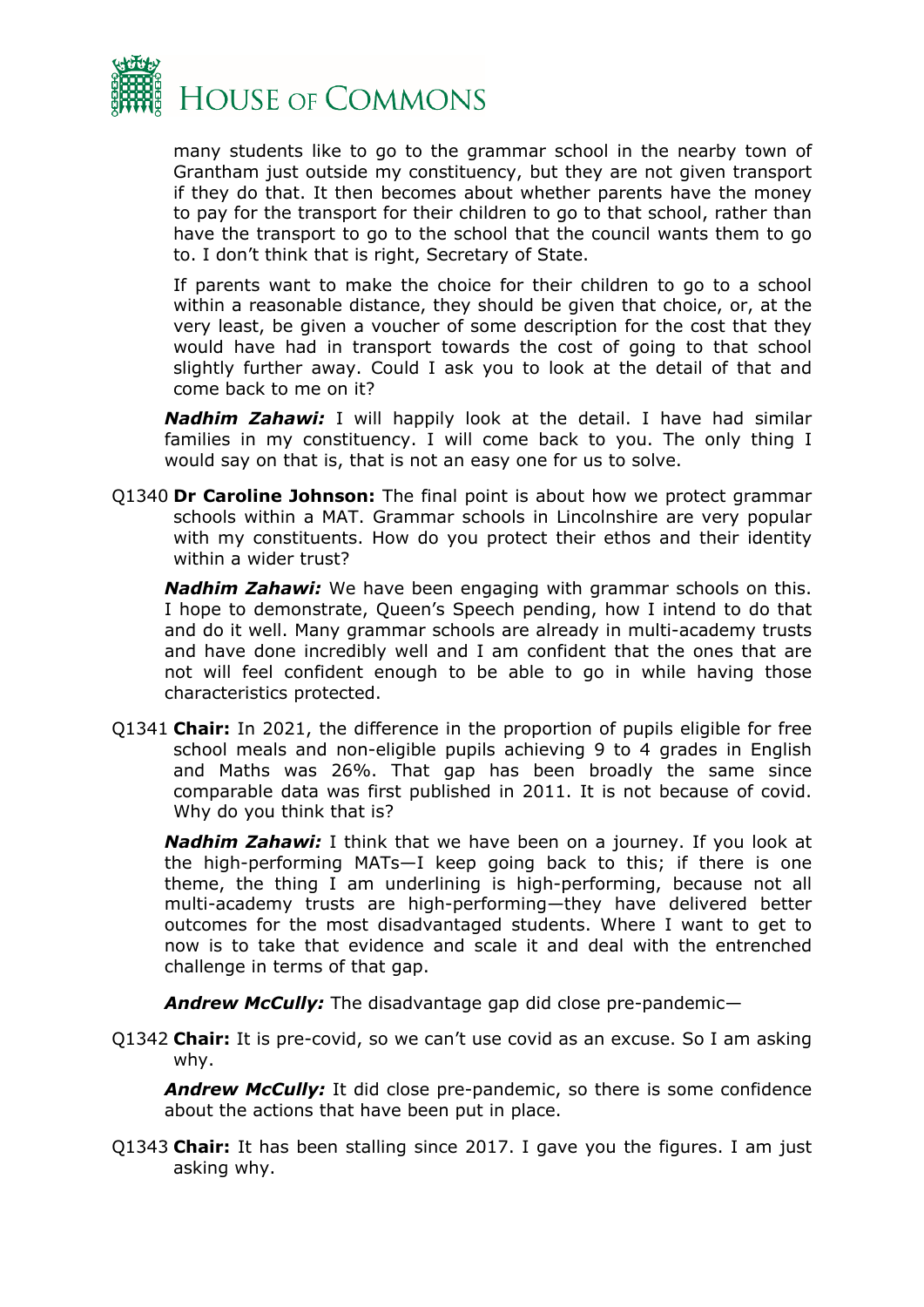

*Nadhim Zahawi:* What Andrew is saying is that it began to move and close and has then gone backwards again. That is the problem. We know what the ingredients are to get it to close. I am confident. If I can deliver this White Paper, we will absolutely make a big dent in that gap, if not close it completely.

Q1344 **Chair:** Given your passion—you have said that you want skills—will the Bill, when it is published, mention a skills-rich curriculum alongside a knowledge-rich curriculum?

*Nadhim Zahawi:* See, this is where I keep going back. It is the families of schools that deliver—

Q1345 **Chair:** Why mention knowledge, then? They deliver that as well. Why is it just one side of the equation and not the other? Both are important; it is just a see-saw.

*Nadhim Zahawi:* I think that focusing on the word does not mean—

Q1346 **Chair:** It is all over the White Paper. It is all over every single statement that you put out as Secretary of State. They always say—the press statement or whatever it is—a "knowledge-rich curriculum". I am not against it—it is very good. It should say a knowledge-rich and a skills-rich curriculum, and not just post-16.

*Nadhim Zahawi:* I will absolutely look at your challenge, but I go back and say—I am confident in what I am saying to you—that the infrastructure that I want to deliver will deliver that rounded student who is equally comfortable with skills and team-building—

Q1347 **Chair:** And yet it is not mentioned. It is always knowledge-rich.

**Ian Mearns:** It is about mood music, Secretary of State.

**Chair:** I believe you are passionate about it, but I just believe that the arch traditionalists—the Sparrows from "Game of Thrones"—when they see the word "skills", they go, "Absolutely not; not for pre-16, only post-16." I think that your releases, your statements and the Bill should say knowledge-rich curriculum, which is fine, but a skills-rich curriculum as well.

*Nadhim Zahawi:* Which is what we will deliver.

**Chair:** It should be in writing.

*Nadhim Zahawi:* I hear you.

**Chair:** You always say that you are data-driven.

#### *Nadhim Zahawi:* I am.

**Chair:** Anyway, thank you very much. You have been really informative today. Even given my opening remarks, I recognise that the Department has done some really tough things, but I just think that they should set the example; if teachers and support staff are being required to and are doing everything they can to help our kids, staff should be in the